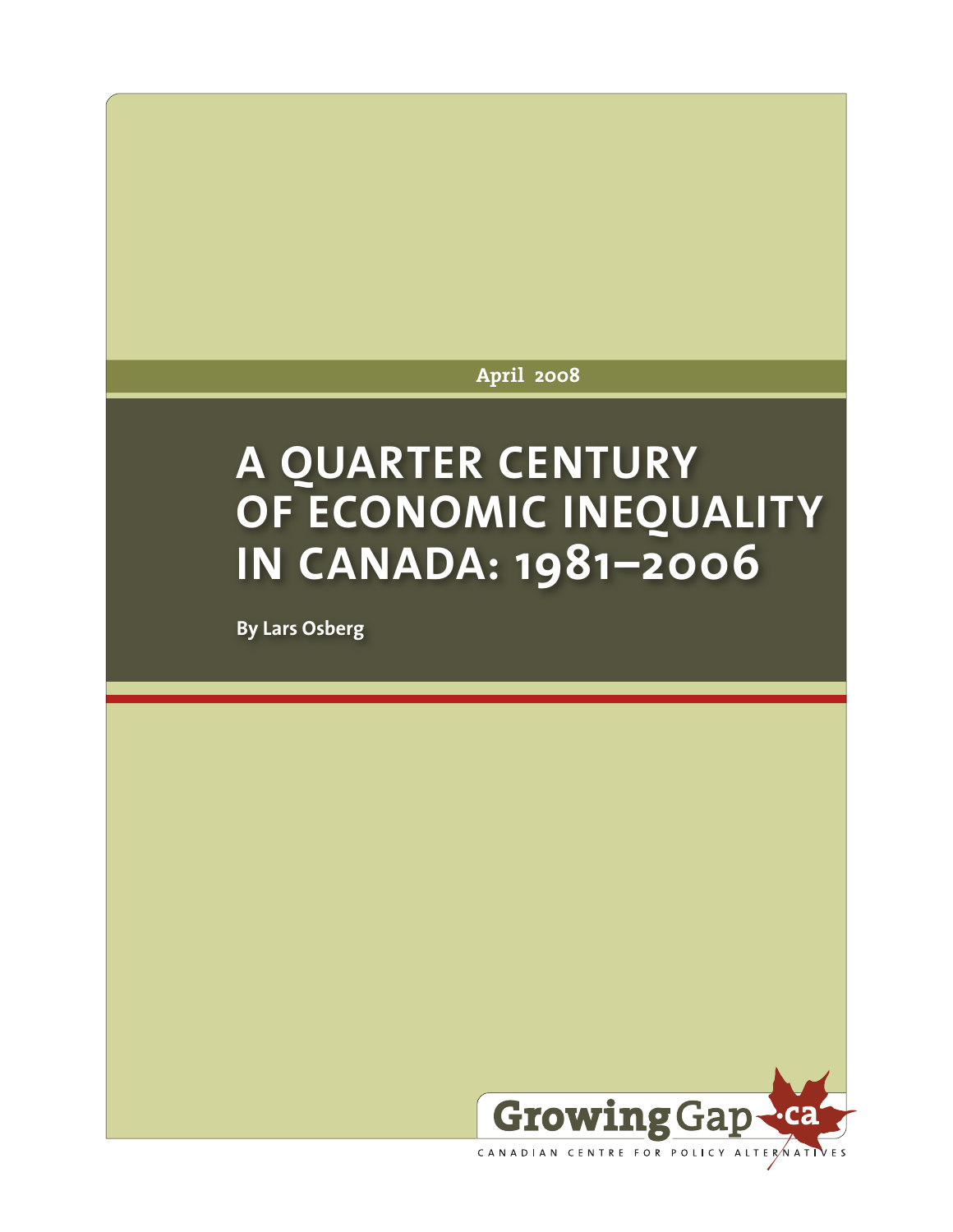**isbn 978-0-88627-589-1**

### **Canadian Centre for Policy Alternatives**

2 Carlton Street, Suite 1001 Toronto, Ontario (416) 263-9896 <www.GrowingGap.ca>

### **acknowledgements**

Special thanks to John Myles, for a very productive email discussion, and to David Green, Mathieu Dufour, Andrew Jackson, Hugh MacKenzie and Kuan Xu for their very helpful comments on earlier drafts. Since I have not always taken their advice, they are not to be blamed for any remaining errors.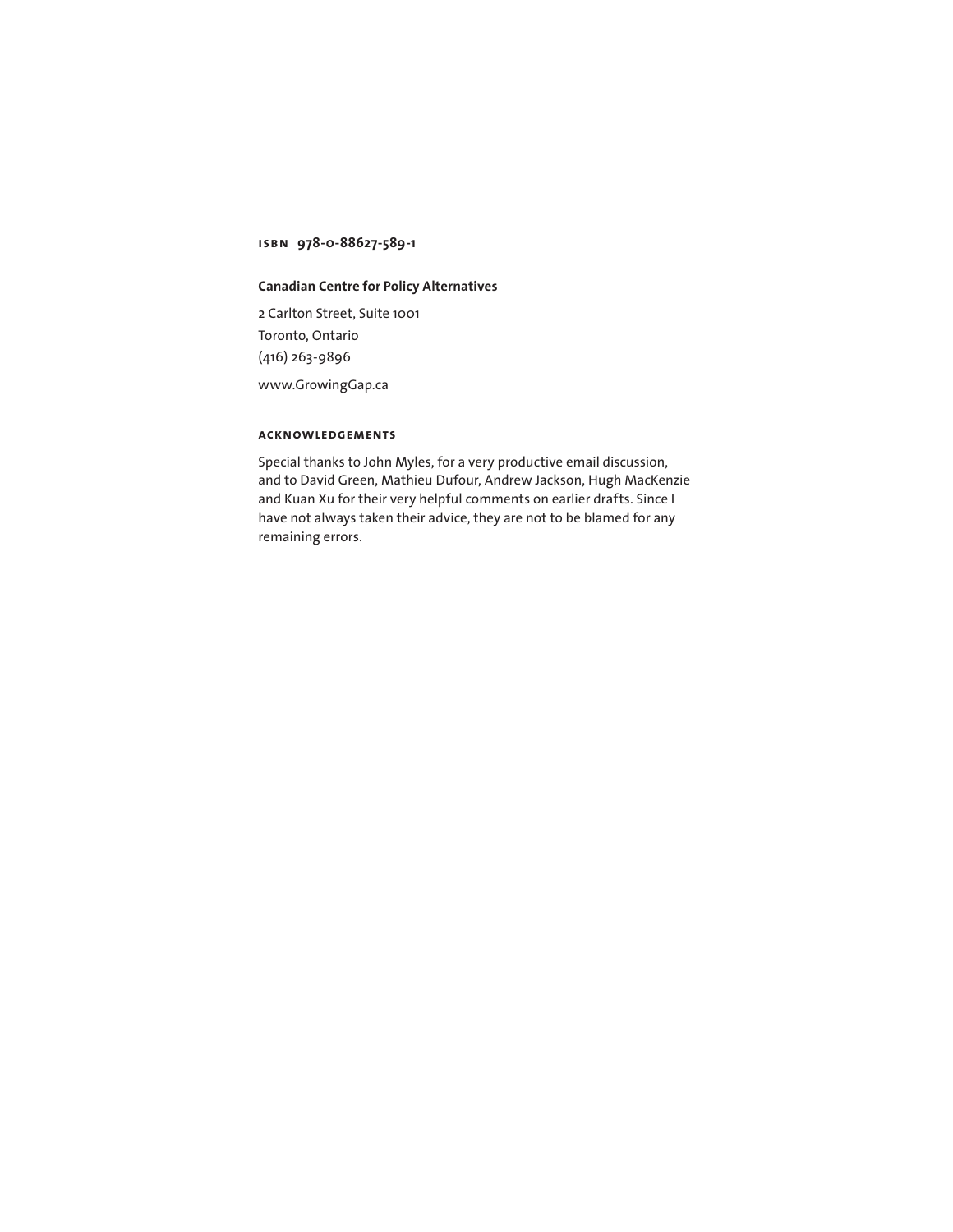#### introduction

# What has been happening to economic inequality in Canada in recent years?

A LITTLE OVER twenty five years ago, I wrote a book<sup>1</sup> which summarized the literature and data on Canadian economic inequality that was then available and concluded that: "economic inequality has remained roughly constant since the Second World War" (Osberg, 1981:205). Back in those days, an oft-repeated gibe in academia was that the study of economic inequality was boring—a bit like "watching grass grow"—since changes in income inequality had been so small. The response of people like me was to say that the *lack of change in economic inequality in Canada was itself interesting*, because over the 35 years from 1946 to 1981, the depth of structural changes in Canada had been profound.

Between 1941 and 1971, Canada urbanized and industrialized—the farm population declined by 1.7 million, falling from 27.1% to 6.6 % of Canadians. The Baby Boom and high immigration doubled Canada's population from 12.3 million in 1946 to 24.8 million in 1981, but because GDP in 1981 was 4.5 times larger, per capita output was 227% of its 1946 level.<sup>2</sup> Throughout the period, technological and social change was dramatic — in 1946, horse-drawn wagons still delivered the milk in Canadian cities but by 1981 the telecommunications-computerization revolution was well established. Hence, the fact that aggregate income shares had *not* changed much during this period was quite remarkable—an important fact, which needed explanation.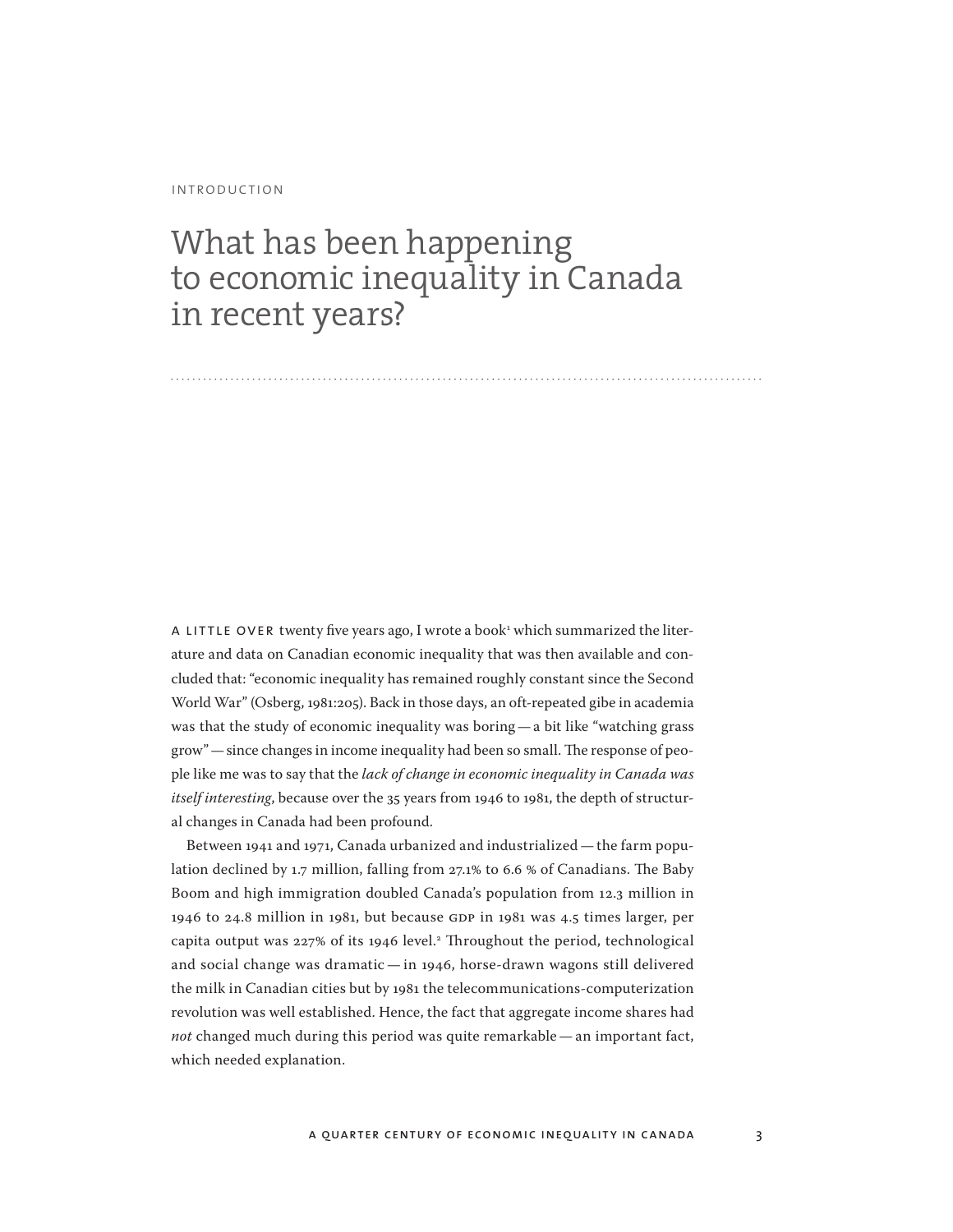If major changes in the economy were happening, but the income distribution did not change, was this a pointer to something more fundamental in Canadian society? Could it be, for example, that the basic technological parameters of a market economy's production function generated constant income shares along a balanced growth path? Or did Keynesian full employment macro-economics and welfare state social policy represent a historic bargain of political economy—an implicit social contract in which capitalists got increasing dividends and workers got rising wages and a taste of economic security?<sup>3</sup> What are the really essential determinants of economic inequality in modern capitalist societies?

However, well before these debates could be decided, both the trend and the context of economic inequality changed. In the U.K. and the U.S.A., in particular, the 1980s saw significant and rapid increases in inequality, as the Thatcher and Reagan regimes explicitly repudiated Keynesian macro-economics, accommodation with unionized labour and welfare state social policy. In the early 1980s and 1990s, Canada experienced its two most severe recessions since the Great Depression of the 1930s, and concern about the implications of globalization and structural change soared—but references to 'full employment' as a policy goal disappeared from economic discourse, and Canadian social policy saw a long series of cutbacks. (Most prominently, Unemployment Insurance morphed into Employment Insurance in the mid-1990s at about the same time that many provinces cut Social Assistance.)

Although the commentators of 1981 to 2006 were just as convinced as their counterparts from 1946 to 1980 that structural change had never been more rapid than it was *right then*, the changes of each period were qualitatively as well as quantitatively different, so it is hard to know which period really had 'more'—adjustment to profound structural change, and its implications for inequality, has always been a theme of the inequality debate in Canada. However, a new element in recent discussions has been the historically slow growth in wages and real median household income in Canada between 1981 and 2006. The stagnation of average real hourly labour compensation has gone on long enough that it has become the 'new normal'—which poses distinct problems for a rationalization of inequality as the price society pays for vigorous increases in average absolute living standards. Total output has continued to grow, but the economic benefits of growth have mostly gone to the very top end of the income hierarchy—so there is a new twist to the question: "What has been happening to income *shares* in Canada?"

The objective of this paper is to step back a bit from the ongoing debates on specific aspects of economic inequality and social policy in order to consider broad trends in how economic inequality has changed in Canada, and what can be learned from that. Section 1 therefore starts with a brief overview of key trends in rising economic inequality in Canada between 1981 and 2006.<sup>4</sup> Section 2 focuses attention on four somewhat neglected issues: the rise in capital's real rate of return, the increasing inequality in wealth ownership, the rising income share of the very affluent and the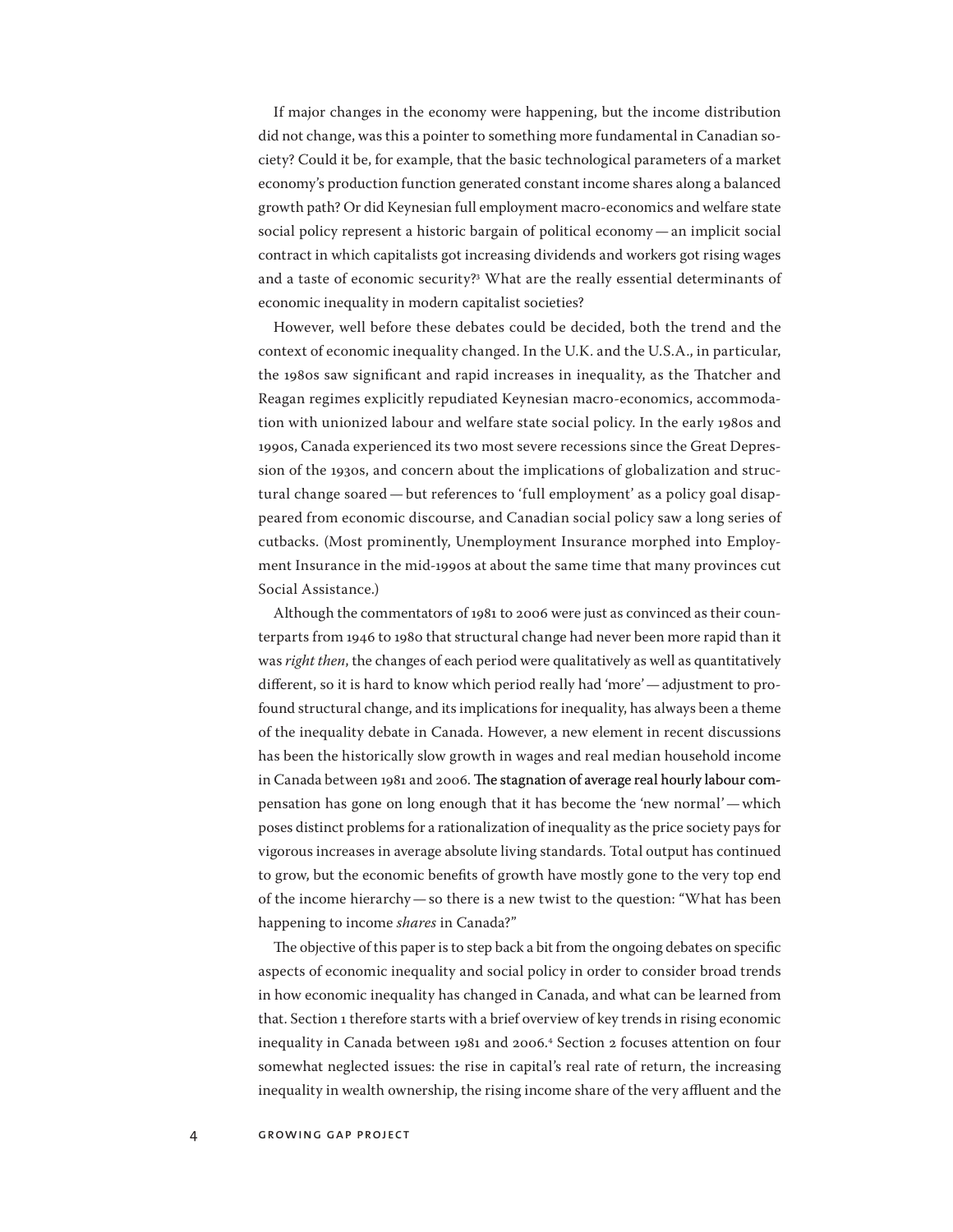declining transfer incomes of Canada's most deprived citizens. Section 3 suggests that these issues deserve more attention, speculates briefly on the evolution of the analysis of inequality and considers likely future trends.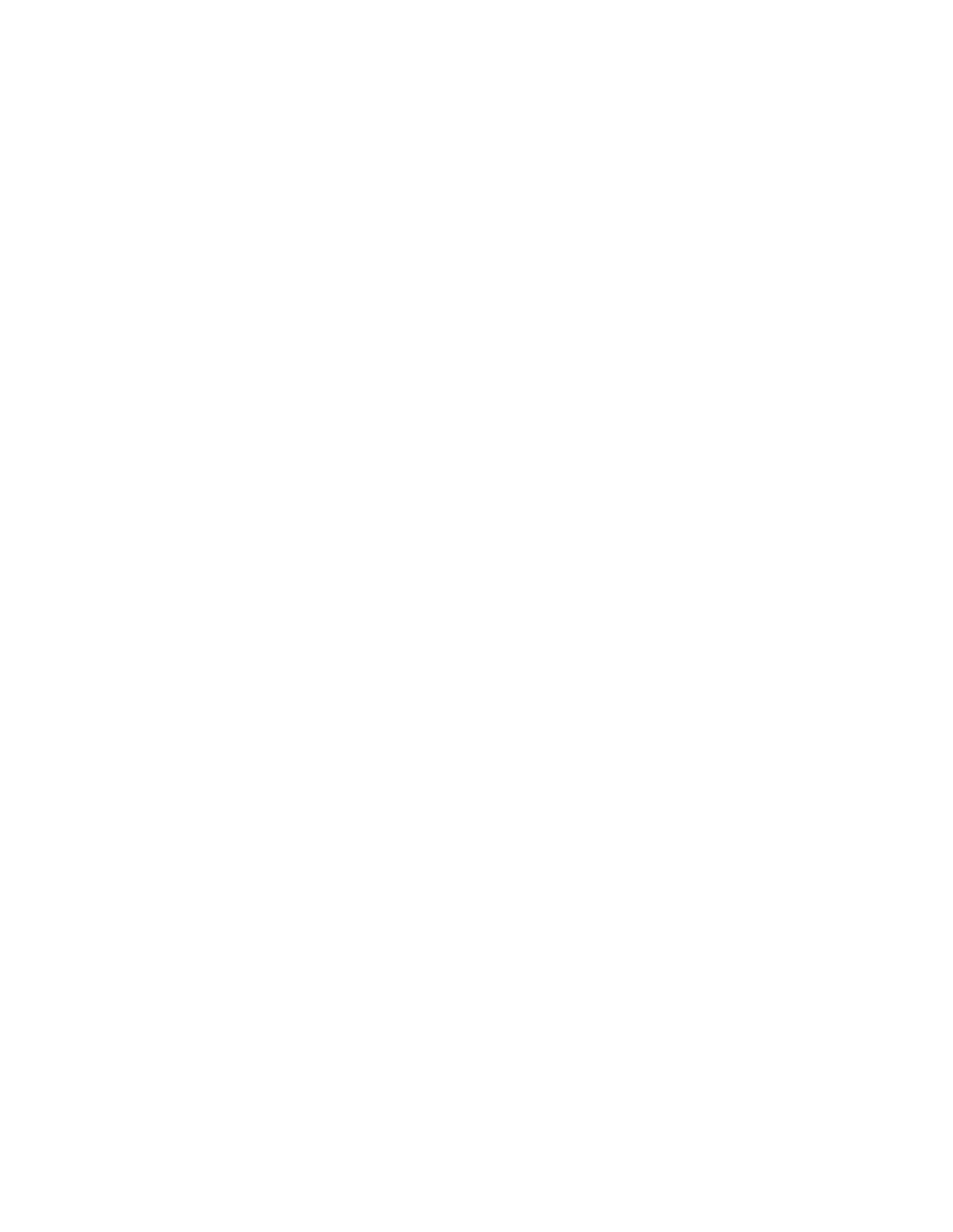# Recent Trends in Income Distribution in Canada

the most easily available, and longest running, data on income distribution in Canada is the percentage shares of money income (before tax) received by each fifth of Canadian family units, from richest to poorest. Table 1 presents summary data from 1951 to 2005. The share of the top 20% fluctuated between 41.1% and 43.3% between 1951 and 1981, and has been on an upward trend since 1981. Although remaining within its historical range during the 1980s, the top quintile's share increased during the 1990s, and has fluctuated around 47% since 2000. Comparing 1981 and 2005, the middle 60% of the income distribution have lost 4.7 percentage points, going from 53.8 % to 49.1 % of household money income—which is about the same

|                      | 1951 | 1961 | 1971 | 1981 | 1991 | 1996 | 2001 | 2005 |
|----------------------|------|------|------|------|------|------|------|------|
| Bottom 20% (poorest) | 4.4  | 4.2  | 3.6  | 4.6  | 4.5  | 4.2  | 4.1  | 4.1  |
| Second 20%           | 11.2 | 11.9 | 10.6 | 11   | 10   | 9.6  | 9.7  | 9.6  |
| Middle 20%           | 18.3 | 18.3 | 17.6 | 17.7 | 16.4 | 16   | 15.6 | 15.6 |
| Fourth 20%           | 23.3 | 24.5 | 24.9 | 25.1 | 24.7 | 24.6 | 23.7 | 23.9 |
| Top 20% (richest)    | 42.8 | 41.1 | 43.3 | 41.6 | 44.4 | 45.6 | 46.9 | 46.9 |

table 1 **Share of Aggregate Incomes Received by Each Quintile of Families and Unattached Individuals** (%)

**sources** Statistics Canada (1998) Income Distribution by Size in Canada Catalogue No. 13-207, CANSIM Table<br>202-0701, V1546461 to V1546465, J.R. Podoluk (1968) *Incomes of Canadians*, Dominion Bureau of Statistics.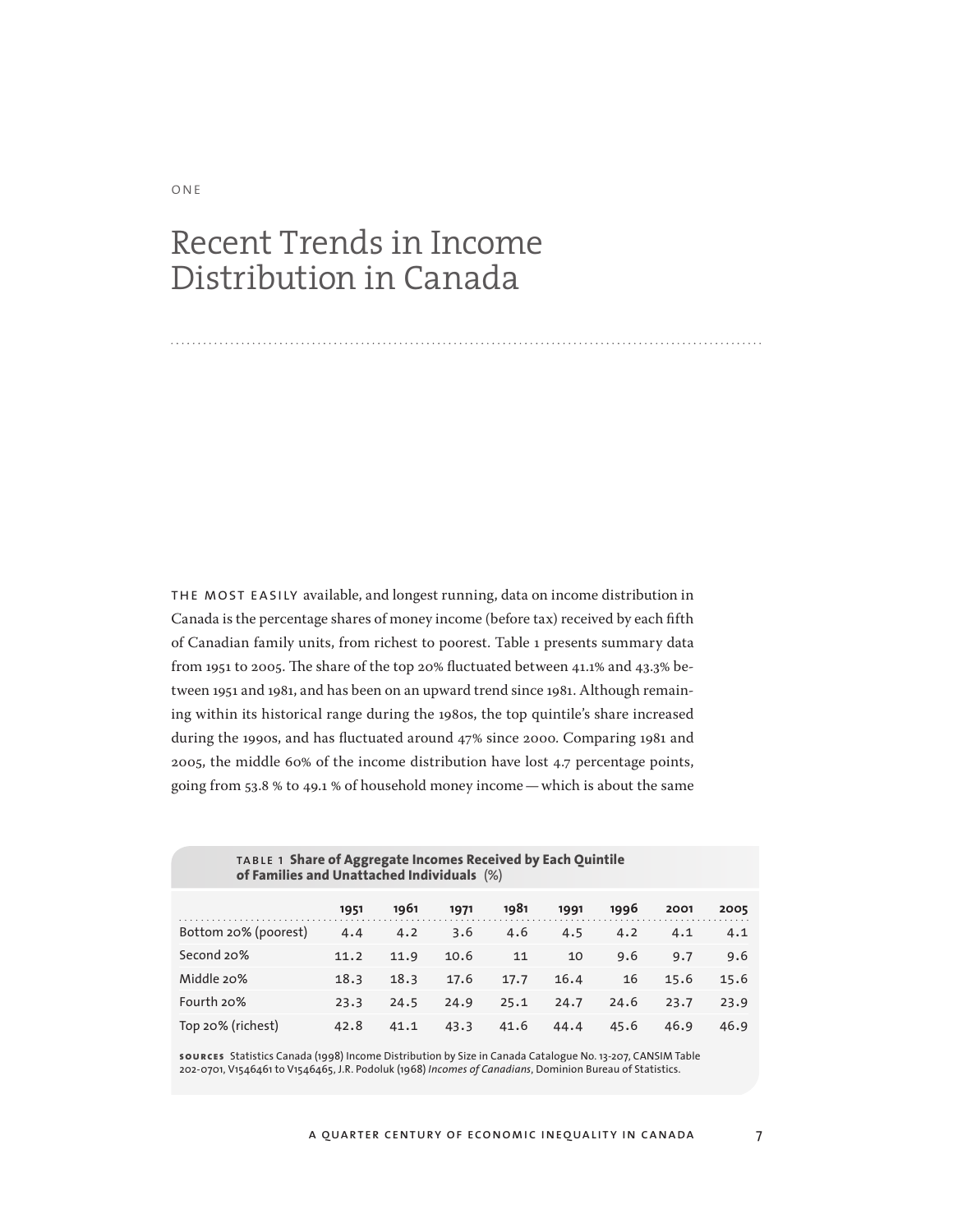*proportionate* loss as the bottom 20%, for whom a decline of 0.5 percentage points is about a ninth, because they started with so much less (4.6%).

These income share figures have the major advantage of comparability over time—but even in 1981 it was well appreciated that such data provide only a crude indicator of economic inequality. The core problem is that we are trying to summarize the extent of differences between millions of Canadians—each of whom has a changing degree of command over a wide array of economic resources. If we think only of two 'types'—'the rich' and 'the poor', the world will look very simple, but as soon as we introduce a middle class, the concept of 'inequality' can become ambiguous, because differences between the middle and the poor and between the middle and the rich do not necessarily move in the same direction, or to the same degree. As well, differences in the concept of economic resources (income, wealth or well-being), change in survey instruments, and trends in the size and distribution of family types or in the correlation of individuals' incomes (over time and within families) can all make a substantial practical difference to measurements of economic inequality.<sup>5</sup>

As a result, these data on quintile shares need to be supplemented by other research if we are to be sure there is a long term trend in inequality—and a wide array of research has confirmed the basic qualitative picture of Table 1. Yalnizyan (2007), for example, also examined the shift in income shares over the period between 1976–79 and 2001–04, using the same data sources but focusing on families with children. Rather than divide the population into fifths, she divided Canadians into tenths (deciles)—and found that most of the gains of the top 20% actually went to the top 10%.

More recently, Frenette, Green and Milligan (2007) have noted that measured trends in decile or quintile shares understate the increase in Canada's inequality, partly because of non-response among the poorest and the richest Canadians to Statistics Canada's surveys. Frenette et al argue that Census of Canada offers a more complete picture—but Canada's most deprived citizens are often not counted there (e.g. the homeless, who do not have a residence at which they could be interviewed). So when Frenette et al. adjust for income taxes paid, transfer payments received and the impact of inflation and compare the incomes of Canadians at the bottom 5% point of the income distribution (which actually fell slightly between 1980 and 2000) and at the top 5% point (where real incomes increased by approximately an eighth) they recognize that they are still understating the true degree of disparity in incomes because the homeless have never been part of our statistical consciousness, and income tax data show that gains among the top 1% have been far greater than gains at the  $95<sup>th</sup>$  percentile.

Murphy, Roberts and Wolfson (2007) have recently used income tax data to make the same point—incomes at the very top of the Canadian income distribution have risen dramatically. Because most families have experienced stagnating incomes, this implies that the income share of the very affluent has increased substantially. Figure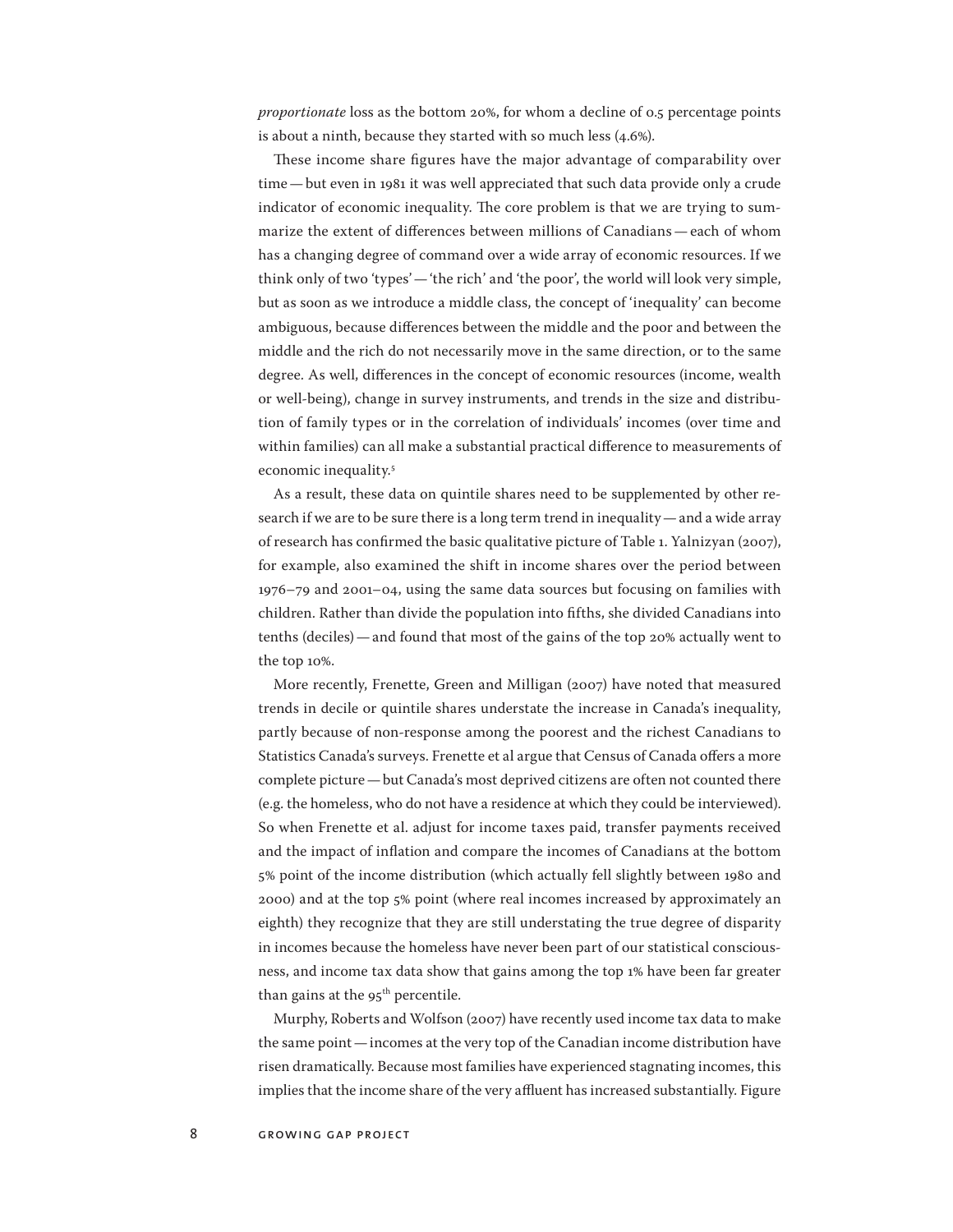

1 uses their data (reproduced here as Tables 2 and 3) to plot the total percentage increase in real income, by each 5% of the population, for the period 1982 to 2004.<sup>6</sup>

As Table 2 indicates, there was no significant increase in the real average taxable income of most of the income distribution of Canadian families between 1982 and 2004.<sup>7</sup> The surprise in Table 2 may be how far up the income distribution one has to go before there was much of an increase in real taxable income over this 22 year period—only the top fifth of families got much of an increase at all—and one must also remember that an increase of 20% spread over 22 years amounts to an annual rate of change of less than 1%. However, the farther up the income distribution one goes, the bigger the increase was.

During the twenty-two year period pictured in Figure 1, the female labour force participation rate in Canada increased by about a fifth—from 52% to 62%. Increased labour supply by families enabled some increase in family money incomes, but for the vast majority it was much less than a fifth (spread over 22 years). In terms of individual taxable income, the bottom nine-tenths of individuals had little, if any, increase.

Both 1982 and 1992 were recession years in Canada, while 2004 was a good year for growth, which followed several years of expansion. Since capital's share in national income is quite cyclically sensitive, some part of the rise in top end incomes from 1992 to 2004 may be due to a business cycle effect, as Canada recovered from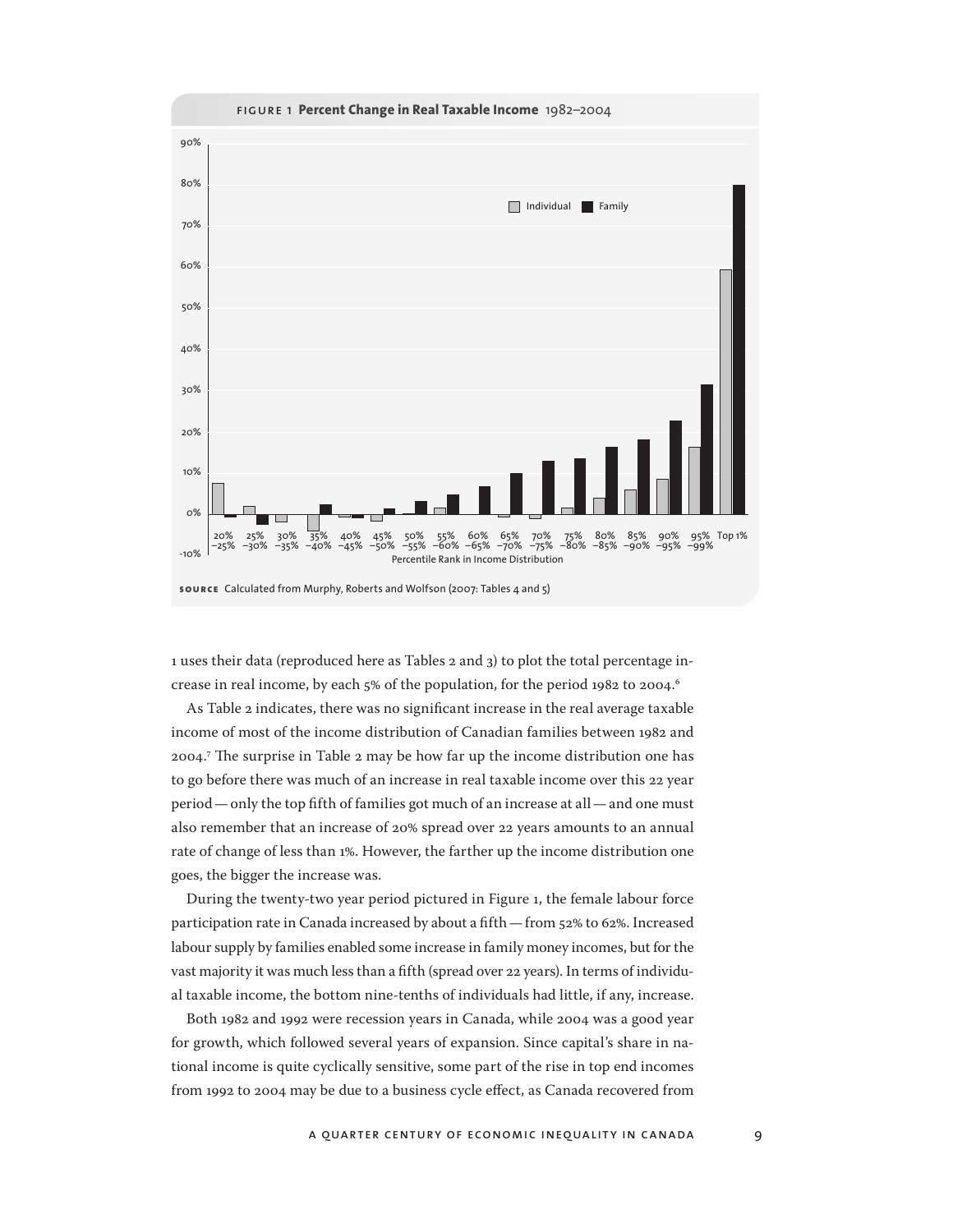### table 2 **Average Real Taxable Income** 2004\$, thousands

|            | <b>Individuals</b> |                |                |       | <b>Families</b> |       |  |  |
|------------|--------------------|----------------|----------------|-------|-----------------|-------|--|--|
|            | 1982               | 1992           | 2004           | 1982  | 1992            | 2004  |  |  |
| Bottom 5%  | $-90$              | $\mathsf{o}$   | $\mathsf{o}$   | $-12$ | $\overline{2}$  | 2     |  |  |
| Bottom 10% | $-5$               | $\overline{2}$ | $\overline{2}$ | $-1$  | 6               | 6     |  |  |
| Bottom 20% | $\overline{2}$     | 5              | 5              | 6     | 10              | 10    |  |  |
| 20% to 40% | 14                 | 14             | 14             | 25    | 23              | 25    |  |  |
| 40% to 60% | 25                 | 23             | 25             | 42    | 40              | 43    |  |  |
| 60% to 80% | 40                 | 37             | 40             | 63    | 62              | 70    |  |  |
| Top 20%    | 79                 | 77             | 93             | 120   | 124             | 158   |  |  |
| Top 10%    | 102                | 100            | 128            | 153   | 160             | 215   |  |  |
| Top $5%$   | 133                | 130            | 178            | 197   | 206             | 296   |  |  |
| Top 1%     | 269                | 268            | 429            | 380   | 404             | 684   |  |  |
| Top 0.1%   | 852                | 822            | 1,641          | 1,143 | 1,196           | 2,493 |  |  |
| Top 0.01%  | 2,903              | 2,547          | 5,920          | 3,658 | 3,490           | 8,443 |  |  |

**source** Murphy, Roberts and Wolfson (2007: Table 4, page 7)

|            | <b>Individuals</b> |        |      | <b>Families</b> |      |      |
|------------|--------------------|--------|------|-----------------|------|------|
|            | 1982               | 1992   | 2004 | 1982            | 1992 | 2004 |
| Bottom 5%  | $-1.0$             | $-0.1$ | 0.0  | $-0.8$          | 0.2  | 0.2  |
| 5% to 10%  | 0.1                | 0.6    | 0.4  | 0.6             | 0.9  | 0.7  |
| 10% to 15% | 0.6                | 1.0    | 0.9  | 1.1             | 1.2  | 1.1  |
| 15% to 20% | 1.1                | 1.4    | 1.2  | 1.5             | 1.5  | 1.3  |
| 20% to 25% | 1.5                | 1.7    | 1.5  | 1.9             | 1.7  | 1.6  |
| 25% to 30% | 1.9                | 2.0    | 1.8  | 2.3             | 2.1  | 1.9  |
| 30% to 35% | 2.3                | 2.3    | 2.1  | 2.6             | 2.4  | 2.2  |
| 35% to 40% | 2.8                | 2.7    | 2.5  | 3.0             | 2.8  | 2.6  |
| 40% to 45% | 3.2                | 3.0    | 2.8  | 3.5             | 3.2  | 2.9  |
| 45% to 50% | 3.7                | 3.5    | 3.2  | 3.9             | 3.6  | 3.3  |
| 50% to 55% | 4.2                | 3.9    | 3.7  | 4.3             | 4.0  | 3.7  |
| 55% to 60% | 4.7                | 4.5    | 4.2  | 4.8             | 4.5  | 4.2  |
| 60% to 65% | 5.2                | 5.0    | 4.7  | 5.3             | 5.0  | 4.7  |
| 65% to 70% | 5.9                | 5.6    | 5.3  | 5.8             | 5.6  | 5.3  |
| 70% to 75% | 6.6                | 6.3    | 5.9  | 6.4             | 6.3  | 6.0  |
| 75% to 80% | 7.3                | 7.1    | 6.7  | 7.1             | 7.0  | 6.7  |
| 80% to 85% | 8.2                | 8.0    | 7.7  | 7.9             | 7.9  | 7.7  |
| 85% to 90% | 9.4                | 9.3    | 9.0  | 9.0             | 9.1  | 8.9  |
| 90% to 95% | 11.2               | 11.2   | 11.0 | 10.7            | 10.9 | 11.0 |
| Top 5%     | 21.0               | 20.9   | 25.3 | 19.3            | 19.9 | 24.1 |
| Top 1%     | 8.5                | 8.6    | 12.2 | 7.4             | 7.8  | 11.2 |
| Top 0.1%   | 2.7                | 2.6    | 4.7  | 2.2             | 2.3  | 4.1  |
| Top 0.01%  | 0.9                | 0.8    | 1.7  | 0.7             | 0.7  | 1.4  |

table 3 **Shares of Taxable Income** (%)

**note** Total income includes capital gains and RRSP withdrawals. **source** Murphy, Roberts and Wolfson (2007: Table 5, page 8)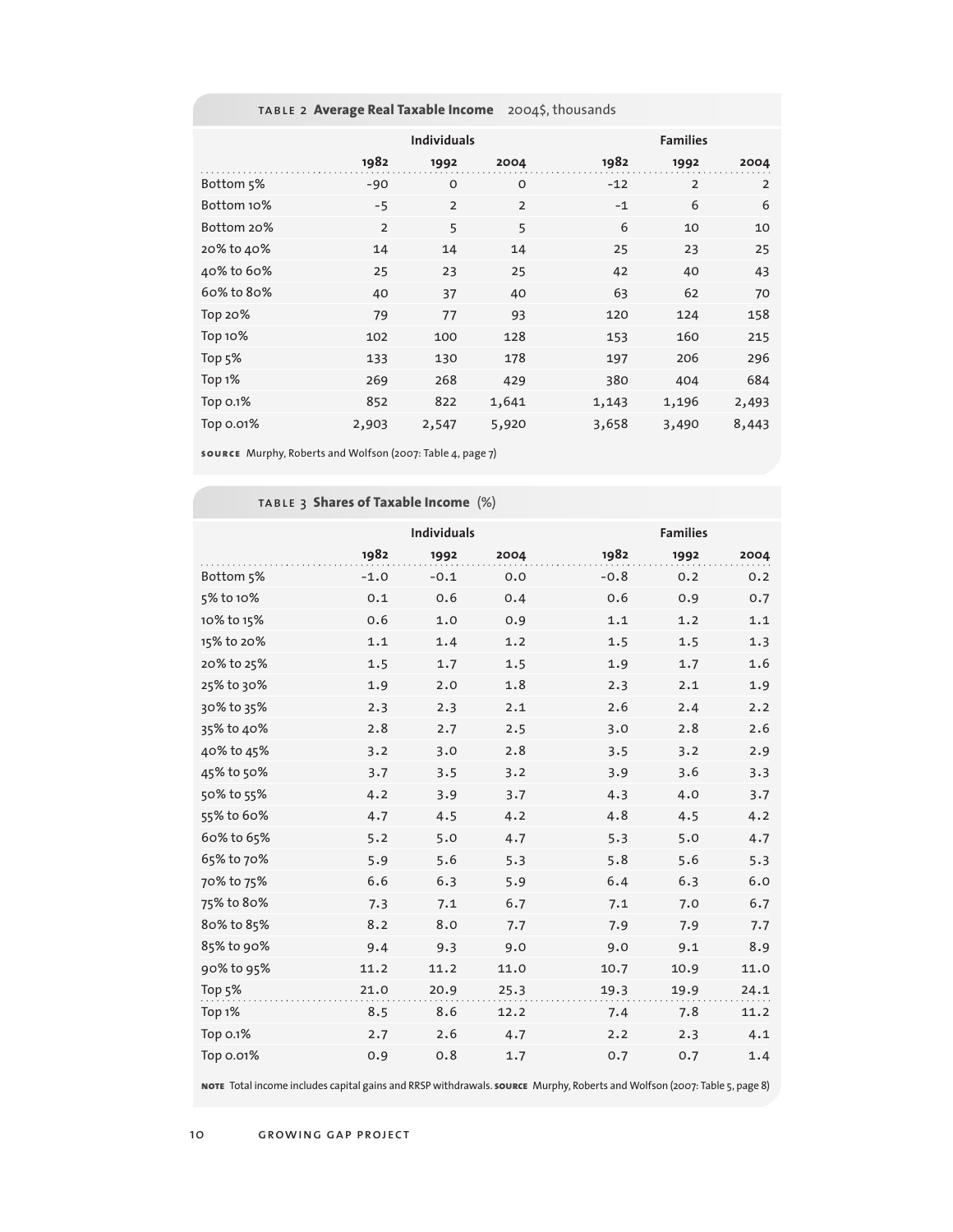

the early-1990s' recession, rather than a long run secular trend. However, consideration of possible business cycle effects just makes the constancy of real incomes among the vast majority of individuals all the more remarkable.

In the 1990s, incomes at the top of the distribution began to increase dramatically (e.g. the average incomes of the top 0.01% increased by 142% from 1992 to 2004). Using the data in Table 2 one can calculate that between 1992 and 2004, the average income of the top 10% of families increased by about 34% (in 2004 dollars, an average increase of \$55,000). However, when the top 5% of families have incomes that are going up even faster (their incomes increased by 43.6%), this implies that the lower half of the top decile were pulling down the group average (i.e. the income gain for those between the 90<sup>th</sup> and 95<sup>th</sup> percentile was 22.8%). Hence, the increasing size of changes at the very top end is somewhat masked when the average incomes, or the income share, of the top 20% are calculated (as in Table 1 or 2), because the very large changes in the incomes of the top 1% are included in the incomes of the top 5%, and those of the top 5% are included in the top 20%.

As Murphy et al note, trends in both absolute and relative income matter for economic inequality. Table 3 looks at *shares* of income—when incomes at the very top rise, but incomes elsewhere change very little, it is clear that the *share* of top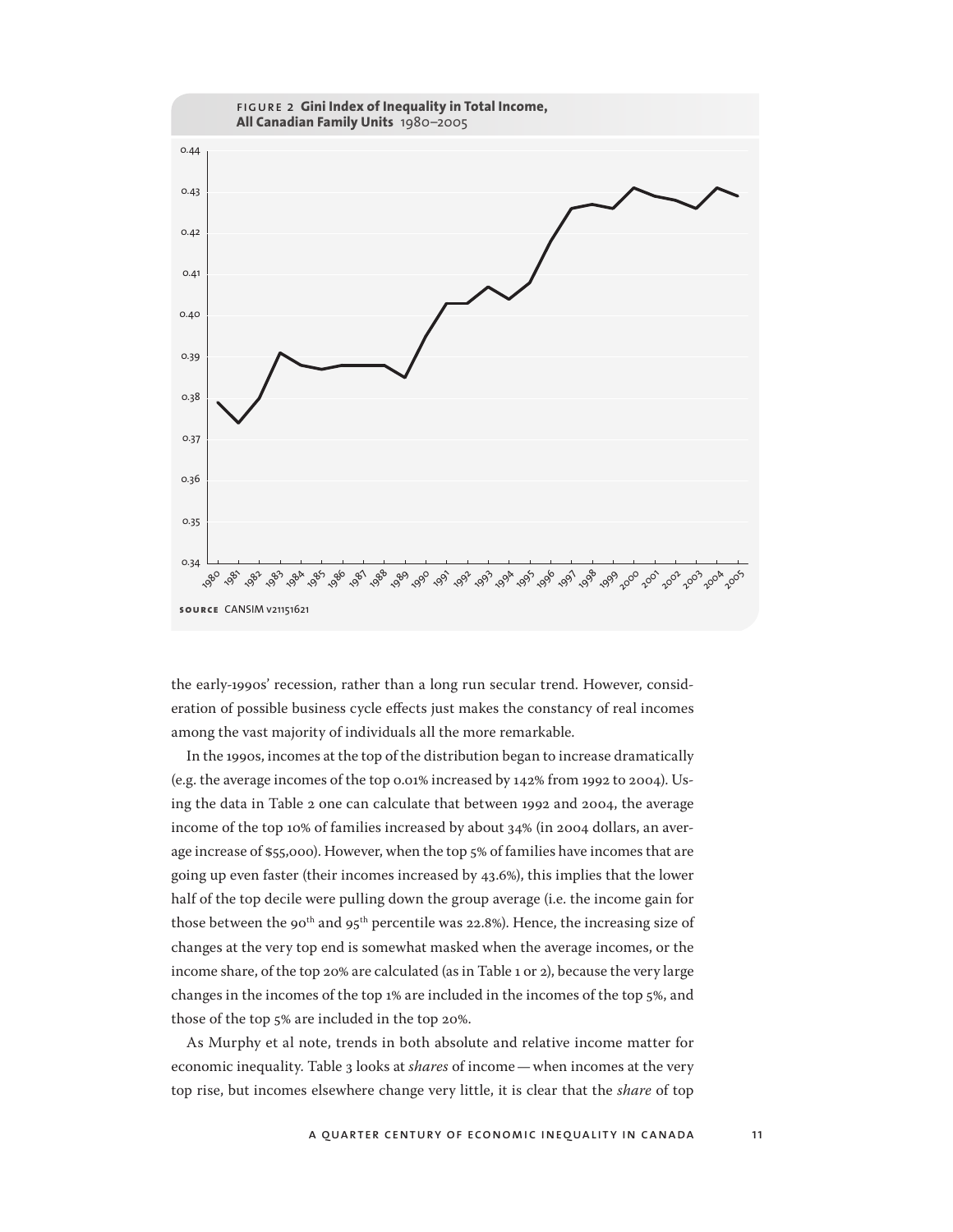income classes will rise and the share of lower- and middle-income groups has to fall, so inequality rises.<sup>8</sup>

Because the Gini index is the most commonly used single summary measure of inequality, and the after tax total money income of family units is the most common measure of resources, Figure 2 presents trends in the Canadian Gini index between 1980 and 2005. Although the 1980s saw little change among families under 65 in age, the 1990s—and in particular the late-1990s—showed a strong upward trend in inequality. But although the Gini index in principle varies between zero (perfect equality) and one (perfect inequality), in practice it tends to be most affected by shifts in the middle part of the distribution.<sup>9</sup> When there are significant changes in the incomes of those at the extremes of the Canadian distribution, such changes are only weakly reflected in shares of income quintiles, or in the Gini index of inequality. Hence, when rising inequality is particularly pronounced at the extremes of the distribution, both Table 1 and Figure 2 share a tendency to understate the severity of trends.

Tony Atkinson is probably the world's pre-eminent scholar of economic inequality—his summary (2003:488) of the 1965 to 1999 period concludes that the Canadian data tell a "story of rising market income inequality…since 1981 the Gini has risen by more than 5 percentage points. But the inequality of disposable income remained unchanged up to 1996. Until that point, the tax and transfer system appears to have been successful in offsetting any exogenous forces making for greater inequality."

### 1.2 the context of greater inequality in canadian income shares

Thirty years ago, the context of unequal shares was very different. Canadians at all income levels had good reason to expect continued strong growth in household incomes—measured in 2007 dollars, median family income in Canada grew from \$38,800 in 1965 to \$61,800 in 1979 (an increase of 59.5% in real terms, for a compound annual real growth rate of 3.1%).<sup>10</sup> As well, a burst of social activism in the late-1960s and early-1970s in Canada had brought in Medicare, the Canada Pension Plan/Quebec Pension Plan, Canada Assistance Plan and revisions to Unemployment Insurance. Poverty reduction was then a clearly stated priority of public policy. Lyndon Johnson, as U.S. President, had declared a "War on Poverty" in 1964, the U.K. had set up a Royal Commission on the Distribution of Income and Wealth, and the Senate of Canada had issued an influential report on poverty in 1971.<sup>11</sup> In the 1970s, it could therefore be argued that current income inequality was not all that important as a long term problem because:

**1.** 'A rising tide raises all boats'—strong growth for all income classes meant that relative deprivation for most people was fairly temporary, something which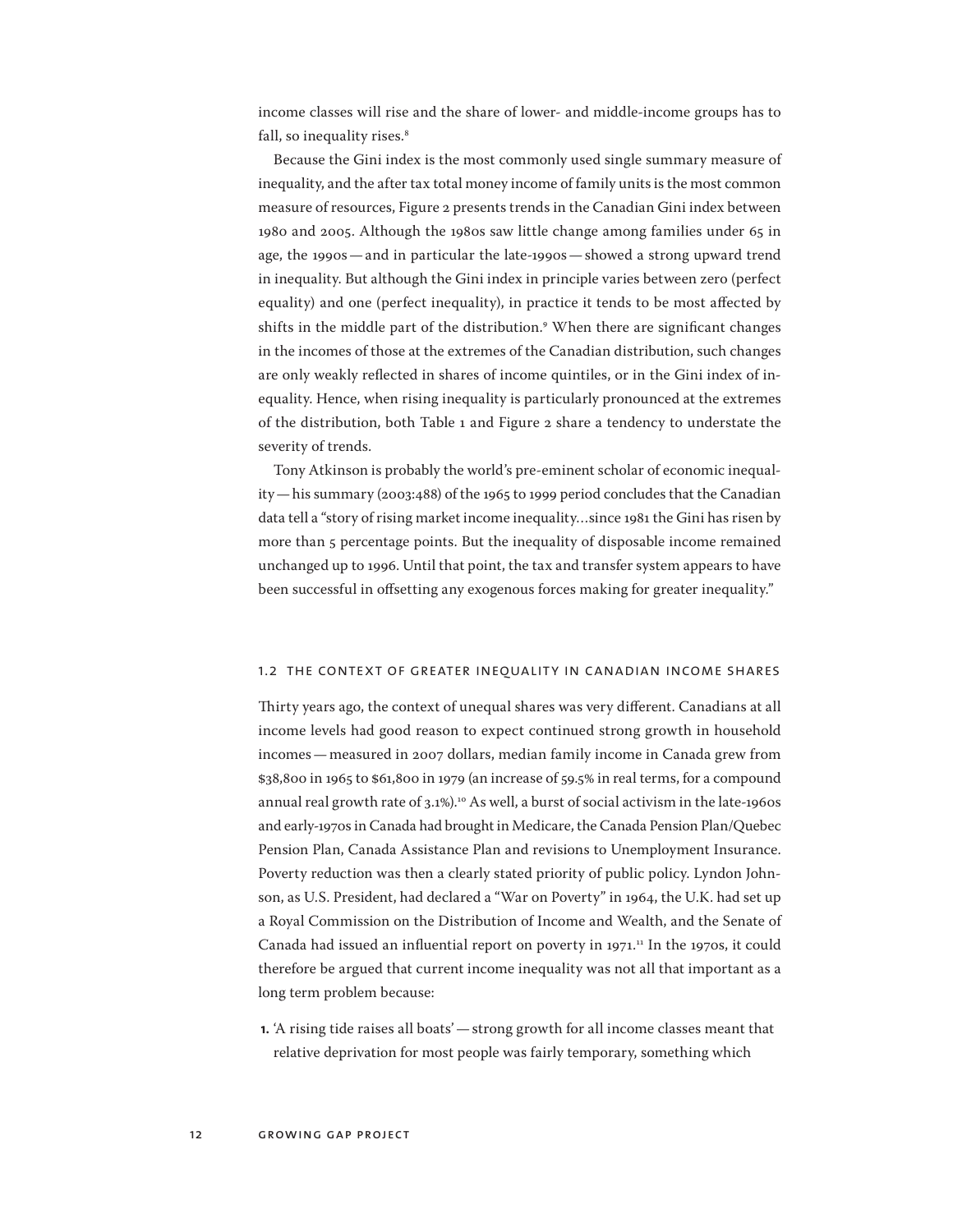would be quickly dominated by increases in the absolute living standard of everyone; and

**2.**Canada had both the will, and the means, to do something about any remaining poverty.

The context of greater inequality in Canada since 1996 is profoundly different. For most types of Canadian families, increases in median real income ended some time around 1979. Figure 3 is taken directly from Statistics Canada (2006:9), which expressed income in 2004 dollars.<sup>12</sup> When income gains are concentrated in the top half of the income distribution, *average* incomes can rise even when the majority of people are no better off—as happened in Canada between 1980 and 2004, when the median income of economic families stagnated while growth at the top end pulled up the average by  $11\%$ .<sup>13</sup> Simultaneously, the social policy debate became dominated by the rhetoric of retrenchment, as both provincial and federal governments cut social expenditures drastically in the mid-1990s. The current context of inequality debates in Canada is thus profoundly different than 25 or 30 years ago, since the long stagnation of median money incomes has been accompanied by a reduction in the 'social wage' of public services.

Between 2000 and 2004 there was a slight (3.1%) resurgence of growth in median incomes—but this rebound was at *one quarter* the average annual growth rate of the 1965–1980 period.

Figure 3 presents trends for different family *types*, but this is a very crude adjustment for household needs, and a large family clearly needs more money to be as well off as a single person with the same income. In recent years, "equivalence scales" have become a commonly used way to calculate the 'effective consumption' of people living in families of differing size, given the household's income and the economies

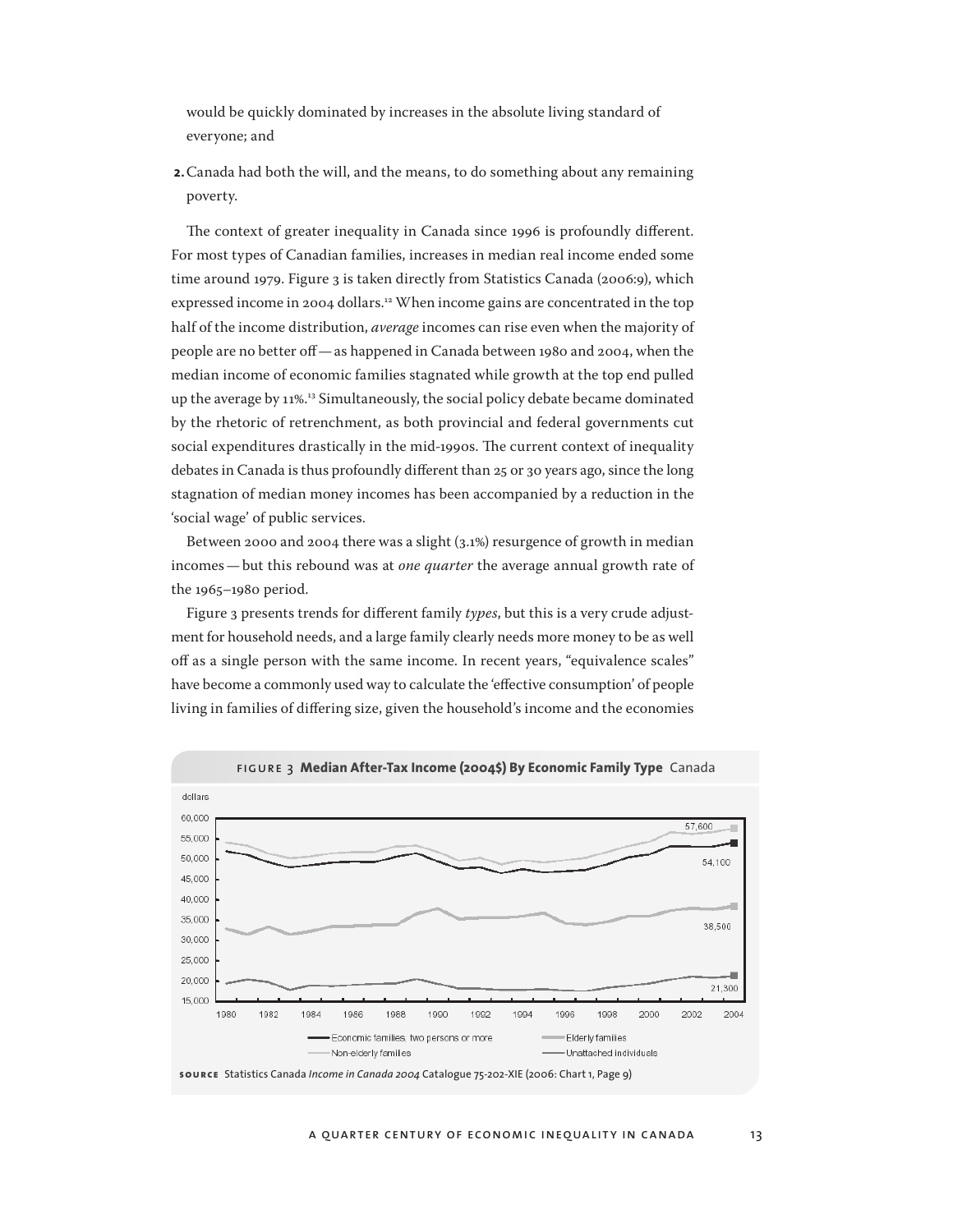of scale in household consumption.<sup>14</sup> Heisz (2007:34) has used this technique to calculate the long term trend in equivalent income, at differing points in the income distribution. Figure 4 is taken from his work, and tells a now-familiar story—not much change for most people, but increasing incomes at the top end.

Figures 3 and 4 are based on data, drawn from different Statistics Canada surveys, which cannot measure income changes at the top end as accurately as the income tax data used in Figure 1—but all three figures paint an entirely consistent picture. However, they also combine together families of different ages, and the incomes of individual families will rise over time if earnings increase with greater work experience, as individuals ride the escalator of age up the hierarchy of earnings. In the 1970s, the incomes of individual families rose both because of this age effect for individuals and because the wage distribution as a whole shifted up. However, after 1980 the median income of all families remained constant—like an escalator that starts to sink slowly into the sand, the age effect was offset by a shift down in the earnings profile of entering cohorts of young workers. As Beaudry and Green (2000) showed, starting in the 1980s, each cohort of younger male workers entering the labour market has had, controlling for education, lower real wages at any given age than their parents' generation received—and Osberg (1997, 2003) showed the same trend is true for equivalent family income.

Since the vast majority of Canadian families depend on labour market earnings as their primary income source, trends in the level of real wages are key to their economic well-being—and the crucial novelty of Canadian economic events since





Note: Income figures are on an adult-equivalent-adjusted basis.

Sources: Statistics Canada, Survey of Consumer Finances and Survey of Labour and Income Dynamics.

**source** Heisz (2007:34)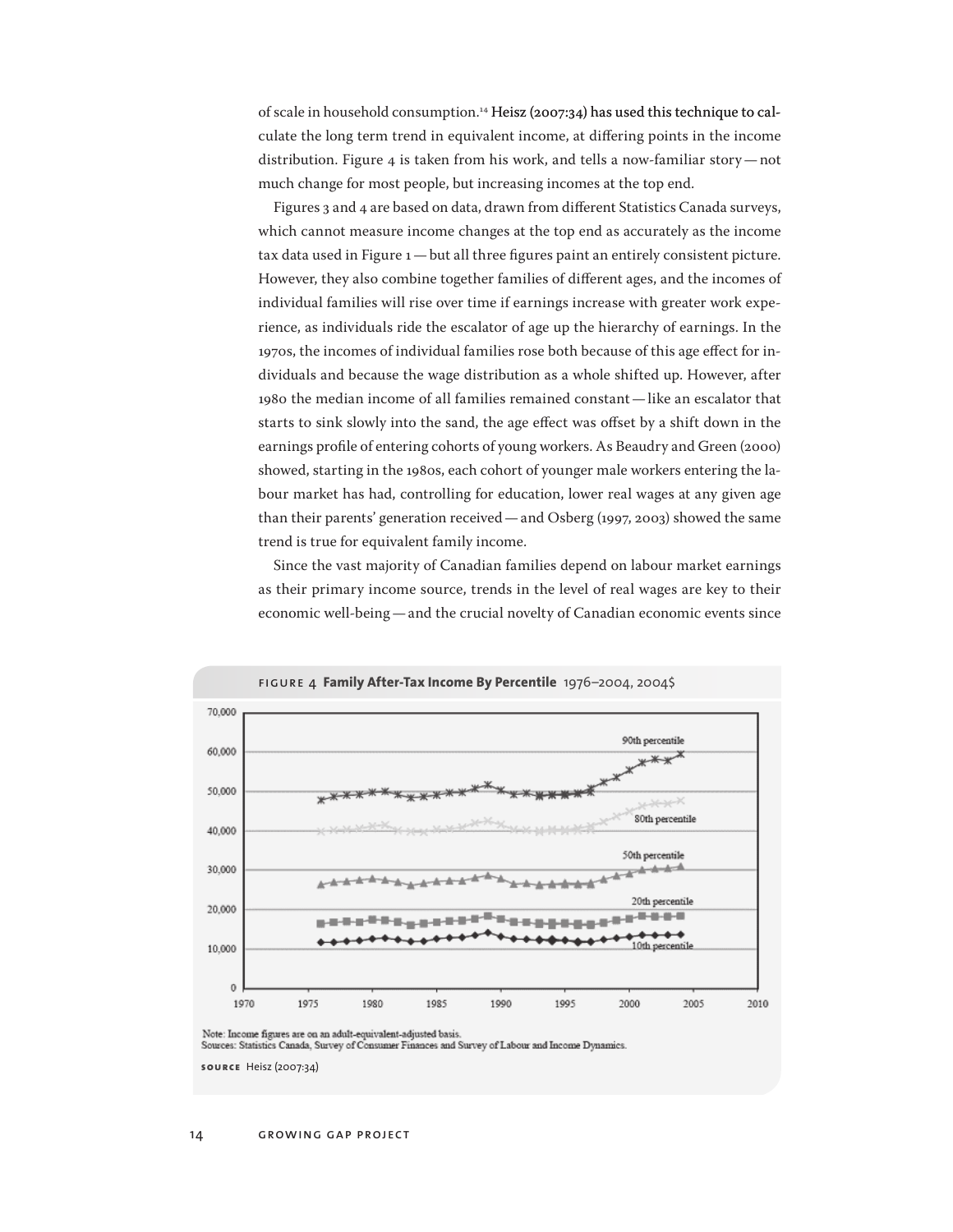1979 is the fact that the growth of average real wages largely halted. Figure 5 plots the real value (in 2006 dollars) of average hourly employee compensation since 1914 in order to make the point that the lack of growth in average real wages since 1979 is a dramatic change from Canada's historical experience. This slowdown in growth of average real hourly labour compensation has now gone on long enough that is the 'new normal'—which poses distinct problems for a rationalization of inequality as the price society pays for vigorous increases in average absolute living standards.

Figure 5 is based on the total compensation of employees, including the cost to employers of any fringe benefits, as measured in the national income accounts. It is thus not quite comparable to the data on trends reported in Tables 1 to 3 and Figures 1 and 2, which do not include the value of fringe benefits received. Figure 6, on the other hand, is comparable, because it includes only direct wage payments. It is taken directly from Morissette and Johnson (2005) and illustrates the remarkable constancy in the distribution of real hourly wages between 1981 and 2004 in Canada.

Morissette and Johnson consider all male and female workers jointly (often they are separated) and examine the distribution of *hourly* wages (often the focus is annual earnings, which mingles the impacts of changes in hourly wages, weekly hours



**sources** 1914–1960: Urquhart, MC and K. Buckley (eds) "Historical Statistics of Canada"; 1961–2000 CANSIM I series I603501 (matrix 9467) CANSIM II series V717706 (table no. 3830003), CPI-CANSIM I series P100000 matrix 9940, CANSIM II series V735319 table no. 3260001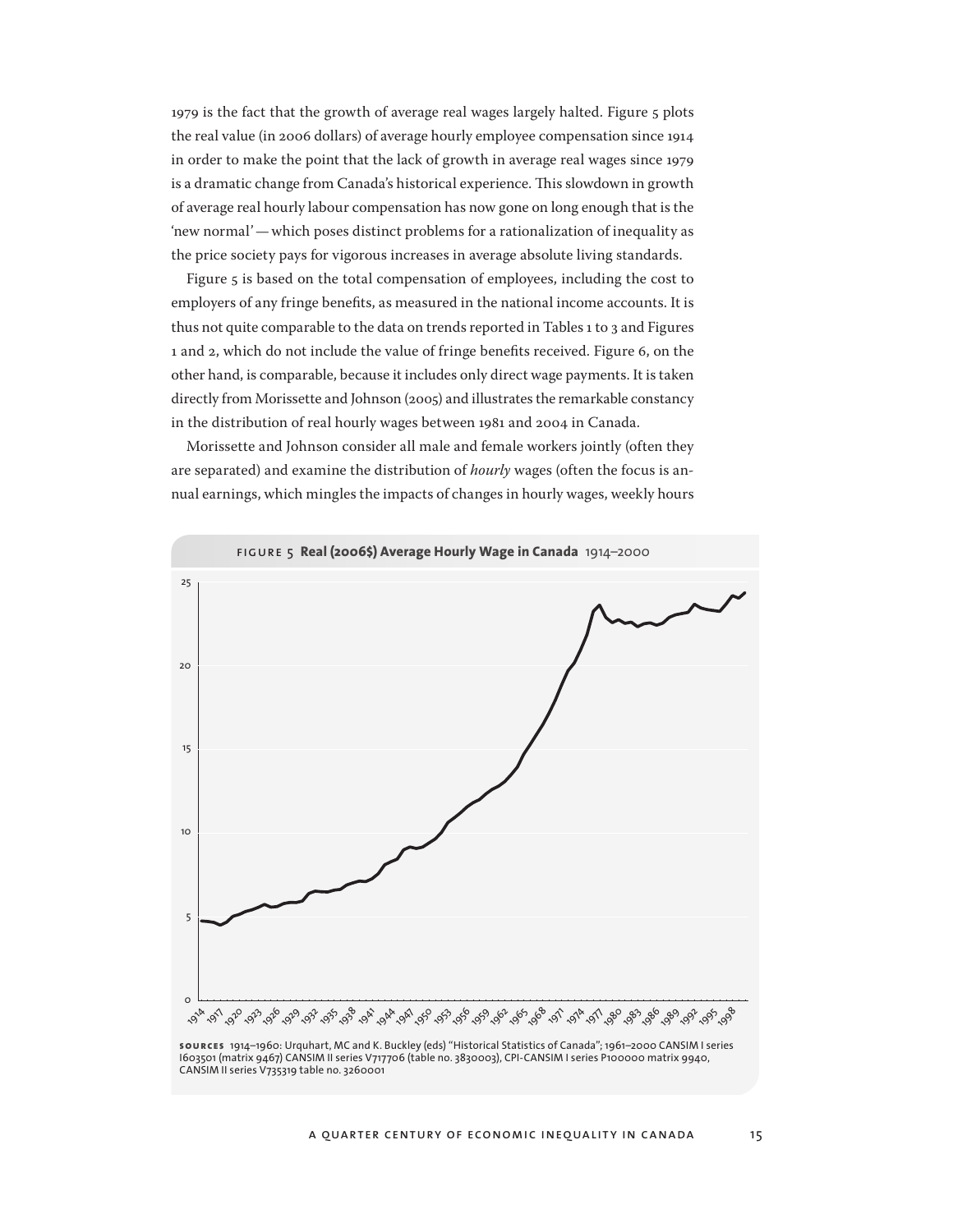

figure 6 **Density of Log Hourly Wages of Employees Aged 25–64** 1981–2004

Source: Survey of Work History of 1981; Labour Force Survey of 2004. **source** Morissette and Johnson (2005: 42)

> and weeks worked per year). Nevertheless, several important trends would have been expected to produce higher individual wages—e.g. there has been a substantial improvement in the education of Canadian workers, and, between 1980 and 2004, the average experience and skills of the workforce increased as the "Baby Boom" cohort aged into their forties and fifties.

> Figure 6 is noteworthy because — as many studies<sup>15</sup> have demonstrated — there have been significant changes in the inequality of wages and earnings between and among particular groups of workers. Earnings inequality among men has increased, even if this is not true for women (who comprise an increasing fraction of the labour force)—although increased *earnings* inequality is partly driven by greater polarization in hours worked, with more people working very long hours and more people also working part time. Economists can explain some of the trends in earnings by accounting for the impacts of increasing levels of education, greater work experience, union status, etc—but the *unexplained* variation in wages has also increased.<sup>16</sup> There are substantial debates on trends in the size of earnings differentials between men and women, between the less educated and the more educated and between birth cohorts—indeed, much of the labour economics literature focuses on earnings differentials between and among types of workers, and how these relative advantages have changed over time. Figure 6 should be interpreted with the proviso that the household survey data used by Morissette and Johnson will not fully capture trends in the very top or very bottom end tails of the distribution, as Frenette et al (2007) noted in another context. But, given that proviso, it illustrates the fact that for the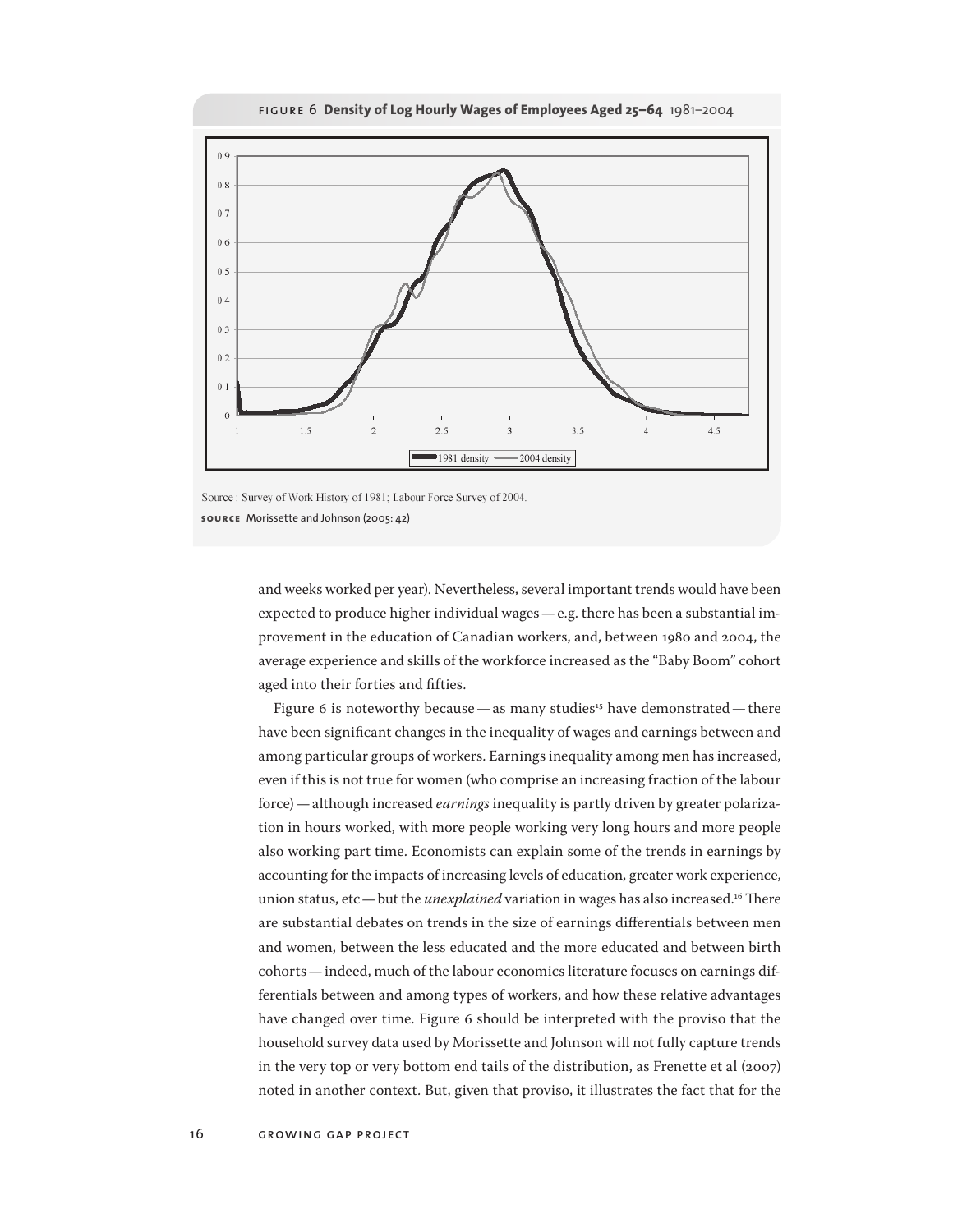vast majority of Canadian workers, *shifts in relative advantage have occurred within a remarkably constant aggregate distribution of real hourly wages*.

The basic contrast is a stark one. From 1946 to 1980, family incomes grew at all points in the distribution, so incomes *shares* remained roughly unchanged, and median family incomes and living standards rose rapidly. In the 1981 to 2006 period, when the gains from growth went to the top end of the distribution, real incomes for most families stagnated. As Green and Kesselman note, rising pre-tax inequality was largely offset by the tax-transfer system until the mid-1990s, but since about 1995 changes to the tax and transfer system "actually accentuated increases in inequality" (2006:6).

An apparent puzzle in all this is to reconcile the rising inequality in *annual family incomes* with the picture of a roughly constant distribution of *individual hourly wages* in Figure 6. The reconciliation is that the hourly wage is only one component in the determination of the Annual Net Income of each person. As equation [1] notes, money income is the sum of all financial returns from the ownership of capital, plus earnings in the labour market, plus any net government transfers (i.e. total receipts from government minus taxes paid).

**[1]** Individual Net Annual Income

- = Capital Income + Labour Earnings + Net Transfer Income
- $=$  (rate of return)  $\times$  (Stock of wealth owned)
	- + (hourly wage) × (hours worked weekly) × (weeks worked per year)
	- + Government Transfer Income -Taxes Paid

And the total income of each family is the sum of the Net Annual Income of *all* family members.

**[2]** Net Annual Family Income

= Net Annual Income of Family Head

- + Net Annual Income of Spouse (if any)
- + Net Annual Income of any other family members

Writing it out helps to make clearer how the evolution of inequality in *net annual family income* depends on a complex of factors. Changes in the inequality of *any* of the components of net family income (or changes in the correlation of components) will affect aggregate economic inequality.

For example, household composition (i.e. the processes determining formation, dissolution, and size of families) affects economic inequality because household income depends on the total income of all household members—if more women keep working for wages after marriage and if more high income males tend to marry high income females, there will be more 'power couples' with two high incomes, and inequality in family income will increase. When the divorce rate rises, household splits tend to produce poor female-headed households with children, while ex-husbands often retain their higher earnings—which increases inequality among family units in the lower part of the distribution.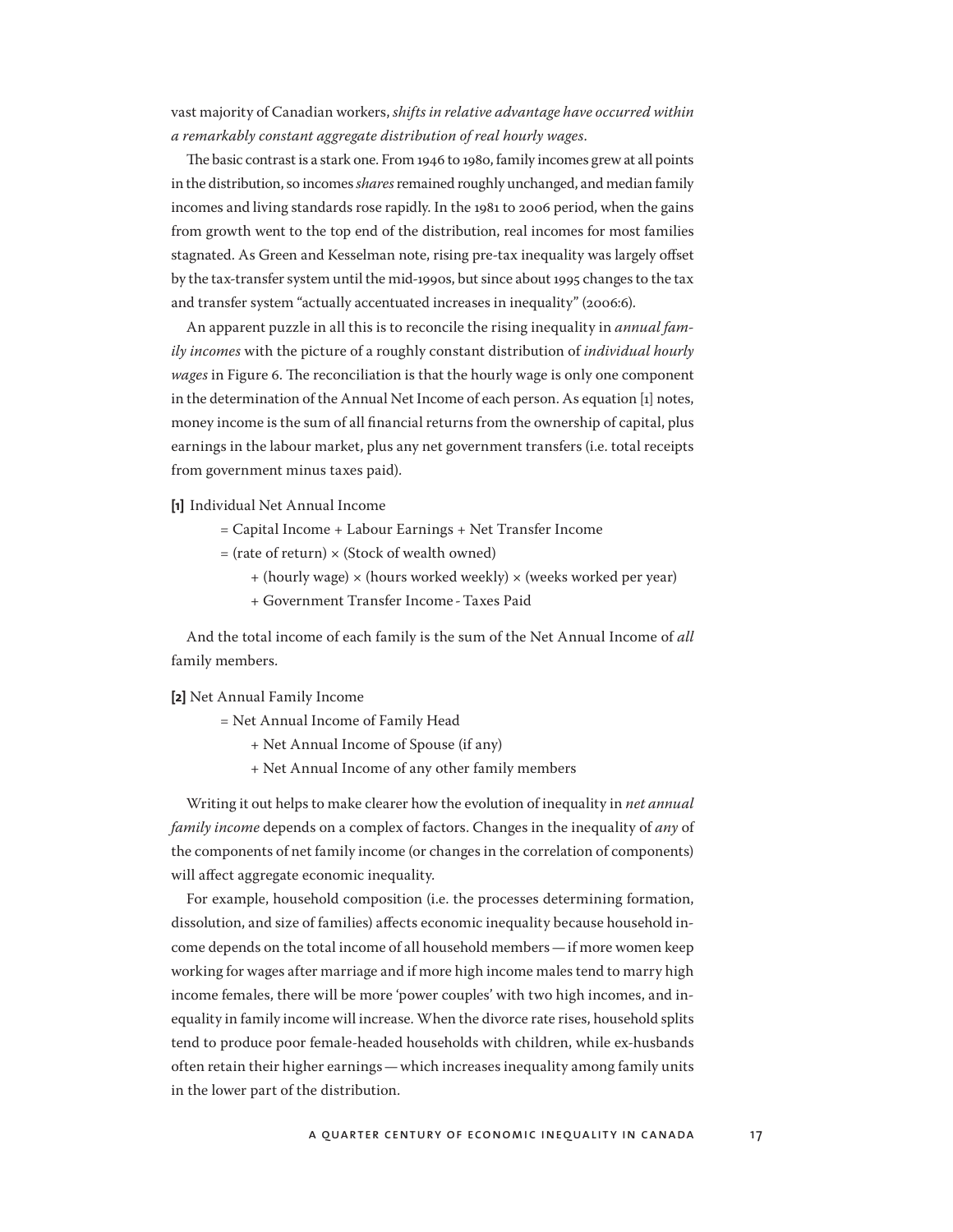Because each person's individual income from labour is their average hourly wage rate multiplied by their total work hours, earnings inequality depends just as much on trends in the inequality in working hours as on trends in hourly wage inequality. Changes in the distribution of work hours across employees depend both on the percentage of workers with part-time, regular and overtime weekly hours and on the distribution of weeks worked per year. In Canada, there has been both a trend to greater polarization of weekly working hours (which tends to increase the inequality in annual earnings) and a strong long run trend for married women to enter the labour market and to increase their weeks of paid work. Although it is clear that rising female labour force participation has pushed up average family money incomes (albeit at the cost of less home production and leisure, and a more timepressured life style), its impact on the inequality of family money income depends on the correlation of male and female earnings. Cyclical swings in unemployment (such as the severe Canadian recessions of the early 1980s and 1990s) also strongly affect the distribution of labour earnings (both immediately and in the long-term earnings of laid off workers).

Other complications include the fact that, like other OECD nations, Canada has had a falling birth rate, so to compare the inequality of economic well being over time one should calculate 'equivalent income', and adjust the data on family incomes to account for declining household size. Because the minority who have substantial capital income are heavily represented at the top end of the income distribution, the upward shift in real interest rates since 1980 has also affected the trend in inequality. However, a unique feature of the Canadian experience is the fact that the implementation of the Canada/Quebec Pension Plan and Old Age Security/Guaranteed Income Supplement programme for seniors in the early-1970s and the subsequent maturation of the system produced a strong trend to diminished poverty among the elderly between 1980 and 2005.

The purpose of this recap of some of the long list of influences on the inequality of household money income is to emphasize the roles played by a multiplicity of variables, some of which are heavily influenced by the public policies of governments, but some of which depend more on technological, cultural and social shifts (which vary over time and space). As a consequence, Brandolini (1998, p. 38) has argued: `Neatly defined and unambiguous trends are unlikely to result from this multiplicity of factors.' And as Atkinson (1998), Brandolini (1998), Osberg (2000) and Forster (2005) have demonstrated, in recent decades there have been clear trends in inequality in some countries in some periods, but there is no universal trend in all countries and all periods.

This conclusion is important because a narrow focus on one or two countries with similar trends to greater inequality can lead to the TINA ("There Is No Alternative") conclusion that a trend in inequality is inescapable—from a basic ignorance that alternative outcomes are actually happening. In international comparisons, Canada now has more inequality than many European countries, but still somewhat less inequality than the United States. Further increases in inequality are not inevitable. As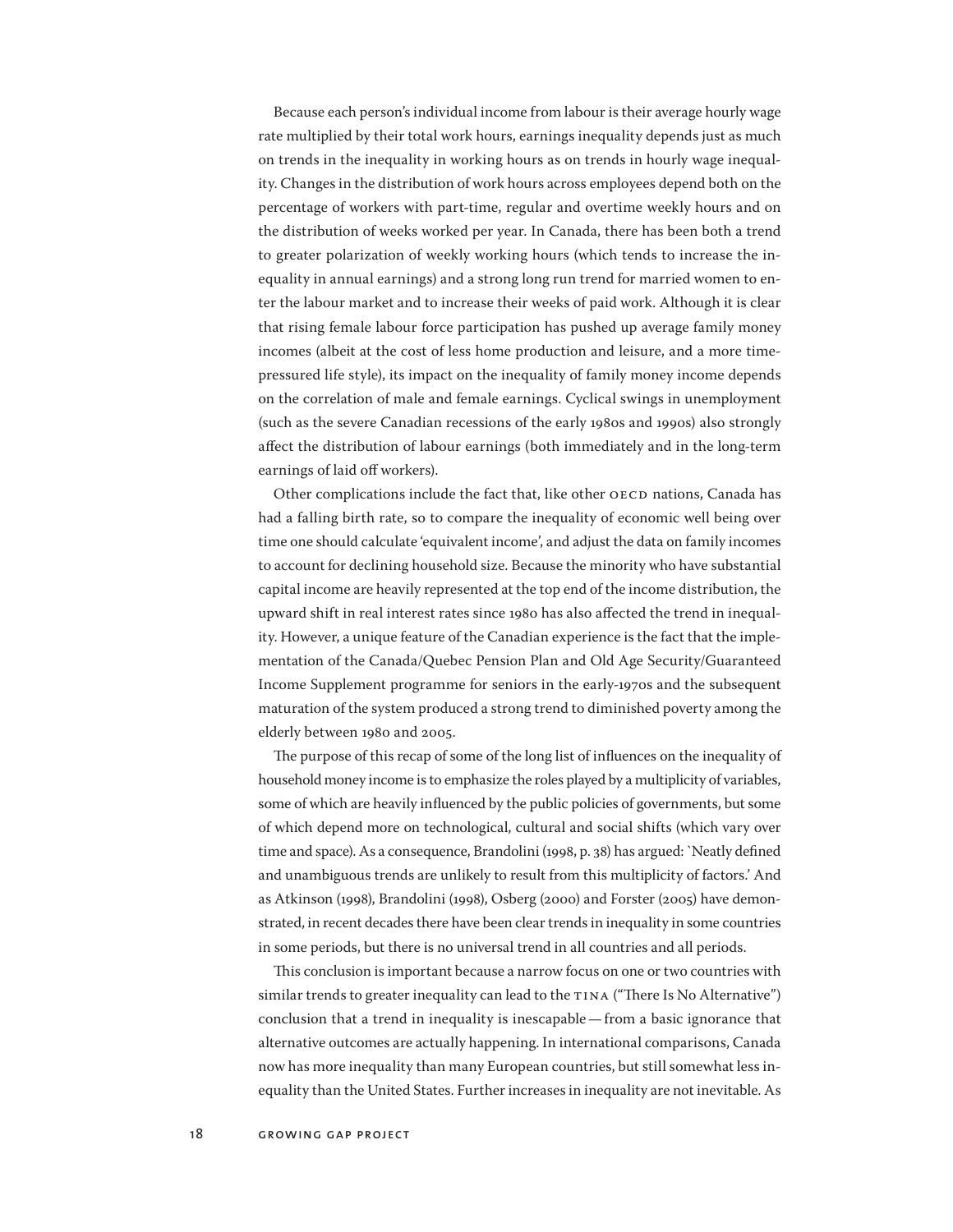a number of authors have noted,<sup>17</sup> a number of different social and economic models—with quite different implications for economic inequality—are able to produce high levels of employment and economic growth and to compete quite successfully in the global economy. The question for Canadian political economy is to choose among these available social alternatives.

|                               | Strong<br>decline | Moderate<br>decline | <b>Small</b><br>decline     | No change                                                                                                                        | Small increase                                                              | Moderate<br>increase                                                                                            | Strong increase                          |
|-------------------------------|-------------------|---------------------|-----------------------------|----------------------------------------------------------------------------------------------------------------------------------|-----------------------------------------------------------------------------|-----------------------------------------------------------------------------------------------------------------|------------------------------------------|
| Mid-1970s<br>to mid-<br>1980s | Greece            | Finland<br>Sweden   | Canada                      |                                                                                                                                  | Netherlands                                                                 | United States                                                                                                   | United Kingdom                           |
| Mid-1980s<br>to mid-<br>1990s |                   | Spain               | Australia<br>Denmark        | Austria<br>Canada<br>France<br>Greece<br>Ireland                                                                                 | Belgium<br>Germany<br>Luxembourg<br>Japan<br>Sweden                         | Czech Rep.<br>Finland<br>Hungary<br>Netherlands<br>Norway<br>Portugal<br>United Kingdom<br><b>United States</b> | Italy<br>Mexico<br>New Zealand<br>Turkey |
| Mid-1990s<br>to 2000          |                   | Mexico<br>Turkey    | France<br>Ireland<br>Poland | Australia<br>Czech Rep.<br>Germany<br>Hungary<br>Italy<br>Luxembourg<br>Netherlands<br>New Zealand<br>Portugal<br>Linitad States | Austria<br>Canada<br>Denmark<br>Greece<br>Japan<br>Norway<br>United Kingdom |                                                                                                                 | Finland<br>Sweden                        |

### table 4 **Overall Trends in Income Inequality: Summary Results for the Entire Population**

Note: "Strong decline/increase" denotes a change in income inequality above +/- 12%; "moderate decline/increase" a<br>change between 7 and 12%; "small decline/increase " a change between 2 and 7%; "No change" changes between 2%. Results are based on the values of the Gini coefficient in four reference years which may vary among countries. "2000" data refer to the year 2000 in all countries except 1999 for Australia, Austria and Greece; 2001 for Germany, Luxembourg, New Zealand and Switzerland; and 2002 for the Czech Republic, Mexico and Turkey; "Mid-1990s" data refer to the year 1995 in all countries except 1993 for Austria; 1994 for Australia, Denmark, France, Germany, Greece, Ireland, Japan, Mexico and Turkey; and 1996 for the Czech Republic and New Zealand; "Mid-1980s" data refer to the year 1983 for Austria, Belgium, Denmark and Sweden; 1984 for Australia, France, Italy and Mexico; 1985 for Canada, Japan, the Netherlands, Spain and the United Kingdom; 1986 data for Finland, Luxembourg, New Zealand and Japan, the Netherlands, Spain and the United Kingdom; 1986 data for Finland, Luxembourg, New Zealand and began, we ven the light of the United States. The United States. For the Czech Republic,<br>Norway: 1987 for Ireland and Turkey; 1988 for Greece; and 1989 for the United States. For the Czech Republic,<br>Hungary and Portugal, t

Source: Computations from OECD questionnaire on distribution of household incomes.



Note: The income concept used is that of disposable household income, adjusted for household size (e=0.5). Gini coefficients multiplied by 100. "Most recent year" refers to the year 2000 in all countries except 1999 for Australia, Austria and Greece; 2001 for Germany, Luxembourg, New Zealand and Switzerland; and 2002 for the Czech Republic, Mexico and Turkey; In the case of Belgium and Spain (countries shaded in the figure), the data refer to 1995.

Source: Calculations from OECD questionnaire on distribution of household incomes.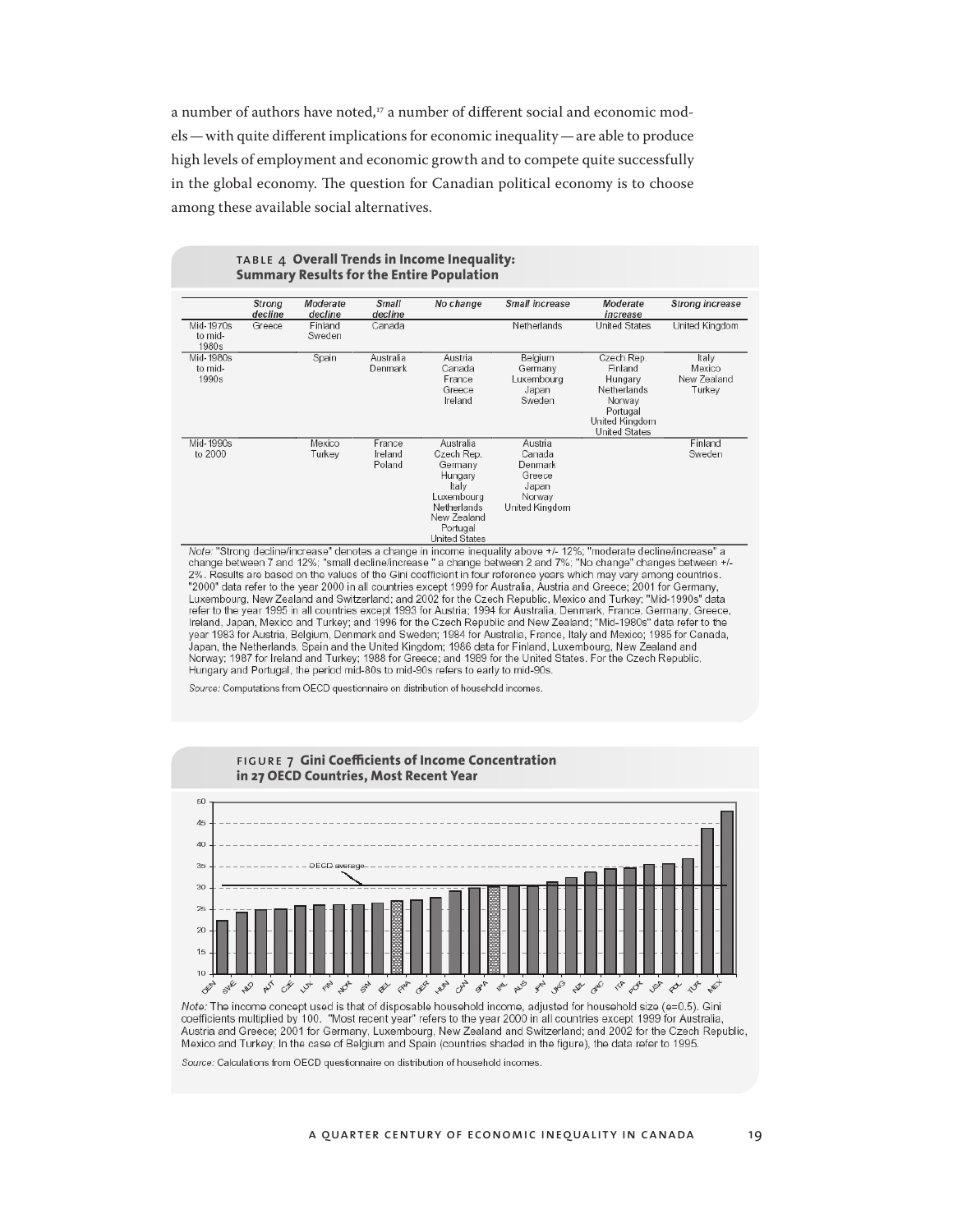Figure 7 and Table 4 are taken directly from Forster and d'Ercole (2005), and illustrate the range of outcomes found in international comparisons.

Nevertheless, even if there is no universal long run trend to greater inequality in OECD nations, there has been a clear recent trend to greater inequality in family incomes in Canada. Because the trends in the income shares of the very top of the income distribution are most pronounced, the next few sections will examine trends in:

- 1. the rate of return to capital;
- 2. the inequality of wealth ownership;
- 3. the income share of very high income taxpayers;
- 4. the transfer income of the least well-off.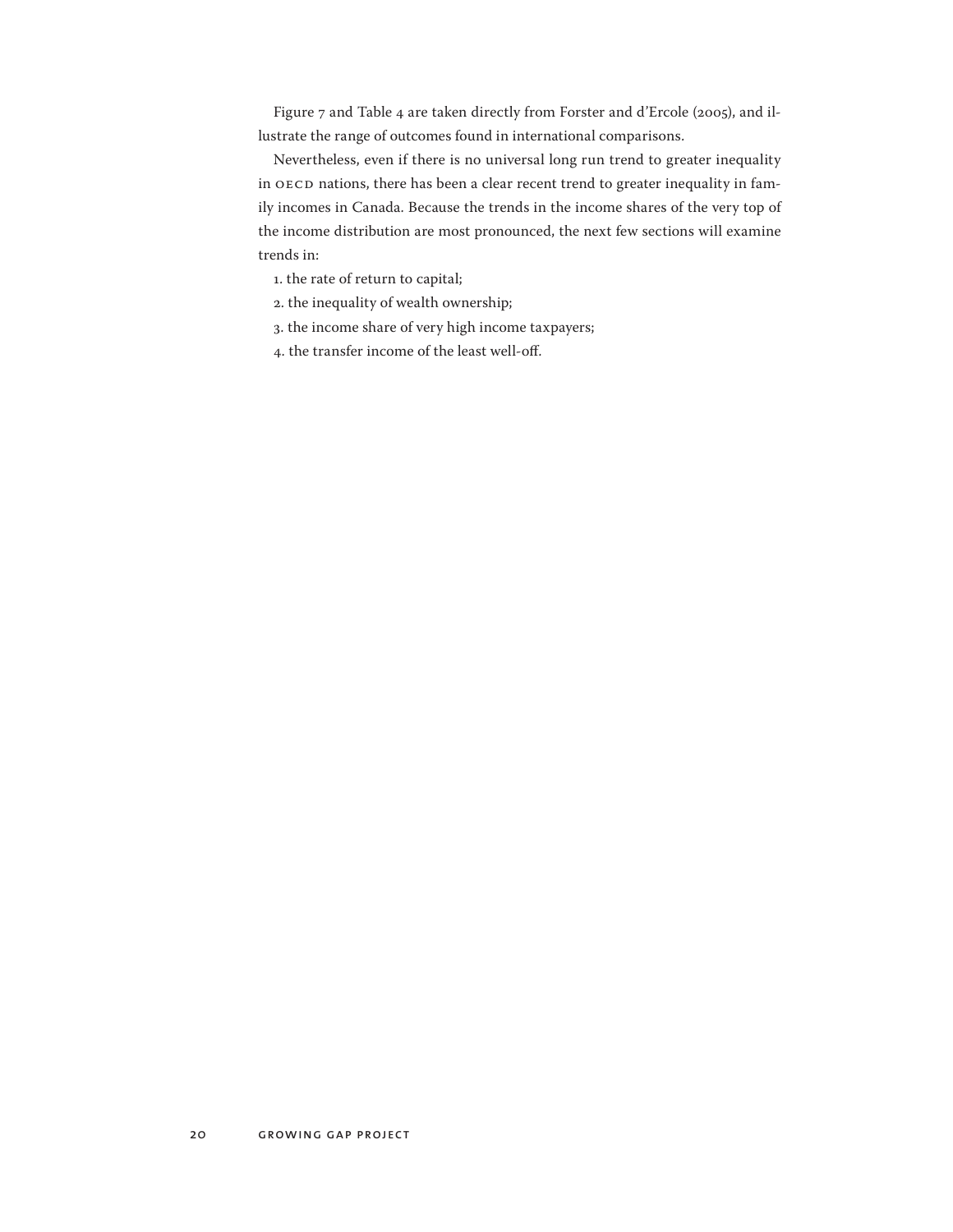### two

# Under Examined Issues in Canadian Inequality

#### 2.1 the impacts of interest rates

Traditionally, the analysis of economic inequality focused almost entirely on the shares of capital and labour in total income. In 1831, David Ricardo argued that because the produce of the earth is divided among the three classes of the community which own land, labour and capital: "To determine the laws which regulate this division is the principal problem of political economy." Some years later, Karl Marx also emphasized the conflict between bourgeoisie and proletariat over the distribution of income, and for many years thereafter the distribution of national income into factor shares—i.e. between capital and labour—remained a major focus of the economics literature. However, relatively little attention has been paid to trends in capital's share and labour's share in recent years in Canada. This ought to be surprising, since there have been substantial changes in the real return to capital, and in a market economy it is always true that the distribution of income will necessarily depend on both labour earnings and income from capital.

A quarter century ago, circa 1980, someone who wrote about economic inequality in Canada was writing about a country in which real wages had been rising strongly—pushing up family incomes and labour's share of national income. However, in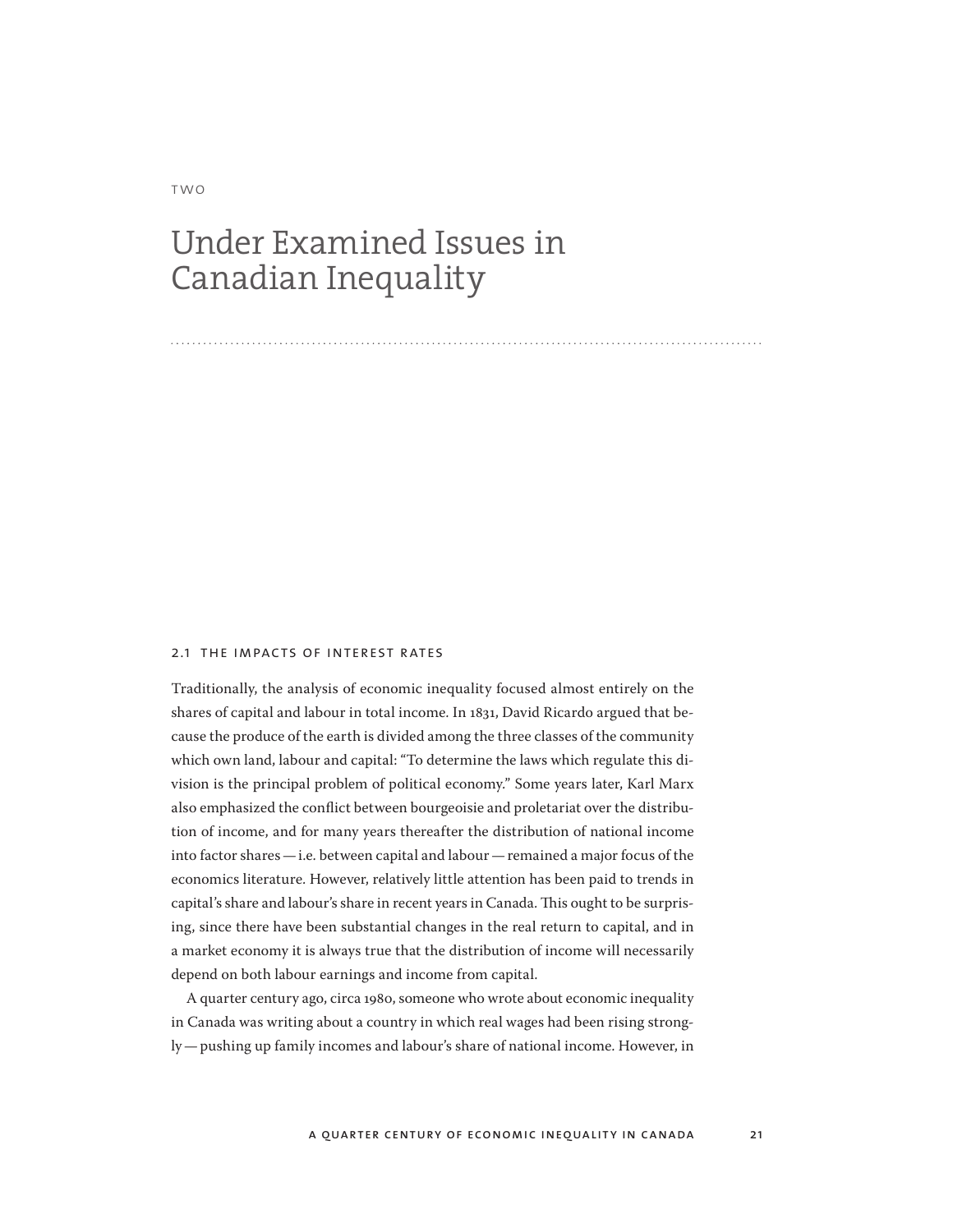retrospect it is clear that things were about to change—the period since 1981 has seen a fall in labour's share in Canada (see Russell and Dufour, 2007).

In 1980/81, both the U.S. Federal Reserve and the Bank of Canada hiked interest rates to unprecedented levels<sup>18</sup> to restrain aggregate demand and control inflation, precipitating the then worst economic downturn since the 1930s. Monetary policy in Canada since then has focused solely on inflation control—an emphasis formalized in the adoption of an explicit target range for inflation (currently 1% to 3%), which substitutes for the balance of objectives<sup>19</sup> written into the Bank of Canada Act. Not coincidentally, the twenty year period from December 1980 to January 2001 was marked by a very substantial increase in real interest rates. Figure 8 plots the shortterm risk-free real interest rate—the difference between the 90-day Treasury Bill rate and current CPI inflation. For comparison purposes, it shows both real interest rates from 1981 to 2007 and the real interest rate 26 years earlier.

Between 1954 and 1980, there were substantial fluctuations in real short-term interest rates in Canada but the average, for that entire period, was low (0.94%). Over the next 20 years they averaged 4.42%, almost 3.5 percentage points higher—certainly a dramatic contrast to the stagnation in the real hourly wage of labour over the same period.

However, although a higher real rate of return is clearly important for those who own substantial capital, for most of the population the bigger story about interest rates is the delayed impact of monetary policy on government deficits, and of government deficits on transfer programmes. As Green and Kesselman (2006:25) note, in Canada there was a "sea change in the impact of tax and transfer policies on in-

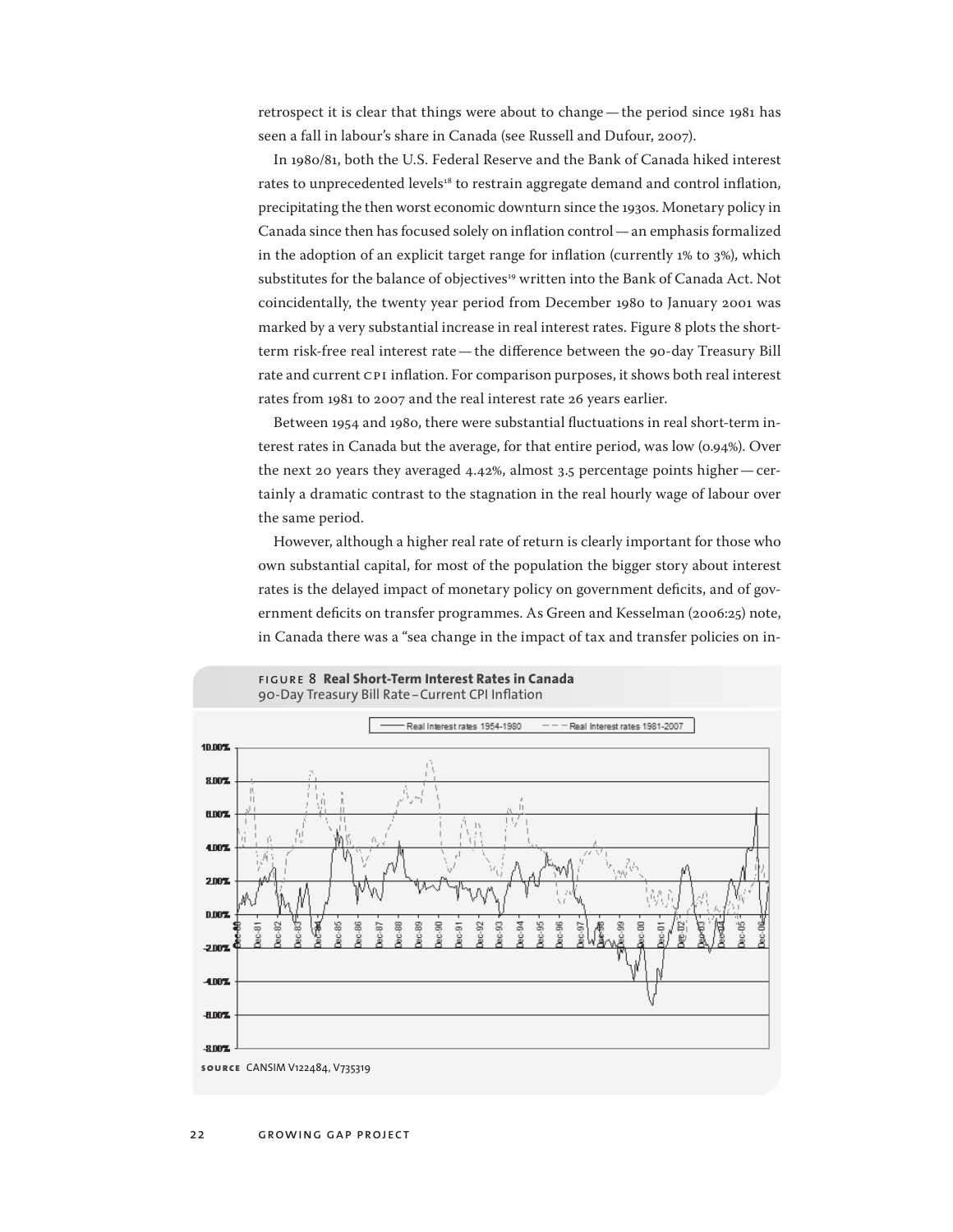equality in the last half of the 1990s" as both provincial and federal governments cut back on unemployment insurance and social assistance in order to meet deficit reduction targets. These deficits were primarily precipitated by earlier monetary policy decisions. Beginning in 1989, the Bank of Canada raised interest rates, with the policy objective of reducing inflation—real interest rates peaked at a historic high of over 9%, between May and July of 1990, precipitating the recession of 1991 to 1994. The ensuing decline in economic activity produced a toxic combination of declining tax revenue and escalating transfer payments, but even more important for the growth in government deficits in Canada was the escalation of interest payments on past debt.<sup>20</sup>

Since 2000, real interest rates have returned to a range more similar to their historic values, but when real interest rates remain high for long periods of time, the logic of compound interest accumulates in its impacts. Those families with initial stocks of wealth benefit from compound growth in their assets, while those with initial net liabilities find it harder to escape their increasing debts. There is, therefore, a long-term impact of high interest rates on the inequality of Canadian wealth ownership, in addition to their past impacts on the tax and transfer system.

By 2006, total employee compensation was only slightly over half of GDP in Canada  $(51\%)$  — so the determinants of inequality in the incomes from capital have to be a crucial part of any story about economic inequality. The income each family receives from its ownership of capital is the rate of return multiplied by the stock of wealth held. However, although there is some inequality in rates of return, this is likely a relatively small influence on the inequality of capital income—not least because the function of capital markets is to arbitrage between investment opportunities, thereby tending to equalize rates of return. The far more important issues for economic inequality are the general level of interest rates (illustrated in Figure 8) and the inequality of wealth ownership—to which we now turn.

### 2.2 wealth inequality

Up to this point, we have been considering inequality in annual income flows, but taken literally, whether one is "rich" or "poor" at a point in time is an issue of assets—an individual's stock of *wealth*. Table 5 presents the distribution of wealth among Canadian households, and shows much the same pattern as the income distribution shown in Tables 1 and  $3$  — all the gains of growth since 1980 have been received by the top 10% of the distribution.

Reliable Canadian surveys of the distribution of wealth are fairly infrequent  $-$  Osberg (1981) relied on Statistics Canada surveys done in 1970 and 1977, and although other surveys have been done in 1984, 1999 and 2005, there were none in between. Furthermore, since the billionaires of this world are so few in number, and so likely to refuse to answer questions, the wealth of the very rich is often missed in these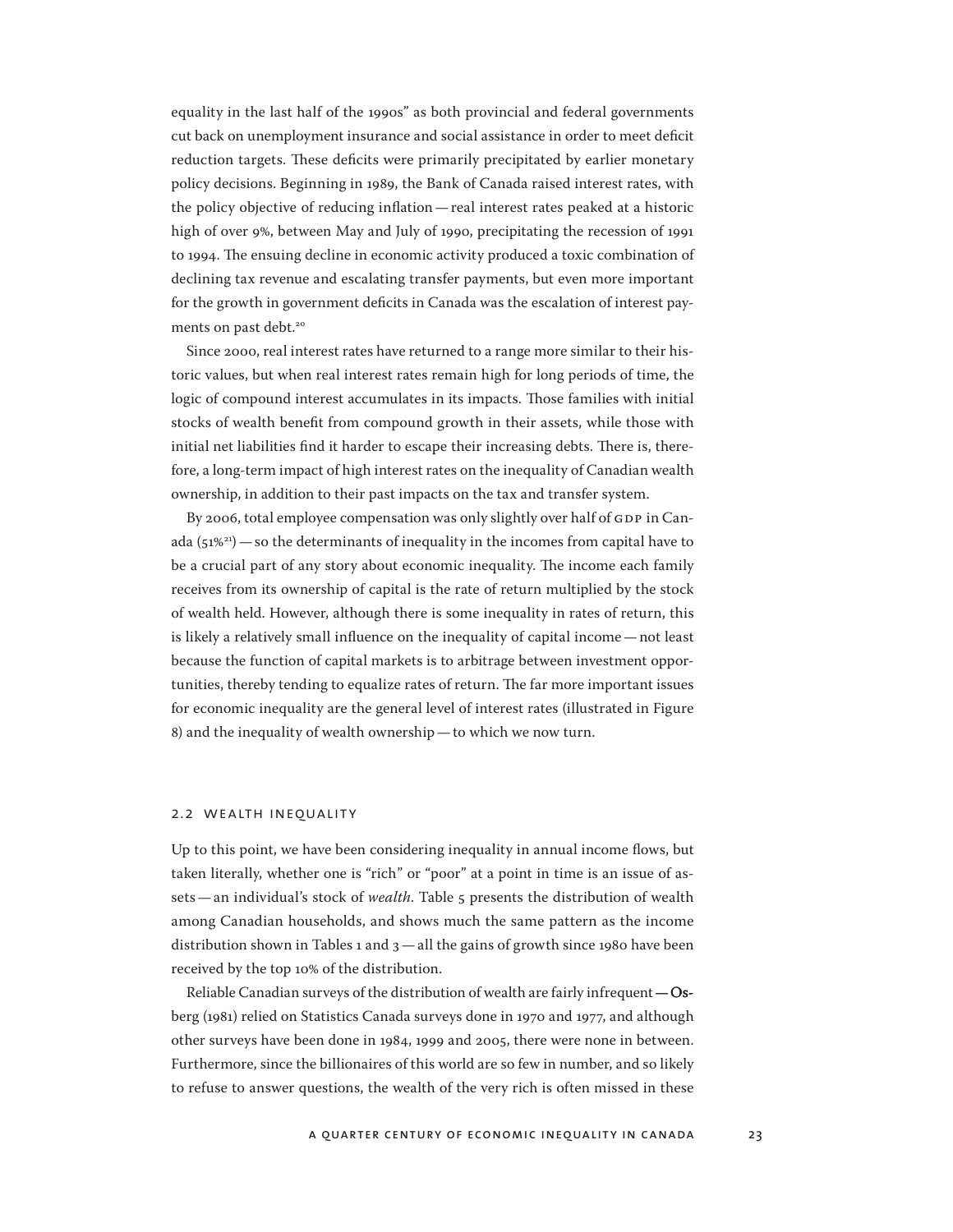|                | 1970 share   | 1977 share | 1984 share | 1999 share | 2005 share |
|----------------|--------------|------------|------------|------------|------------|
| Bottom 10%     | $-1$         | $-0.6$     | $-0.5$     | $-0.6$     | $-0.6$     |
| $\overline{2}$ | $\mathsf{o}$ | 0.1        | 0.1        | $\Omega$   | $\Omega$   |
| 3              | 0.3          | 0.6        | 0.5        | 0.4        | 0.2        |
| $\overline{4}$ | 1.3          | 1.7        | 1.7        | 1.3        | 1.1        |
| 5              | 3            | 3.6        | 3.5        | 2.8        | 2.5        |
| 6              | 5.4          | 6          | 5.6        | 4.7        | 4.4        |
| $\overline{7}$ | 8.3          | 8.6        | 8.2        | 7.4        | 6.9        |
| 8              | 11.8         | 12         | 11.5       | 11         | 10.5       |
| 9              | 17.6         | 17.5       | 17.5       | 17.4       | 16.8       |
| Top 10%        | 53.3         | 50.6       | 51.8       | 55.7       | 58.2       |

table 5 **Shares of Wealth** The Net Worth of Canadian Family Units, 1970–2005

**sources** "Revisiting Wealth Inequality" by René Morissette and Xuelin Zhang Perspectives on Labour and Income<br>December 2006, Cat.No. 75-001=XIE Statistics Canada Table 3-2 Osberg *Economic Inequality in Canada* Butterwort 1981: 36



surveys (and they do own a lot of wealth). Davies (1979) made a series of very careful adjustments to the data to account for under-reporting, and estimated that the share of the top 10% should be adjusted upward by about 4 percentage points (his estimate that in 1970 57.1% of wealth was held by the top 10% could be broken down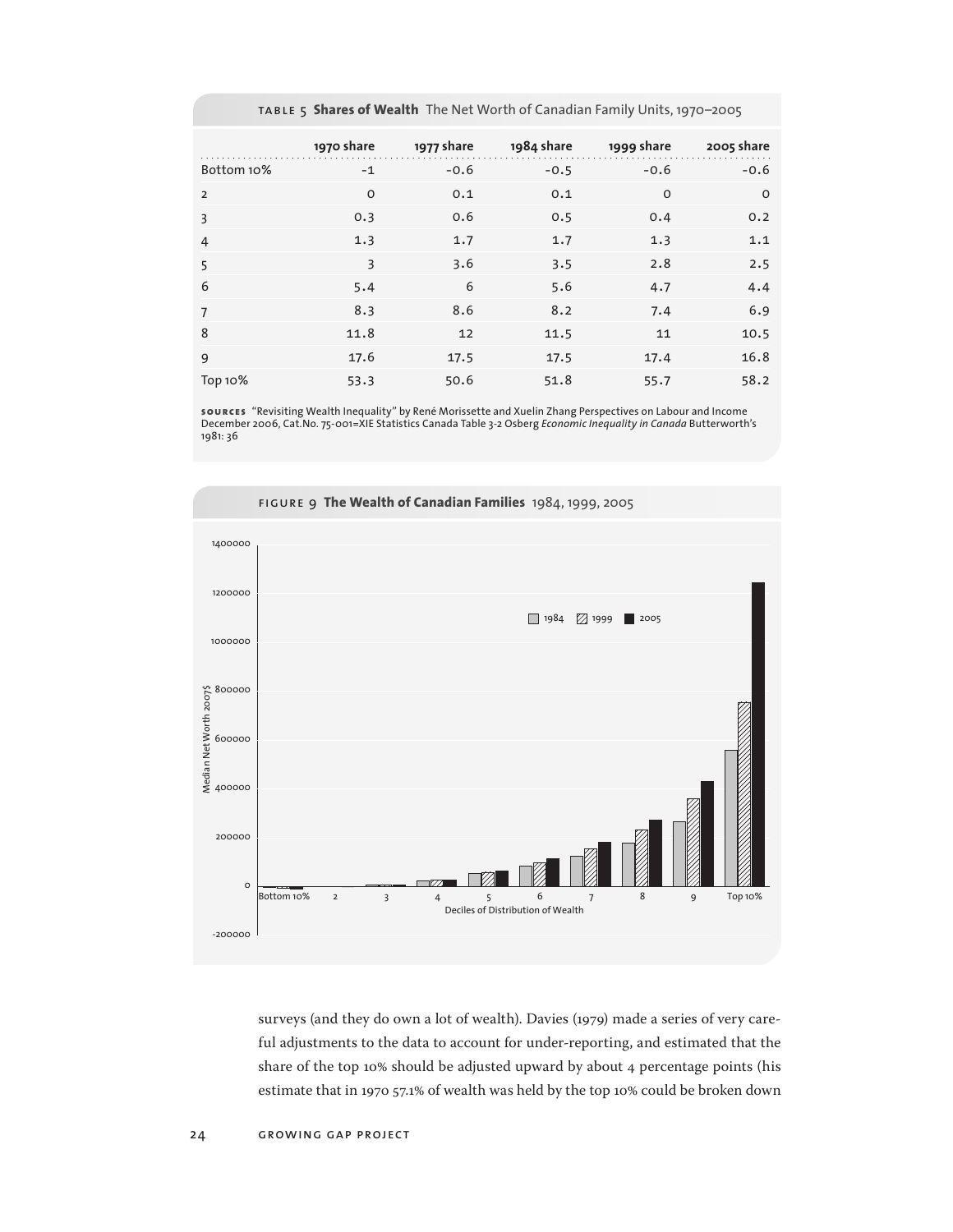further to 18.8% by the top 1%, 24.1% by the next 4% and 14.2% by the next 5%). The same type of adjustments should very likely be made today.

Nevertheless, the available Statistics Canada data do indicate unambiguously that wealth inequality has increased in Canada. From 1984 to 1999 and from 1999 to 2005, the Gini index of inequality in the distribution of wealth increased from 0.691 to 0.727 to 0.746.<sup>22</sup> The wealth of the poorest 40% of the distribution of Canadian families stagnated or actually fell over this 21-year period, but the wealth of the top deciles rose substantially—and the further up one goes, the larger the rate of gain. For example, (measured in constant 2007 dollars) the median net worth of the top 10% was \$1,244,000 in 2005, \$754,000 in 1999 and \$557,500 in 1984—i.e. an increase of 65% in 2005 over 1999, and an increase of 35% in 1999 over 1984. But as Figure 9 indicates, there was no gain at all in the bottom half of the distribution, indeed the net worth of the bottom 10% of the distribution slipped from -\$2,200 to -\$10,000.

If \$557,000 had been invested in 1984 and had earned each month the current real interest rate on Canadian Treasury Bills, it would have accumulated to \$1,163,000 by 2005. Using the same interest rate, over the same period, a debt of -\$2,200 would only have accumulated to -\$4,800.<sup>23</sup> The logical implication of an era of higher interest rates is for both assets and liabilities to grow to larger magnitudes—which may explain part of the change in wealth for the top 10% and bottom 10%. But for the Canadian middle class, the issue to explain is why the wealth of the middle deciles grew so little.

Over the 1984 to 2005 period, Baby Boomers aged into their peak earnings years and Canada cut important pieces out of its social safety net.<sup>24</sup> The private assets of individual households, if available, have always been crucial to well-being in the retirement years and to enabling families to ride out short-term income shocks (like those due to major illness or layoff). Asset accumulation, for most households, is therefore more important now than it might have been in earlier times, since a higher fraction of Canadians are nearing retirement and 'self-insurance' against income shocks is now more important than ever, as the social insurance protections of the welfare state have been cut away.

#### 2.3 income shares of the very affluent

There is an ongoing debate in the economics literature about *why* the income share of the most affluent has increased in recent years — but there is little doubt<sup>25</sup> that it has gone up substantially. Piketty and Saez (2001) have used tax data to document how much income gains in the U.S. have been concentrated at the very top of the income distribution; Saez and Veall (2003) extended the methodology to compare Canada with the U.S. Figure 10 is taken from their work and illustrates the fact that the super-concentration of affluence in Canada has lagged that in the U.S. by a few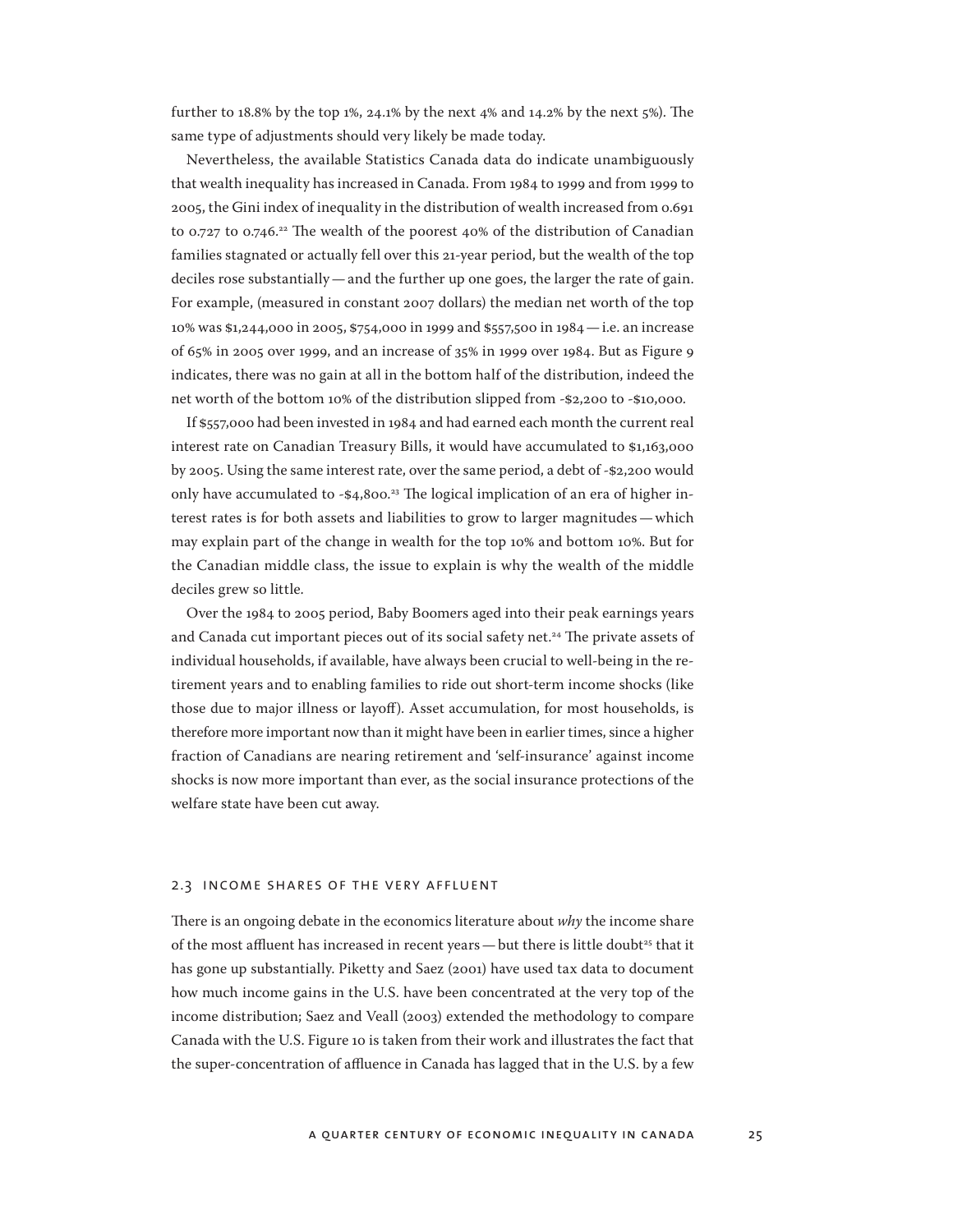

years—only really beginning to accelerate after about 1995—but with very much the same trend.

Murphy, Roberts and Wolfson (2007) also compare Canadian and American incomes, noting that real incomes at the top of the U.S. income distribution continue to outpace real incomes at a comparable place in the hierarchy of Canadian incomes—to the extent that it is these differences at the very top end that drive the Canada/U.S. difference in average incomes. However, for approximately two-thirds of families (i.e. those at comparable points in the income hierarchy—up to about the 70th percentile), real income in Canada continues to be higher than in the U.S.—and not changing much over time.

In both Canada and the U.S., there are a crucial set of questions. As Table 3 indicated, the big trend of the 1990s for market incomes was the very large increase in income shares of the top 1%, and the even larger increases of the top 0.1% and top 0.01%. In Canada, the income share of the top 1% of individuals increased from 8.6% to 12.2%, with even higher proportionate increases for the top 0.1% and top 0.01%. But *why* have incomes at the top end of the income distribution been pulling away from the rest of the distribution? What's new about modern capitalism? There must have been some changes in capital markets or labour markets that account for these changes in market income shares—but how much is due to capital and how much to labour's share?

If one wants to examine trends in factor shares, a plot of 'wages, salaries and supplementary labour income' as a percentage of Gross Domestic Product (GDP) at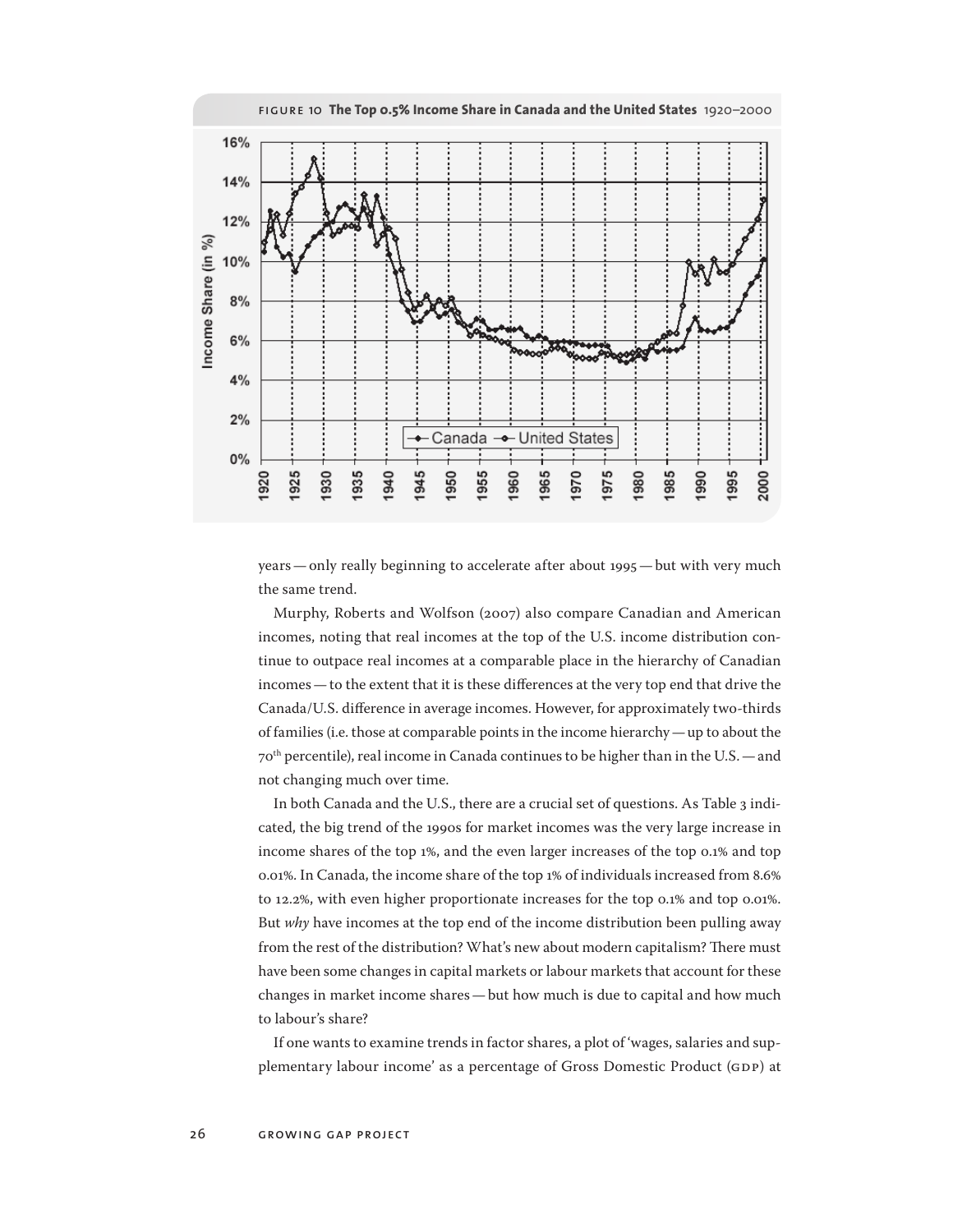

market prices will show, as Figure 11 indicates, that the period since 1981 has seen a fall in Canada.

Since profits are very sensitive to swings in the business cycle, there are substantial fluctuations around the trend line, but a simple regression trend line fits the data fairly well and it is clear<sup>26</sup> that the share of employee compensation rises steadily from the early-1960s to the late-1970s before beginning a long downward trend. Figure 11 suggests two questions: [1] Can it be just coincidence that the peak share was the last year before the recession of 1981/82, and the advent of inflation-focused monetary policy? and [2] What is the relation between trends in income concentration and returns to capital (i.e. between Figures 8, 10 and 11)?

However, calculating capital's share and labour's share is complex $27$  — and especially so when considering the income sources of the top 1%.

In general, 'thick' markets with many buyers and sellers operate differently than 'thin' markets, in which a few participants operate. Because there are so few people at the very top of the income distribution, the institutional mechanisms of compensation cannot work in quite the same way, and one implication is that the distinction between income from capital and income from labour can become blurred. Chief Executive Officers and professional hockey players, for example, negotiate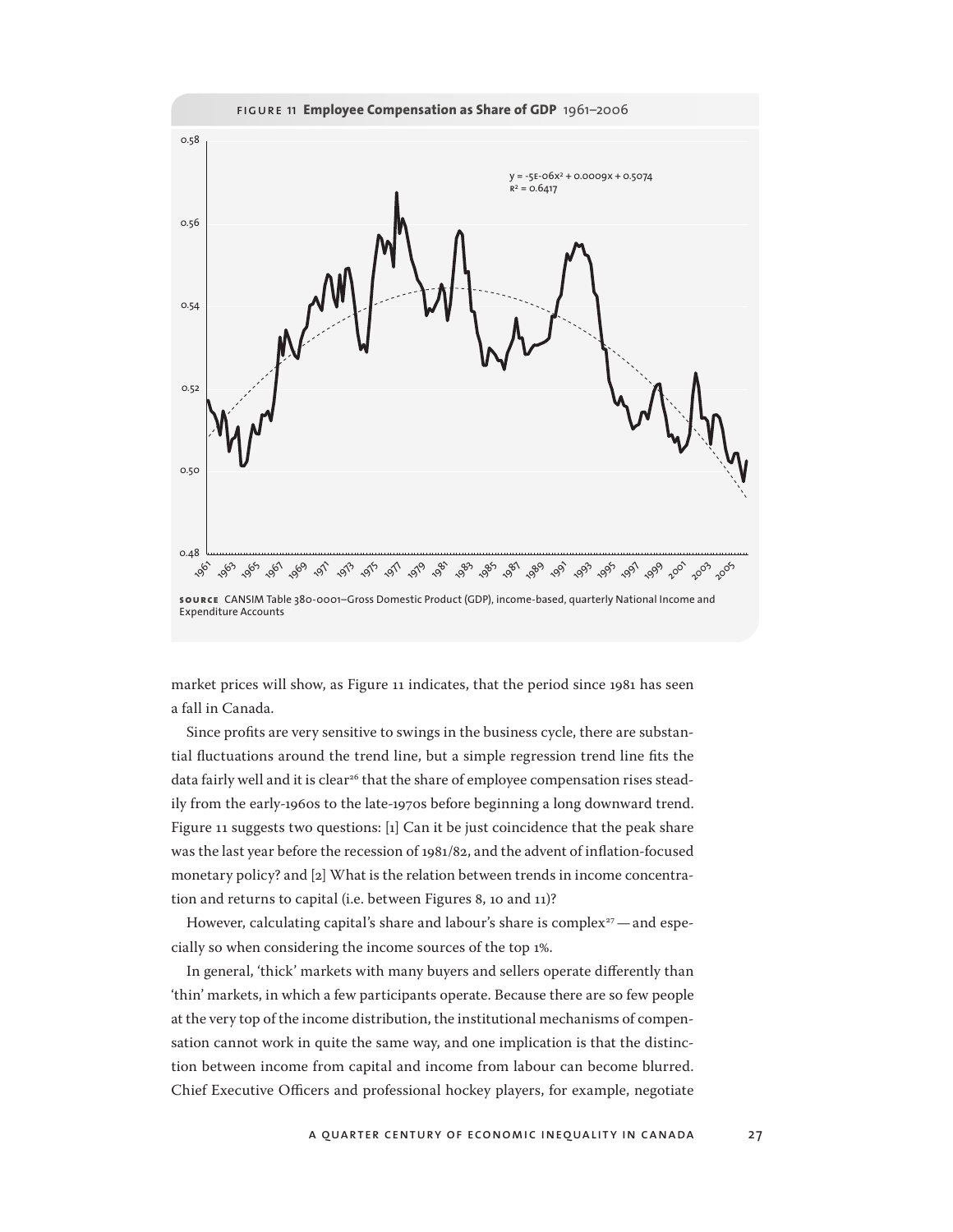their individual compensation packages with the help of tax lawyers and financial planners—taking income as salary or as capital gains on stock options is one of the choices. Business owners and legal and medical professionals can operate as salaried employees or as individual self-employed service providers or as incorporated entities, so a positive cash flow can be paid out as salary or as dividends, or it can be retained as corporate earnings for later disbursement. Entire firms of professionals are available to assist with tax avoidance—and there are many more options for tax evasion than those open to hourly paid workers.

The problem of dividing the income of the owners of small businesses into a capital and a labour component has bedevilled national income accountants for generations—and it does not get easier when control diverges from ownership, as when the CEOs of large corporations have a degree of control over the executive compensation process to match their effective control over the capital stock, and their rewards depend on the amount of capital they control. Arguably, capital's share in national income should include income that derives from *control over* capital, as well as *ownership of* capital. Gabaix and Landier (2006, 2008), for example, explain the six-fold increase in CEO compensation in the U.S. between 1980 and 2003 as "an equilibrium consequence of the substantial increase in firm size"—differences in individual effort or talent or incentives or qualifications play a minor role.

Categorization of the incomes of the very affluent into capital and labour components can thus be problematic — so there is an ongoing debate<sup>28</sup> on the relative importance of returns to capital and labour in explaining the recent rapid increase in the incomes of the most affluent.

### 2.4 taxes, transfers and the well-being of the most disadvantaged

Much more is now known about economic inequality in Canada than was the case a quarter century ago—many new data sets have become available, and the literature on the distribution of income has grown enormously. A major theme of that literature—both in Canada and internationally<sup>29</sup>—has been the importance of measurement issues to the perceived level of inequality. If, for example, we contrast the recent work of Murphy, Roberts and Wolfson (2007) summarized in Table 3 and the historic time series data reproduced in Table 1, it is immediately apparent that Table 3 presents much finer detail on the income distribution, which enables the reader to observe in Table 3 how changes in income shares are largely being driven by shifts at the very top of the income hierarchy.

Murphy et al can calculate reliable estimates of income shares in much finer detail because they are using income tax data, which collects millions of records, rather than voluntary survey data, which has far smaller samples and significant problems of non-response.30 We can reasonably expect that the very affluent do file tax re-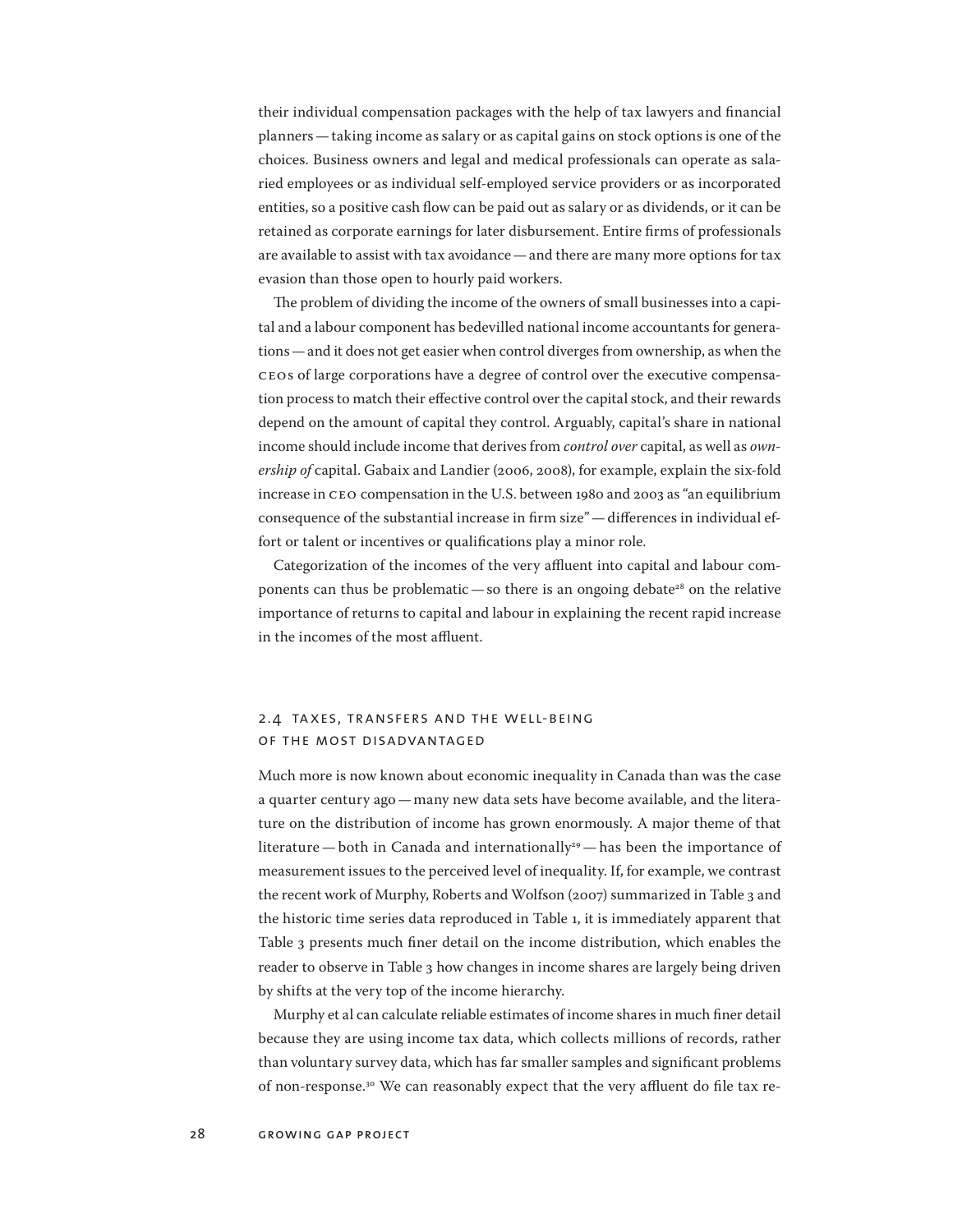

Sources: Statistics Canada, Survey of Consumer Finances and Survey of Labour and Income Dynamics. **source** Heisz (2007:46)

turns—although there may be substantial variation in how much income tax they end up paying, after taking advantage of available tax planning alternatives (and the incomes that are channelled to corporate entities or foundations are missed entire- $\mathbf{I}$ y<sup>31</sup>). However, the poor (e.g. the homeless) are likely to be over-represented among non-filers of income tax returns, so income tax data provide a poorer picture of the bottom end of the income distribution.

Survey-based data provide the best picture of the 'big middle' of the income distribution, not least because surveys can ask the questions (e.g. about education or unemployment) which can help to *explain* inequality trends. The problem is that when the big change in market income trends is the pulling away of the top 1% of incomes, studies based on such surveys will necessarily miss the issue, although they can still provide reasonable estimates of the overall impact of taxes and transfers on inequality. Figure 12 is taken from Heisz (2007) and presents the trend in the impacts of taxes and transfers on the Gini index of inequality in Canada.

The 'tax effect' on the Gini index shown in Figure 12 is fairly small, and changes relatively little over the period. Recall, however, that the Gini index is a measure of inequality that is not very sensitive to income changes at the very top end and that the survey data underlying Figure 12 captures the top few percentiles with little accuracy. Figure 12 is consistent with the historical finding<sup>32</sup> that, over most of the income distribution in Canada, the redistributive impact of taxes whose rates increase with income (i.e. income tax) has been largely offset by the taxes (e.g. payroll taxes, GST) whose burden falls more heavily on lower income groups. Hence, for most of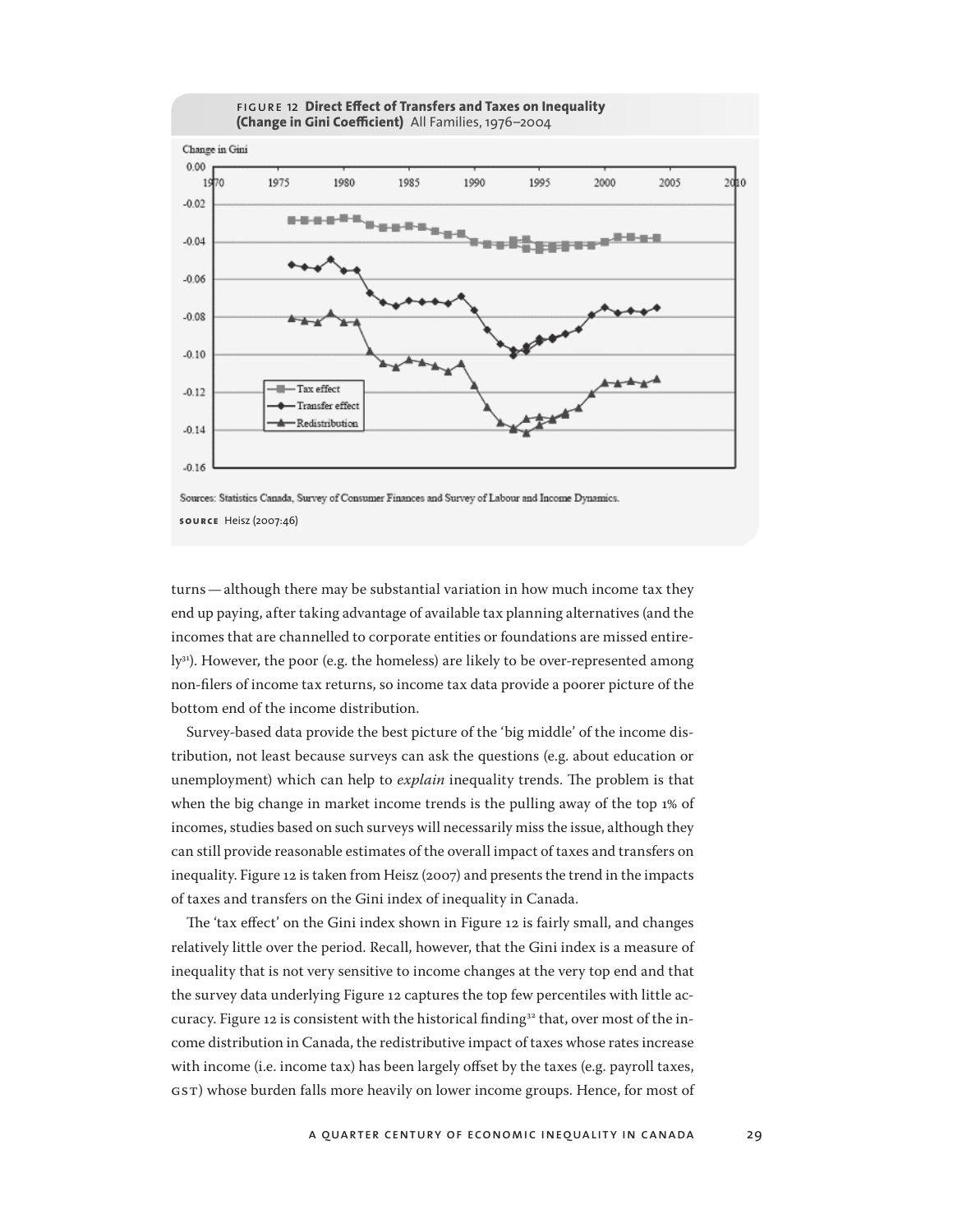the population, the tax system as a whole has about the same total percentage impact over the income range.

However, survey data captures very poorly changes at the very top end. Murphy, Roberts and Wolfson (2007:15) report that while their income share rose by four percentage points, the effective income tax rate of the top 5% of taxpayers fell by an average 6% between 1992 and 2004, especially after the tax changes of 2000/01. Lee (2007) used a more comprehensive analysis of the incidence of the tax system as a whole and concluded: "Canadians in the top 1% of the income distribution saw their total tax rate fall by almost 4 percentage points between 1990 and 2005." The erosion of the progressively redistributive part of the tax system was greater, the further up the income distribution one looks—for the top 0.01% of individual taxpayers (i.e. an annual income over \$3,008,000 in 2007 dollars) Murphy et al found that the average income tax rate dropped by a quarter, which clearly facilitated the increase in their share of after-tax income.

Figure 12 illustrates the fact that for most people transfer payments through pensions, unemployment insurance, social assistance and other programs are the main event in reducing income inequality—and between 1975 and 1995 that 'transfer effect' played an increasingly large role in offsetting inequality in Canada. However, after 1995 that effect turned around. The increase in interest rates of 1989/90, in combination with the inherited debt loads of federal and provincial governments, had created a deficit crisis—and the response of Canadian governments was to cut transfer payments. After 1995, ongoing changes in transfers rapidly reduced the redistributive role of the Canadian state.

So while the big news of the 1990s for market incomes in Canada was a stagnation of middle incomes and a 'pulling away' of top end incomes, Figure 12 illustrates how a big trend for net income (i.e. after taxes and transfers) has been the reduction in transfer income. This hits Canada's poorest citizens hardest, since the people who are furthest below the poverty line are those (e.g. people with disabilities) who are unable to get any earnings at all while the people at the margin of poverty are more likely to be able to get some work in any given year. Survey data indicate that although there was not much overall movement in the poverty rate between 1981 and 2005, there was a significant increase in the per person poverty gap.<sup>33</sup>

If the same broad trend (like the stagnancy of middle incomes) shows up in a variety of data sources, academics can be more confident of their perceptions of change in Canadian economic inequality. However, we also know that residencebased surveys (on which most academic studies of poverty and economic inequality have been based) will under-represent the most deprived segments of Canada's population. So statistics about the poor must be compared to some of the daily reality checks of ordinary life.

Part of the 'new normal' of Canadian urban life is daily observation of beggars at major urban intersections, homeless people on sidewalks and street people collecting bottles. I am old enough to remember that they weren't always there. So,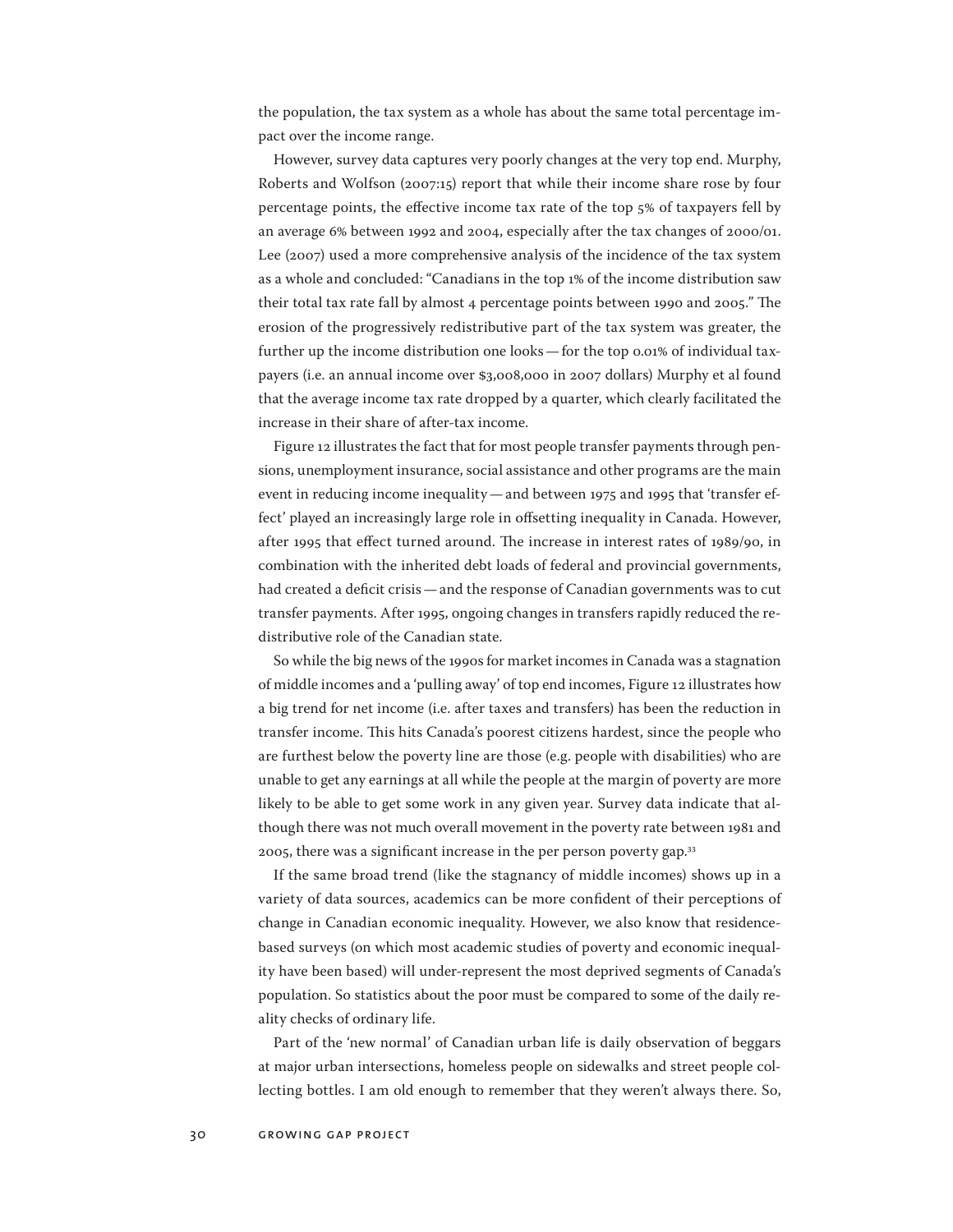like anybody else, when I look at the statistics on how much economic inequality in Canada has increased, and precisely when, I do a "reality check" against my personal experience. In particular, I ask myself: "Just when did the homeless first appear in such significant numbers on the streets of Canada's cities?"

Because they do not have a residence at which they could be interviewed, the homeless have never been part of our statistical consciousness, so a precise answer is not easy to get. However, it is clear that they weren't always so commonplace—during the early 1980s, when the Reagan administration had just begun to cut social assistance severely in the U.S., Canadians who traveled across the border would smugly contrast the "kinder and gentler" streets of Toronto or Vancouver to the nastier realities of New York and L.A., and a self-congratulatory Canadian national self-image took root. But that was then and this is now.

This article has summarized a great many statistics on economic inequality, but it is worth remembering that these numbers have a human rights dimension. When the Universal Declaration of Human Rights of the United Nations established a list of basic human rights in 1948, it specified a number of economic and social rights—e.g. Article 25 specifies the right to adequate "food, clothing, housing and medical care". Because Canada is a signatory to the Universal Declaration and a number of other similar Human Rights Covenants, the United Nation's Committee on Economic, Social and Cultural Rights periodically evaluates Canada's human rights performance. In 1998, it concluded: "(24) The Committee is gravely concerned that such a wealthy country as Canada has allowed the problem of homelessness and inadequate housing to grow to such proportions that the mayors of Canada's 10 largest cities have now declared homelessness a national disaster."<sup>34</sup> In its 2006 report, it "regrets that most of its 1993 and 1998 recommendations have not been implemented" and in particular "notes with concern that in most Provinces and Territories, social as-

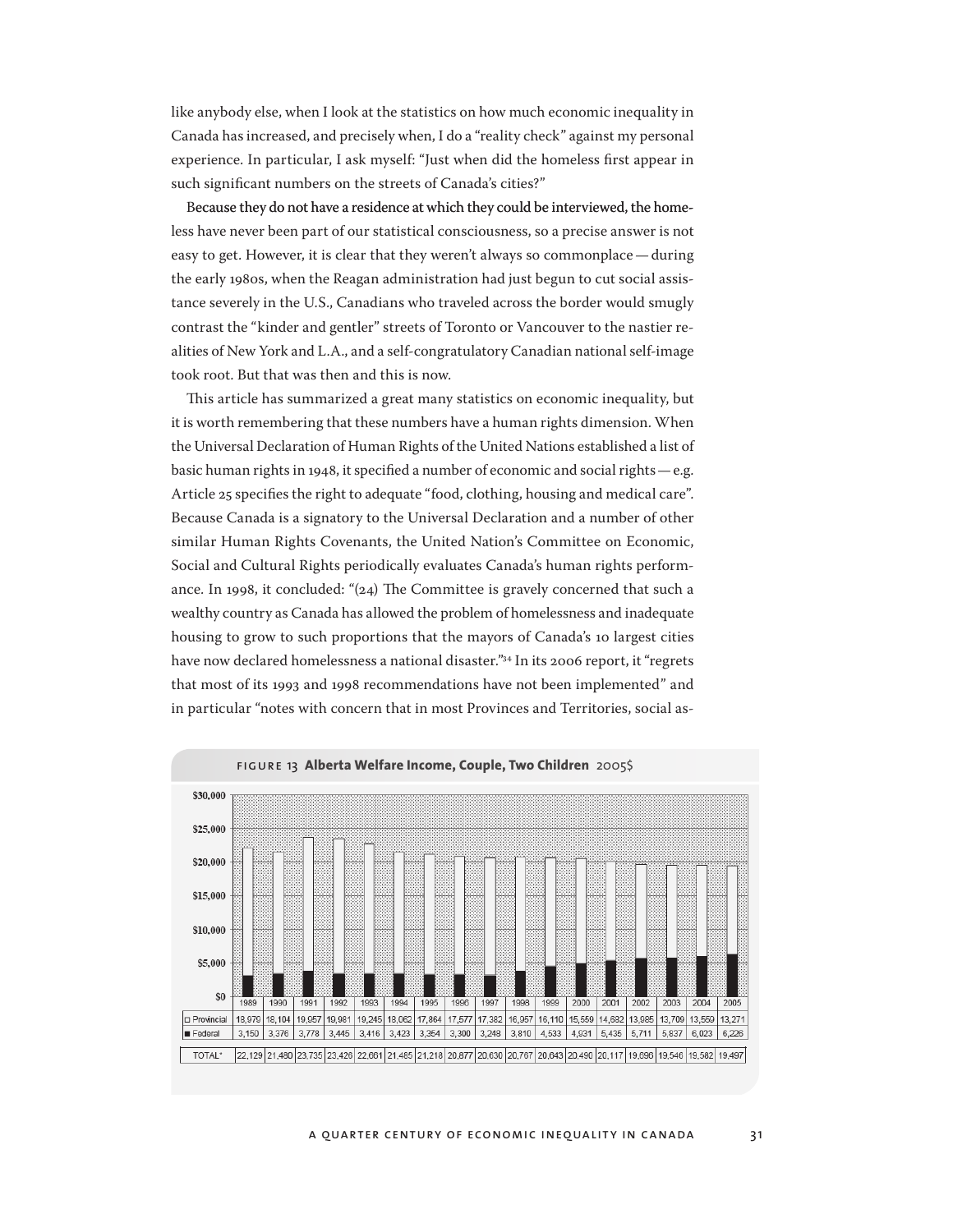sistance benefits are lower than a decade ago, that they do not provide adequate income to meet basic needs for food, clothing and shelter, and that welfare levels are often set at less than half the Low Income Cut-Off."<sup>35</sup>

At the same time that incomes at the top of Canada's income hierarchy have grown dramatically, Canada's least fortunate citizens have faced a substantially nastier economic reality. Reliable statistics on trends in homelessness in Canada are not available, but the National Council on Welfare has compiled data on the income of social assistance recipients from 1986 to 2005. Although Canada's real GDP per capita grew by nearly 40% over this period, social assistance recipients in all Canadian provinces now have, after inflation, significantly lower real incomes than comparable individuals did 20 years ago. Figure 13 is taken directly from their 2006 report and presents the case of an Alberta couple with two children.

Much the same picture could be drawn for other provinces, but Alberta is a particularly interesting example. Although the federal government has increased its support of social assistance clients, Alberta—awash in oil and gas royalty revenues—has let inflation erode the real dollar value of its contributions to social assistance payments. For a married Alberta couple with two children, the real value of the provincial component of social assistance has been cut by just over 30% in this 20-year period—a process which still continues. Measured in 2007 dollars, the average poverty gap in Alberta using the before-tax LICO increased by about 25%—from \$4,370 per person in 1985 to \$5,440 in 2005.36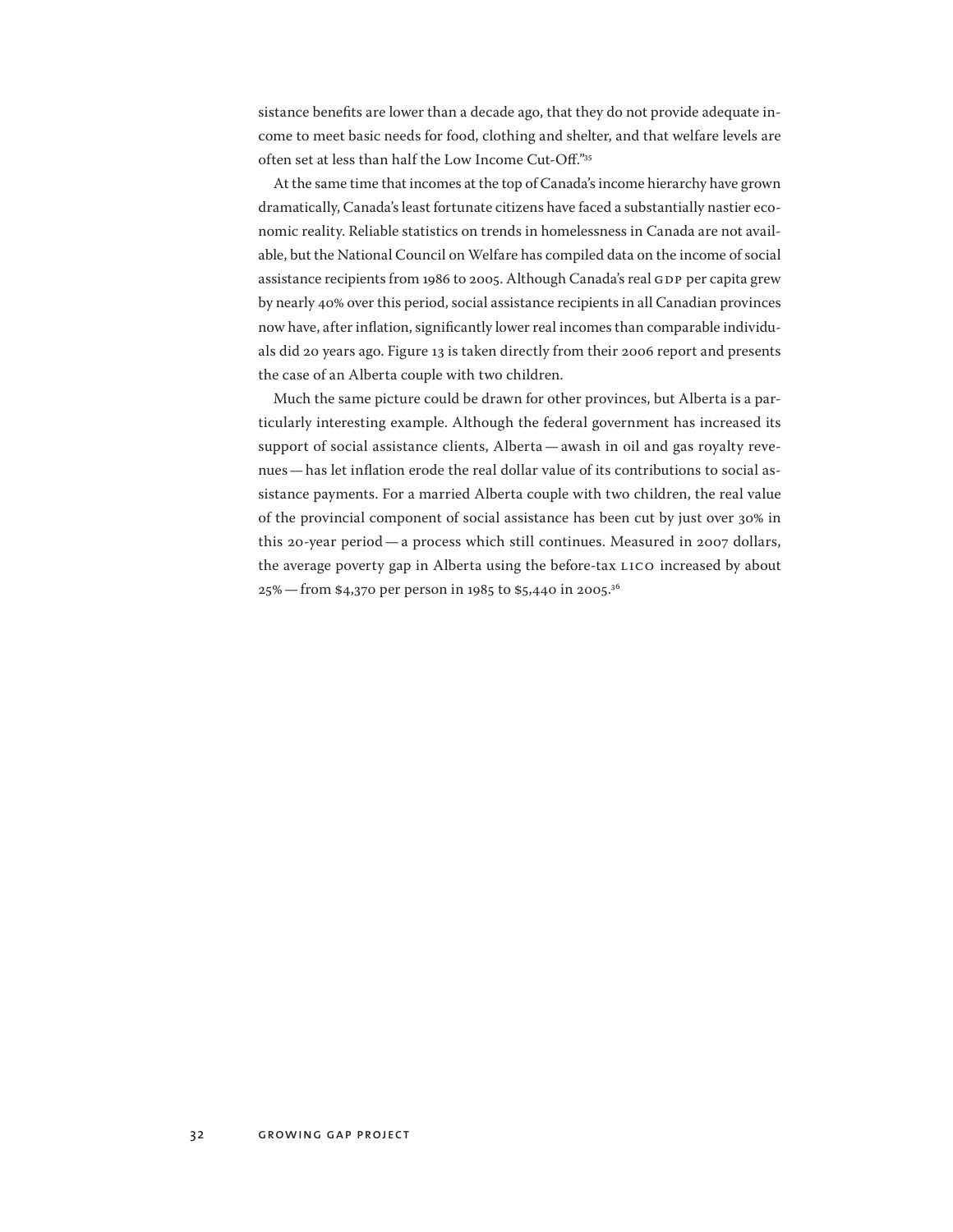### Conclusion

three

although it is a bit of a puzzle why so much of the literature has focused on trends in earnings in Canada, and so much less attention has been paid to the role of interest rates, the distribution of wealth and the incomes of the very affluent, Canada now has much more knowledge about economic inequality than in 1981—and some broad conclusions are fairly evident.

In 1981, one could conclude that: "economic inequality has remained roughly constant since the Second World War", but the same clearly cannot be said now. The last 25 years have seen a substantial increase in both the Gini index of inequality of total money income and the Gini index of inequality of wealth ownership. Both criteria clearly indicate an increase in economic inequality—in terms of after-tax income, primarily over the period 1995 to 2006.

However, any single index number of inequality (such as the Gini) must aggregate together changes at all points in the income hierarchy. If one examines trends at each point in the income distribution, a more subtle picture emerges. For roughly the middle 90% of Canadian families, the remarkable aspect of the quarter century from 1981 to 2006 is how little change there has been in the real value of family money income.<sup>37</sup> This implies that among this broad majority, the level of money income has been roughly constant, even as the top end of the income distribution has pulled away, particularly since the mid-1990s. Because incomes at the very top have risen strongly, while incomes elsewhere have stagnated, the income *share* of the top  $5\%$  of families rose by about a fifth, $38$  and by even more, the higher one goes in the income distribution (e.g. by 44% for the top 1%).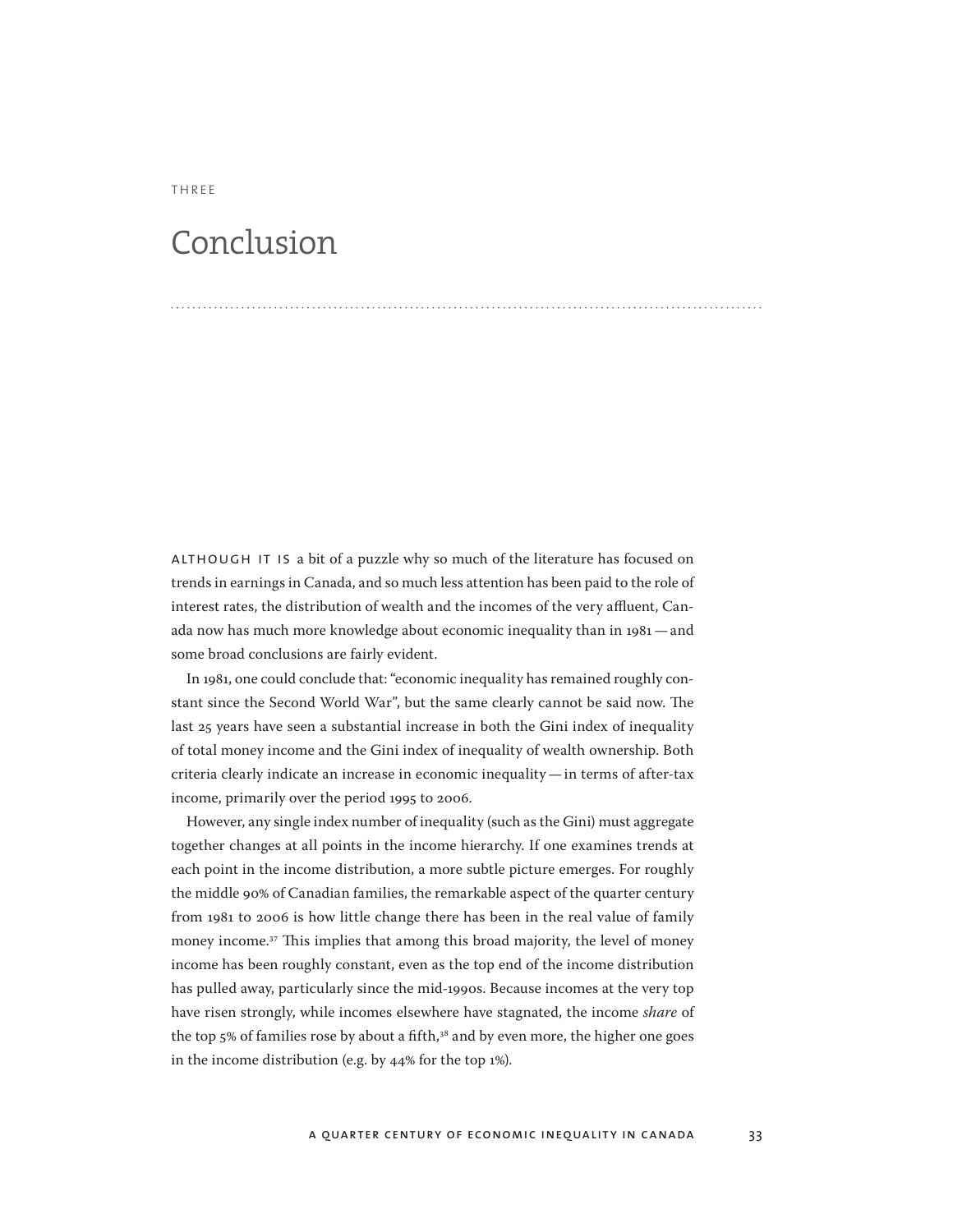In one respect, this last quarter century was a historic transition for Canadian society. Over the 1981 to 2006 period, the life experience of most Canadian families changed—the 'new normal' has been that entering cohorts of young workers earned less in real terms than their parents' generation did at a comparable age. But in 'local' comparisons to others nearby in the income distribution, the relative constancy of real income among the middle 90% meant there was no great disruption of historic local differentials. In most of the income distribution, the fortunes of individuals rose and fell but the churning of rankings occurred within a fairly stable local structure of relative advantage. Murphy et al (2007) calculate, for example, that in 1982 \$69,000 was the income that divided the bottom three quarters and the top quarter of Canadian families—and in their 1992 data, the number was exactly the same.<sup>39</sup>

In the distribution of income of all Canadian families, the increasing incomes of the top end have been driving trends in both average income and income inequality, and the farther up the distribution one goes, the greater the percentage increase. Explaining this trend is one issue, but understanding its implications is probably more important.

The economic debates on the distribution of income of 25 years ago sought to explain a perceived relative constancy of income shares. Some analysts argued for a 'political economy' perspective which emphasized the idea of an implicit social contract, in which both capital and labour could find advantages. Keynesian macroeconomic stabilization gave capitalists a stable market demand while workers got full employment. Capitalists got security against expropriation while workers got social insurance via the welfare state. Against this 'political economy' perspective, there was the argument that the income shares were directly determined by the nature of the production function of firms—so a purely 'economic' model was sufficient.

Current debates on economic inequality have some of the same flavour. But they have a harder problem, since now one must account for both the timing and the magnitude of changes in income shares—and purely 'economic' explanations also have to explain why outcomes in different countries have diverged, at a time when the rapidity of communications and the globalization of markets would have been expected to produce roughly similar changes in technology across nations. In these debates, the inequality of earnings has received most of the attention, and there is vigorous discussion about the relative importance of 'skill-biased technical change', institutional trends (such as the decline of unionization) and the importance of globalization and demographic change—and on whether U.S. results can be generalized to the Canadian case.<sup>40</sup> But as Levy and Temin (2007) emphasize, looking at the importance of individual institutional factors on a 'one at a time' basis may miss the point. Declining unionization, a lower minimum wage, higher unemployment, less social insurance protection and more openness to international competition probably interact strongly in their impacts on inequality. If so, they should be viewed as a 'policy package', to contrast with the policy package of the period before 1980.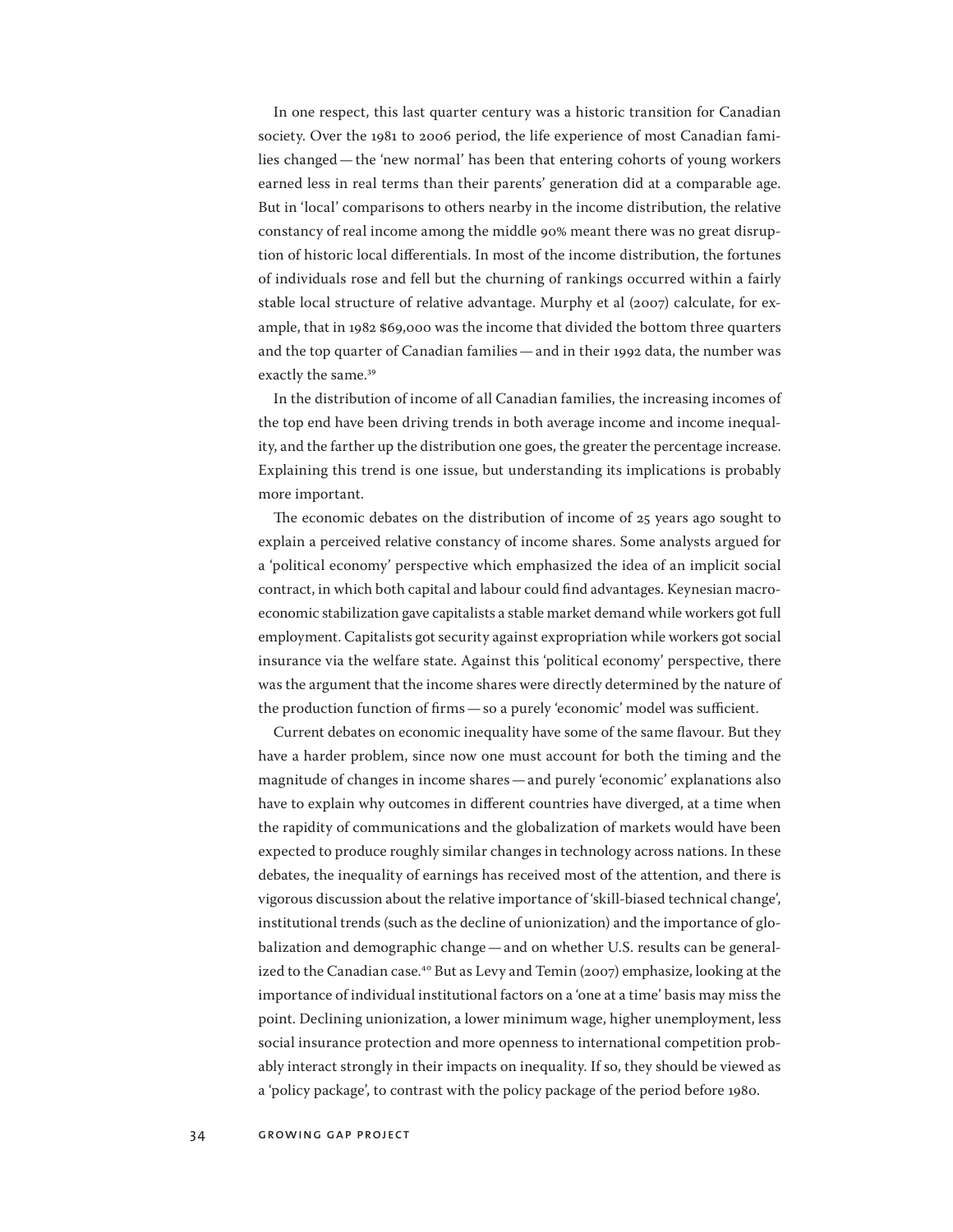This essay has argued that the trend in concentration of wealth and in capital's share has received far too little attention in the Canadian debate—despite the fact that in 2006 about 49% of GDP did *not* go to employee compensation. It has also argued that the key issue to explain in Canada is the 'pulling away' of the very top end of the income distribution, particularly since the mid-1990s. It has mentioned briefly the competing 'political economy' and 'economic' hypotheses, without attempting to adjudicate between them.

However, whether or not the 'political economy' perspective is an accurate diagnosis of the causes of Canada's rising inequality, it is clear that the increase in inequality will affect Canada's political economy—to the extent that attitudes to acceptance of inequality outcomes change. As Figure 10 (and much other data) indicates, the trends to greater inequality, and a 'pulling away' of the most affluent, have been going on longer, and to a greater degree, in the U.S. than in Canada—which implies that there has been more time for income differences to widen and for U.S. attitudes to inequality to change.

Changes in public attitudes are likely to be affected by the fact that the level of annual income at the top of the distribution is changing, year by year, by absolute dollar amounts that are astoundingly large, from the point of view of most citizens. In Canada, Murphy et al (2007:Table 4) report that between 1992 and 2004 the average taxable income of the top 0.1% of families rose from \$1,270,000 to \$2,650,000 (measured in 2007 dollars). This doubling of family income of the top 0.1% reflects a compound rate of growth of 6.12% per annum. Continuation of this rate of income growth would imply that by 2007, the top thousandth would have had average real incomes of \$3,166,000—an increase of \$516,000 in annual income in just three years. When incomes grow by rates like 6.1 % per year from a large base, and when those increases compound year after year, the dollar magnitude of *increases* rapidly becomes many times larger than most people's *total* income—five more years of 6.1% increases would imply another \$1,090,000 *increase* in annual income (i.e. by 2012).<sup>41</sup>

Although the rich may, much of the time, live separate lives from ordinary people, the sheer size of their income increases, year after year, creates the 'problem' of how to spend it all. If incomes elsewhere in the income distribution were growing at comparable rates, the gap between lifestyles might not be as noticeable, but that is not what is happening. Canada's observable social reality is one of ever larger monster homes, and an increasingly glaring contrast with the homeless who clutter the sidewalks, as the consumption patterns of the New Rich diverge increasingly from the living standards of most citizens. Can this be a sustainable long run trend?

In international comparisons of attitudes, the U.S. has been noteworthy for the polarization of its population between those who believe that earnings should be much more equal and those who believe that the status quo is 'fair' (Osberg and Smeeding, 2006). This bimodality of attitudes implies that the majority position can shift substantially, if a relatively few individuals change their positions—and there is some evidence that American attitudes to inequality have shifted in recent years. Table 6 is taken from Allen (2007).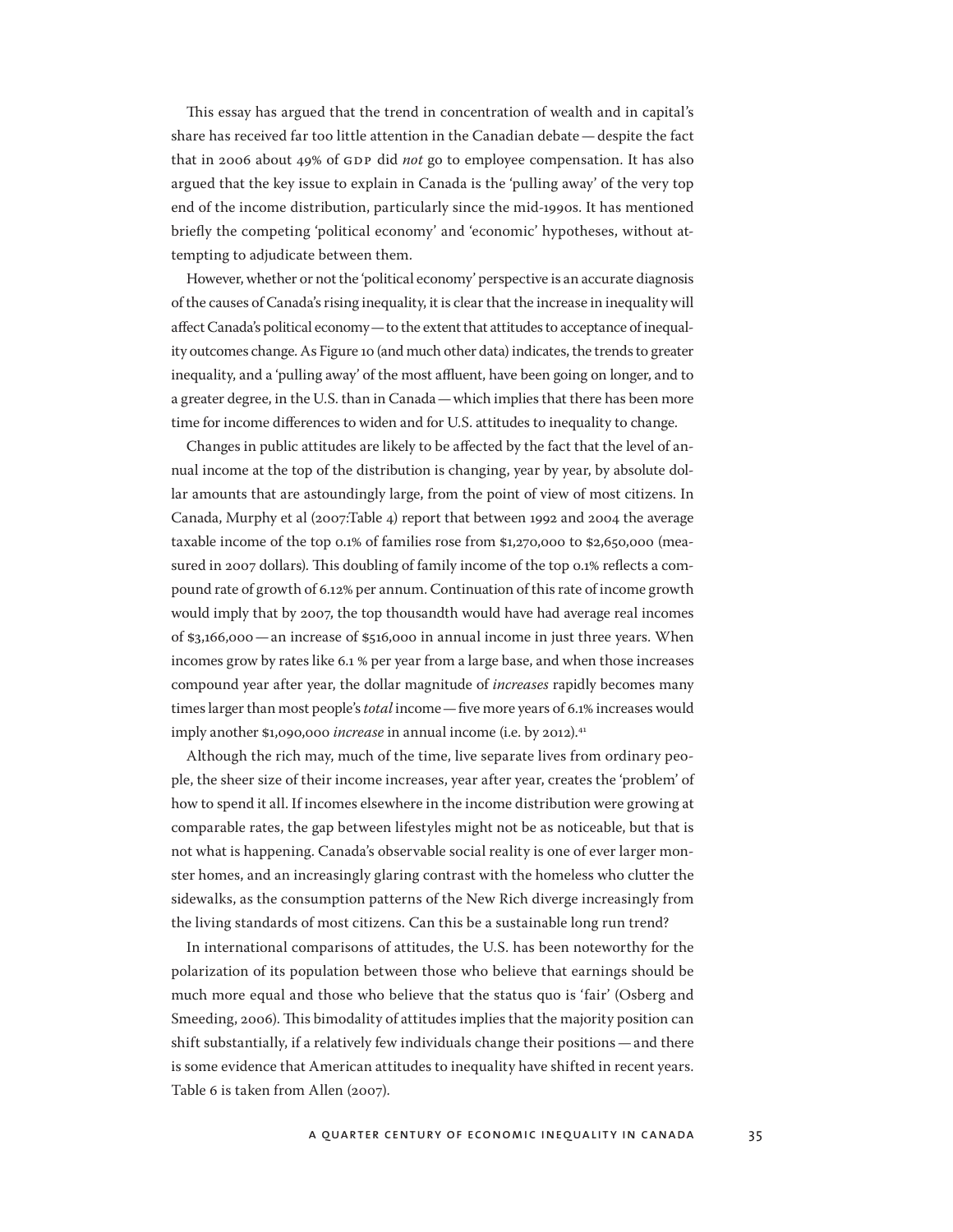|                                                  | 1988 | 2001 | 2007 |
|--------------------------------------------------|------|------|------|
| Is America divided into "haves" and "have-nots"? |      |      |      |
| Yes                                              | 26%  | 44%  | 48%  |
| <b>No</b>                                        | 71%  | 53%  | 48%  |
| Don't know                                       | 3%   | 3%   | 4%   |
| If you had to choose, are you in the             |      |      |      |
| Haves                                            | 59%  | 52%  | 45%  |
| Have-nots                                        | 17%  | 32%  | 34%  |
| Neither                                          | 24%  | 16%  | 21%  |
|                                                  |      |      |      |

### table 6 **More See Social Divide in America, Fewer See Themselves on Top**

**source** Allen, J.T. (2007)

The message of Table 6—that U.S. attitudes to economic inequality are shifting substantially—is even stronger in the analysis of Kohut (2007). Evidently, many Americans are coming to reject the proposition that the benefits of economic growth should be received entirely by the top few percentiles of the income hierarchy. Comparably recent Canadian data on attitudinal changes is not available—but it seems reasonable to expect similar developments in Canada, both because Canadian attitudes are likely to respond similarly to similar events and because the exposure of Canadians to U.S. media implies that American attitudinal and political shifts tend to influence trends north of the border.

Forecasting is difficult—it is much easier to see major economic shifts with the clear vision of hindsight. Viewed in retrospect, it is clear that my 1981 book on economic inequality in Canada was written at a time when the macroeconomic and social policy environment was about to change significantly. Nonetheless, that book did end with a conjecture that if economic growth were to slow or stop, there might be political pressure for changes in distributive shares, and it was not clear what that would produce. Would pressure for more redistribution be successful (maybe moving Canada towards a 'Scandinavian' model)? Would elites react repressively (perhaps pushing Canada in a 'Latin American' direction)?

As things turned out, the end of growth in real incomes (i.e. for most of the middle 90% of Canadians) has produced surprisingly little political fallout. One possibility for the future is that the last 25 years has been an aberration and we will soon see a resurgence of strong growth in average real wages.42 However, if future trends continue along the path of the last quarter century, most Canadians will continue to see income stagnancy. The political question for the future is whether or not their quiescence will continue. The inevitable logic of the compounding growth of high incomes is the increasingly conspicuous consumption of the elite, as incomes at the very top end pull ever farther away. And the basic question remains relevant—in which direction will Canada then choose to go?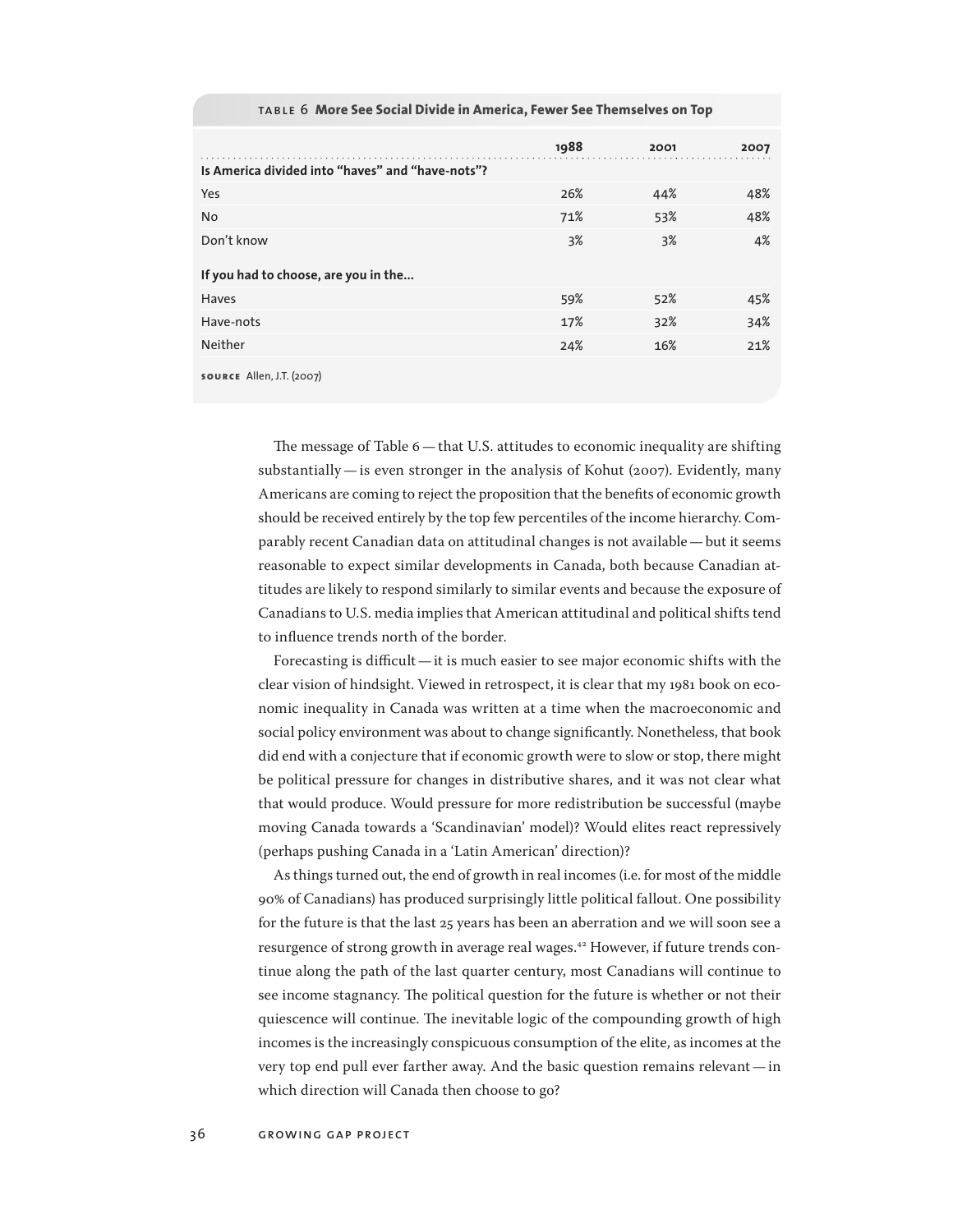### **Notes**

**1** Lars Osberg *Economic Inequality in Canada*, Butterworth Publishing Co., Toronto (1981), 236 pages

**2** See CANSIM v480567, v466668, v742084-6, v742092-4

**3** In Cambridge, USA the Solow balanced growth model and Cobb-Douglas production functions were popular—in Cambridge, UK, Kaldor's models of unstable growth and Joan Robinson's class conflict approach dominated.

**4** More exactly, this paper examines trends up to the start of 2006, because 2005 is often the last full year of data available. To avoid 'inflation-illusion' dollar figures cited in the text have been adjusted using the Consumer Price Index CANSIM v735319 Canada; All-items (1992=100) and expressed in April 2007 dollar values.

**5** There is a huge literature. A still-classic article is Atkinson (1970). Chapter 2 in Osberg (1981) discussed measurement issues in a Canadian context—Osberg (2001) revisited the issue; for a recent survey of the complexity of international trends, see Förster and d'Ercole (2005).

**6** Figure 1 does not plot income changes for the bottom 20% of the distribution. Taxable Income for income tax purposes omits some income sources (e.g. social assistance payments) that can be important for low income households. As well, most analysts of economic inequality delete observations with negative incomes because such incomes can only occur when declared capital losses outweigh any income from other sources (which can only happen to a taxpayer with significant initial assets—e.g. stockbrokers—whose life situation is not one of deprivation). As Table 2 indicates, this was not done by Murphy et al. Very few people actually have negative incomes, but if a small number of people have large losses, it can outweigh the small incomes of the rest of the bottom decile. Hence, Figure 1 does not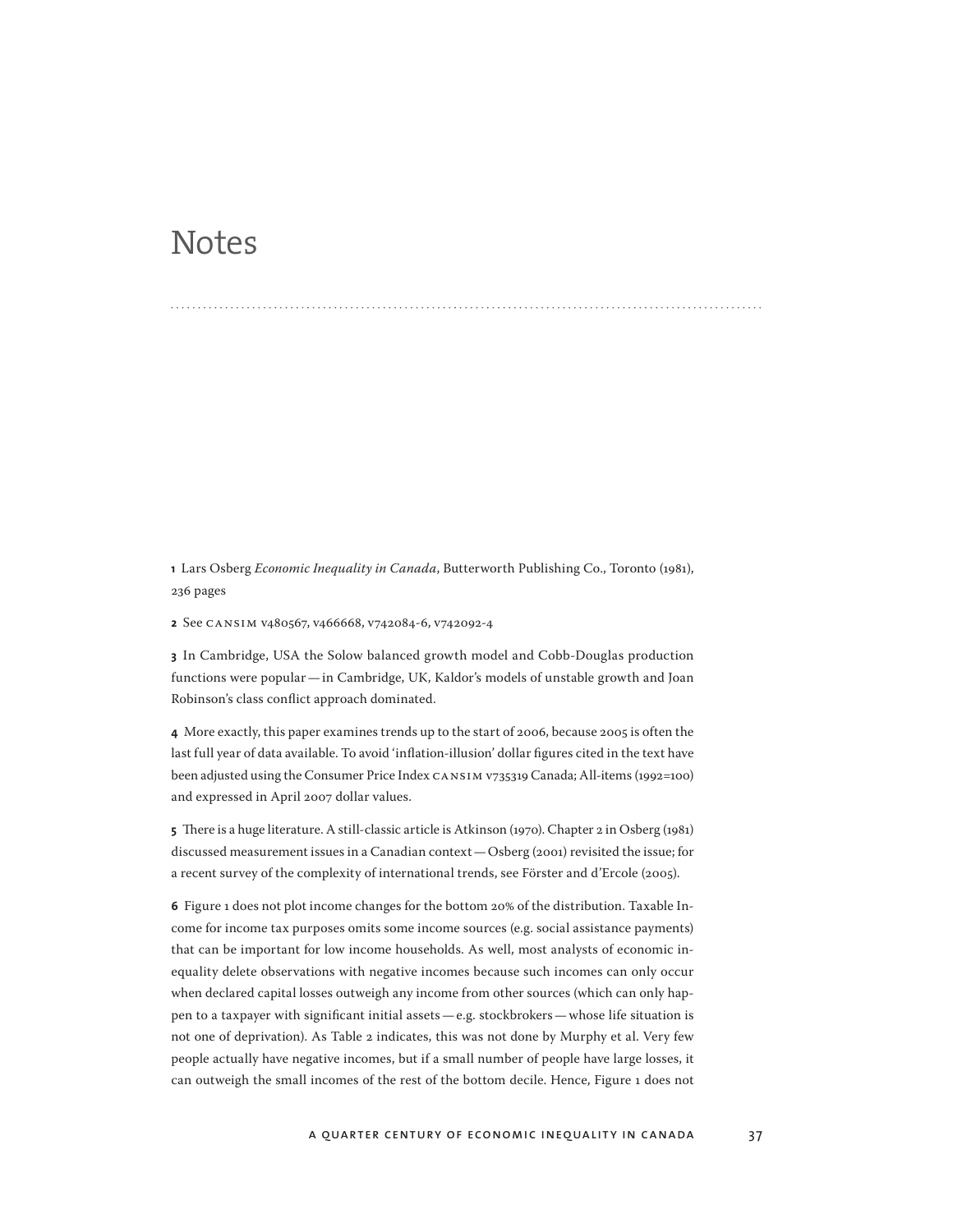plot income changes for the bottom 20% of the distribution—and the corresponding entries in Tables 2 and 3 should be interpreted cautiously.

**7** In Table 2, the bottom 10% change from a negative to a positive family income between 1982 and 2004, but see note 5 above.

**8** It is easy to check that 1992 clearly "Lorenz-dominates" 2004 in Table 3—so all statistical measures of inequality (Gini, Theil, CV, etc.) will agree that in 1992 there was less inequality in Canada than in 2004.

**9** See Osberg (1981, Chapter 2) or Jenkins (1991) for discussion of the properties of inequality indices.

**10** See Statistics Canada *Income distributions by size in Canada* Catalogue 13-207, 1982 Table 1

**11** The Senate report advocated the implementation of a Guaranteed Annual Income with a basic guarantee equivalent to 70% of their poverty line (in 2007 dollars, \$19,850 for a four person family) financed and administered by the Government of Canada. They also considered "that 'full employment' must be the prime objective and responsibility of government fiscal and monetary policy". To put this in context, in October 2007 the minimum wage in Canadian provinces varied between \$7.25 (New Brunswick) and \$8.00 (BC, Alberta, Ontario, Quebec) per hour—implying an annual income somewhere between \$13,593 and \$15,000 (before any taxes or payroll deductions) for 50 weeks of work at 37.5 hours per week. However, at the time some staff researchers judged these recommendations insufficiently strong and resigned to author *The Real Poverty Report*.

**12** Expressed in 2007 dollars, the median total income of all economic families in Canada in 1980 was \$64,600—and twenty years later in 2000, it was virtually unchanged at \$64,950. The shifting proportion of unattached individuals and families meant that the median real income of all *family units* actually fell—from \$52,700 to \$48,560—between 1980 and 2000. Elderly families saw increasing median incomes—but under 65 family types saw small losses. For example, over this 20 year period, married couples with one earner saw median total real income fall by 2.3%, while for two earner couples it fell by 1.3% (CANSIM Tables 202-0411 and 202-0403).

**13** As a consequence, in Canada the median income has fallen substantially as a percentage of the average—for economic families, from 92% to 82.9% of the average. For family units, average income rose by 10% and median income declined as a percentage of the average from 89.4% to 77.4%. CANSIM Tables 202-0411 and 202-0403

**14** An equivalence scale assigns to each household a number of *"Equivalent Adults" N*<sub>FA</sub> which is some function of the number of household members  $N$  and, where  $Y_{\!f}$  is total household income, then calculates the equivalent income  $Y_i$  of each household member as  $Y_i = Y_f/N_{EA}$ . The question being asked is: "If a person were living alone, what income would be *equivalent to*  their actual wellbeing, living in their actual household with its actual income (and assuming that all household income is shared equally)". In the international literature,  $N_{EA} = N^{0.5}$  is the common assumption, which Heisz (2007) adopts.

**15** See, for example, those in Green and Kesselman (2006)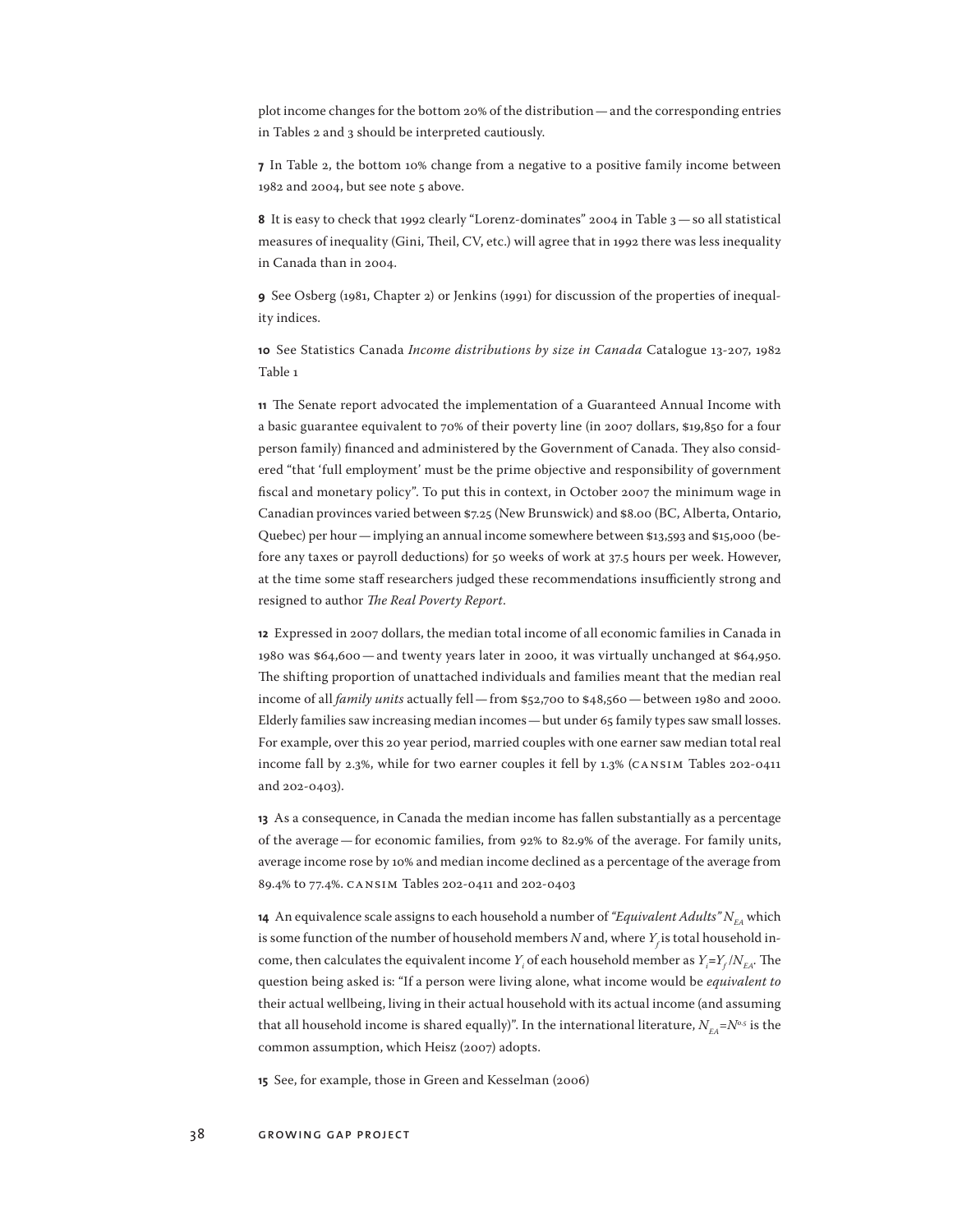**16** If the increase in unexplained variation just meant that the  $\mathbb{R}^2$  in economists' earnings regressions has fallen over time, it would have little significance for human welfare. But if it reflects an increase in the inherent uncertainty and instability of earnings which individuals can anticipate in future—as Cunha and Heckman  $(2007)$  have recently argued—this greater individual insecurity means workers are worse off. Osberg and Sharpe (2006) have argued that increased insecurity depressed economic well-being over the 1981–2005 period in Canada—notably due to the cuts in social insurance programmes after 1995—but their data did not enable consideration of the welfare costs of greater individual uncertainty in offered wages.

**17** see, among others, Helliwell (2002), OECD (2006), Osberg (2004), Lindert (2003)

**18** The Canadian Treasury Bill rate peaked at 20.85% in August 1981—CANSIM v122484.

**19** The Bank of Canada Act of 1934 states that the Bank of Canada is "to regulate credit and currency in the best interest of the economic life of the nation, to control and protect the external value of the national monetary unit and to mitigate by its influence fluctuations in the general level of production, trade, prices and employment, so far as may be possible in the scope of monetary action, and generally to promote the economic and financial welfare of Canada." Adoption of inflation control as *the* target of monetary policy is based on the belief that: "Experience in Canada and around the world has taught us that preserving confidence in the value of money is the unique contribution that monetary policy can make" Jenkins (2006).

**20** See the chapters by McCracken and Kneebone in Osberg and Fortin (1996).

**21** CANSIM: v498076 Wages, salaries and supplementary labour income/v498074 Gross Domestic Product (GDP) at market prices

**22** René Morissette and Xuelin Zhang (2006) "Revisiting wealth inequality", *Perspectives on Labour and Income* December 2006 Statistics Canada—Catalogue no. 75-001-XIE.

**23** These are not intended as 'realistic' calculations, because poor Canadians do not get to borrow at the Treasury Bill rate, because rich Canadians can easily earn a higher rate of return on their assets, and because current savings add to wealth accumulation while current consumption subtracts from it. The point is just to indicate how much of top end wealth accumulation could potentially be explained by changes in the risk free rate of financial return.

**24** A commonly used indicator of the availability of (un)employment insurance benefits is the B/U ratio—i.e. the number of regular UI/EI beneficiaries as a percentage of the number of unemployed. In 1989/90, this ratio was 0.74 but by July 1997 it had been cut to approximately 0.38, where it has stayed, up to July, 2007.

**25** See http://economistsview.typepad.com/economistsview/2007/01/thomas\_piketty\_.html for the online debate, in which Piketty persuasively rebuts critics.

**26** Labour's share of *Net* Domestic Product shows a much less stark trend from 1981 to 2006 (still down, but less so). The difference between *Net* and *Gross* Domestic Product is primarily Capital Consumption Allowance, but *should* that be netted out before Capital's share is calculated? For most analytic purposes, GDP is the appropriate measure of the total value of current economic activity which generates factor incomes—and retained depreciation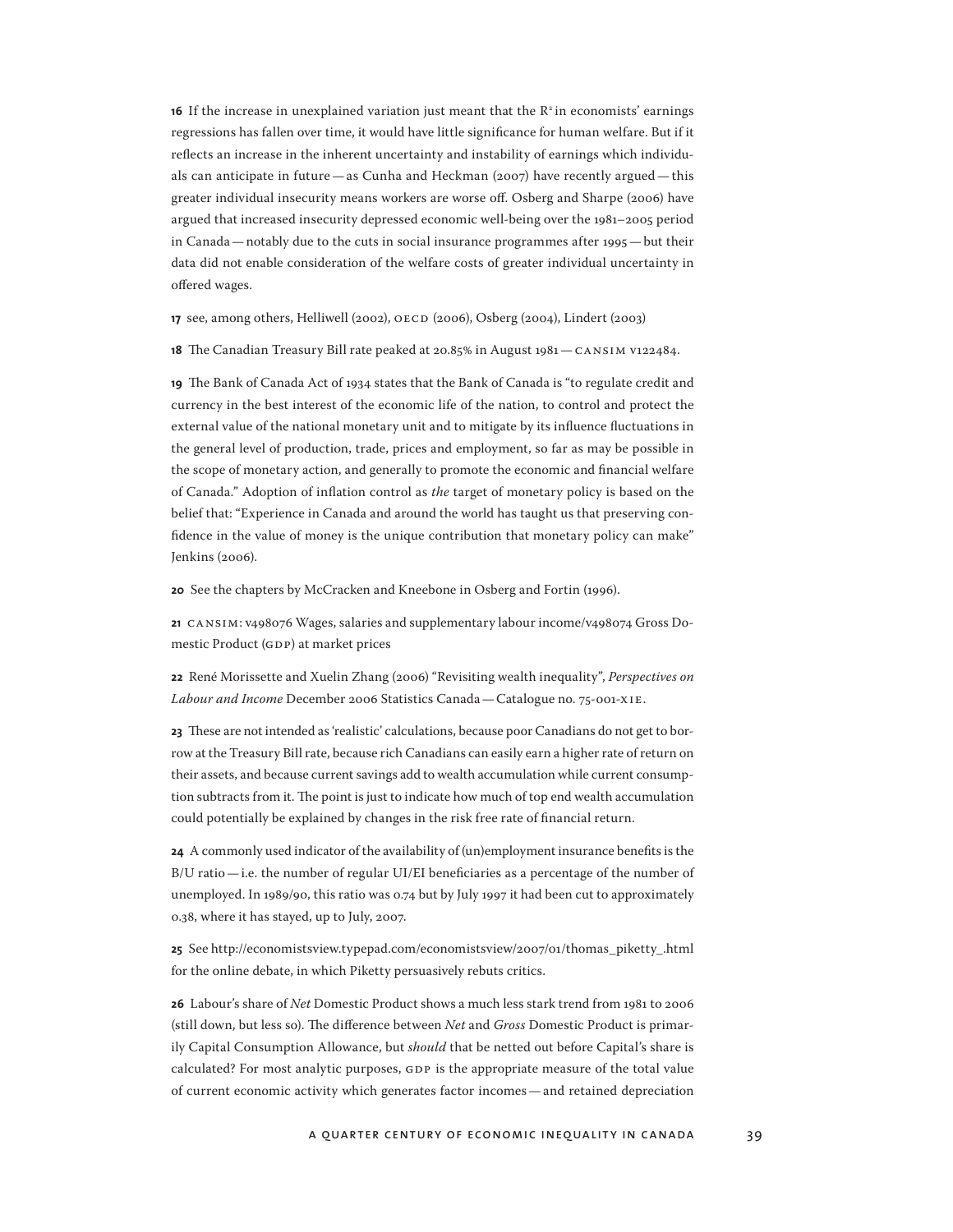allowances remain under corporate control. Arguably, if we are examine only net capital income (i.e. net of depreciation), we should compare that with net labour income (i.e. net of depreciation of human capital)—but this is not done.

**27** In aggregate, when one thinks of 'Labour's share', should one add in the 'Net income of non-farm unincorporated business, including rent' on the grounds that part of the income of the self-employed is due to their labour? This adjustment would blur, but not reverse, the time trend of Figure 11 but the division of self-employment income between capital and labour returns has long been problematic.

**28** See also Wolff and Zacharias (2007).

**29** See, for example, Atkinson and Brandolini (2001).

**30** These differences in methodology also imply subtle differences in income concept (taxable income versus total monetary income) and in recipient unit—but these are of secondary importance, at least for the top end.

**31** Footnote 6 in Murphy at al (2007) notes: "An unknown number of high-income individuals and families receive business income through a corporation, and may hold investments in corporations, trusts, or charitable foundations. These are used in sophisticated tax planning and are not considered in this analysis because of data limitations."

**32** See Gillespie (1976, 1980); Osberg (1981; Chapter 12).

**33** The Survey of Consumer Finance was replaced by the Survey of Labour and Income Dynamics after 1998. Statistics Canada does not publish a 'poverty line' estimate, but it does publish a "low-income cut-off"—the LICO, which others commonly use as a poverty line. There are two versions—'before-tax' and 'after tax'. By either criterion, the poverty rate in 2003 was exactly the same as in 1980 (11.6% by the after-tax criterion, 16.0% by the before-tax line). By both criteria, the *rate* of poverty declined 2003–2005 (by 0.8% and 0.7% respectively). But the average poverty gap per poor individual increased by 11%—measured in 2007 dollars, from \$4490 in 1980 to \$4,770 in 2003 and \$4920 in 2005 (before tax LICO  $-$  similar trends for after tax LICO). See CANSIM v25746686, v25746677, v1560773 to v1560776.

**34** http://www.unhchr.ch/tbs/doc.nsf/(Symbol)/E.C.12.1.Add.31.En?OpenDocument

**35** See http://www.ohchr.org/english/bodies/cescr/docs/E.C.12.CAN.CO.5.pdf which lists some 33 specific human rights inadequacies.

**36** See CANSIM v25746884, v1562218.

**37** This is *not* to say that their economic well-being has remained unchanged—over the same period, families have increased their supply of paid labour hours and Canada's income security programmes have been cut dramatically, so the attendant losses in utility due to decreased leisure time and increased economic insecurity should be calculated as reductions in wellbeing. See Osberg and Sharpe (2005).

**38** The income share of the top 5% increased by 4.2 percentage points between 1992 and 2004, from 19.9% to 24.1%—which is approximately the *entire* income share of the bottom quintile. Most of that (3.4 percentage points) was received by the top 1%, who increased their share from 7.8 to 11.2%—see Table 3.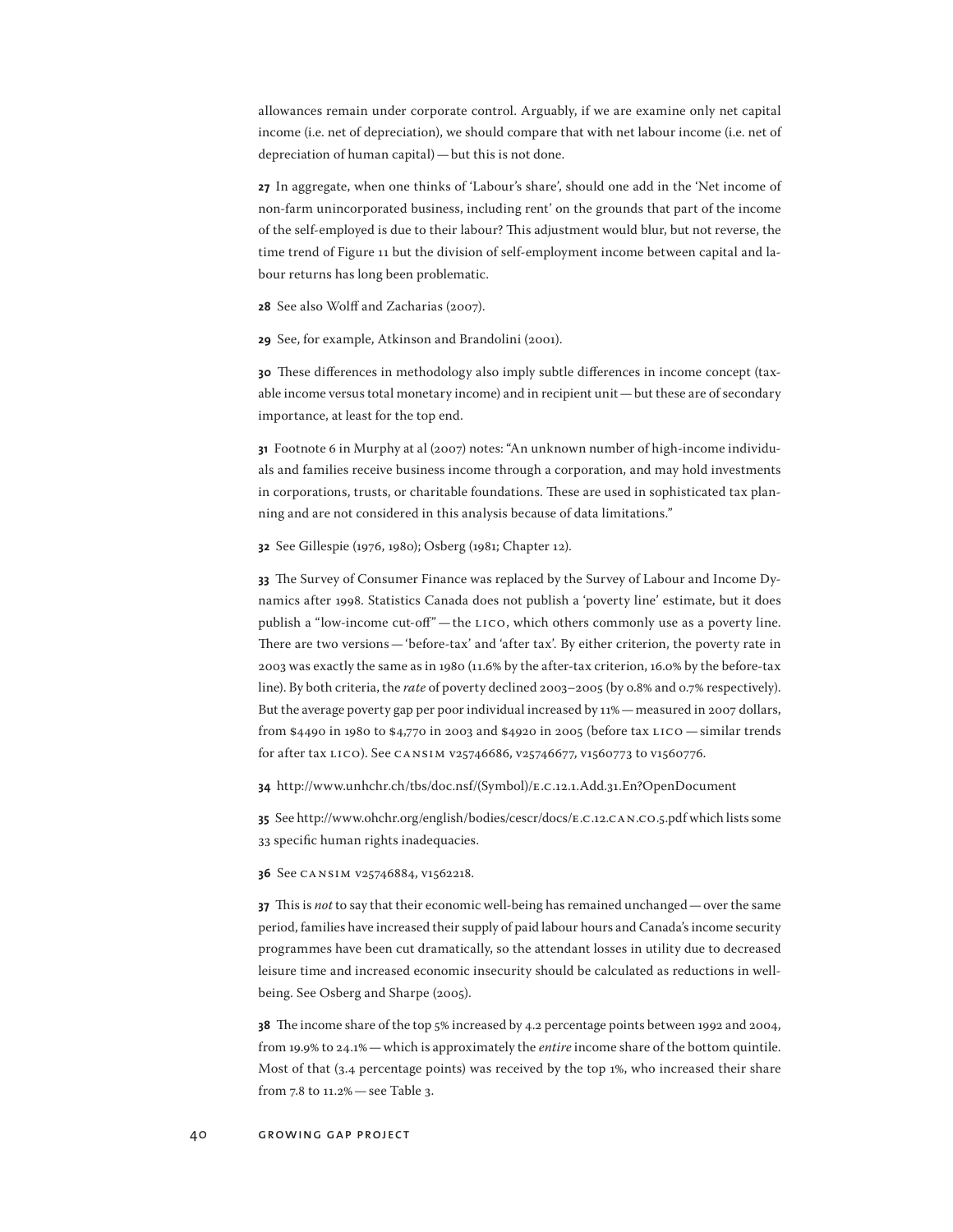**39** Indeed, their Table 2 indicates that the maximum change between 1982 and 1992 in income thresholds for any percentile below the 90<sup>th</sup> was \$3,000. From 1992 to 2004, there were upward shifts in income ranges—the fourth quintile of families, for example, spanned the range \$49,000 to \$77,000 in 1992, and the range from \$55,000 to \$88,000 in 2005—but the changes for percentiles below the 90<sup>th</sup> were small compared to those above — e.g. increase in the threshold for the top 0.1% (from \$546,000 to \$1,045,000).

**40** See, for example, Autor, Katz and Kearney (2005), Burbidge, Magee and Robb.(2002), Card and DiNardo (2002).

**41** The 1992–2004 rate of increase in annual incomes for the top 0.01% was higher—7.36% per annum. With a higher rate of increase on a considerably larger base (i.e. \$8,966,000 in 2004), the implication is that their average real taxable annual income would have *increased* by over \$2million per year by 2007, and will *increase* by another \$6.9 million by 2012.

**42** Rising real wages could come from a scenario in which demographic decline in labour supply encounters a resource-boom based surge in demand for labour, and rises in real wages are not choked off by monetary policy. However, this would probably require a change in the inflation targets of the Bank of Canada, which seems unlikely to occur.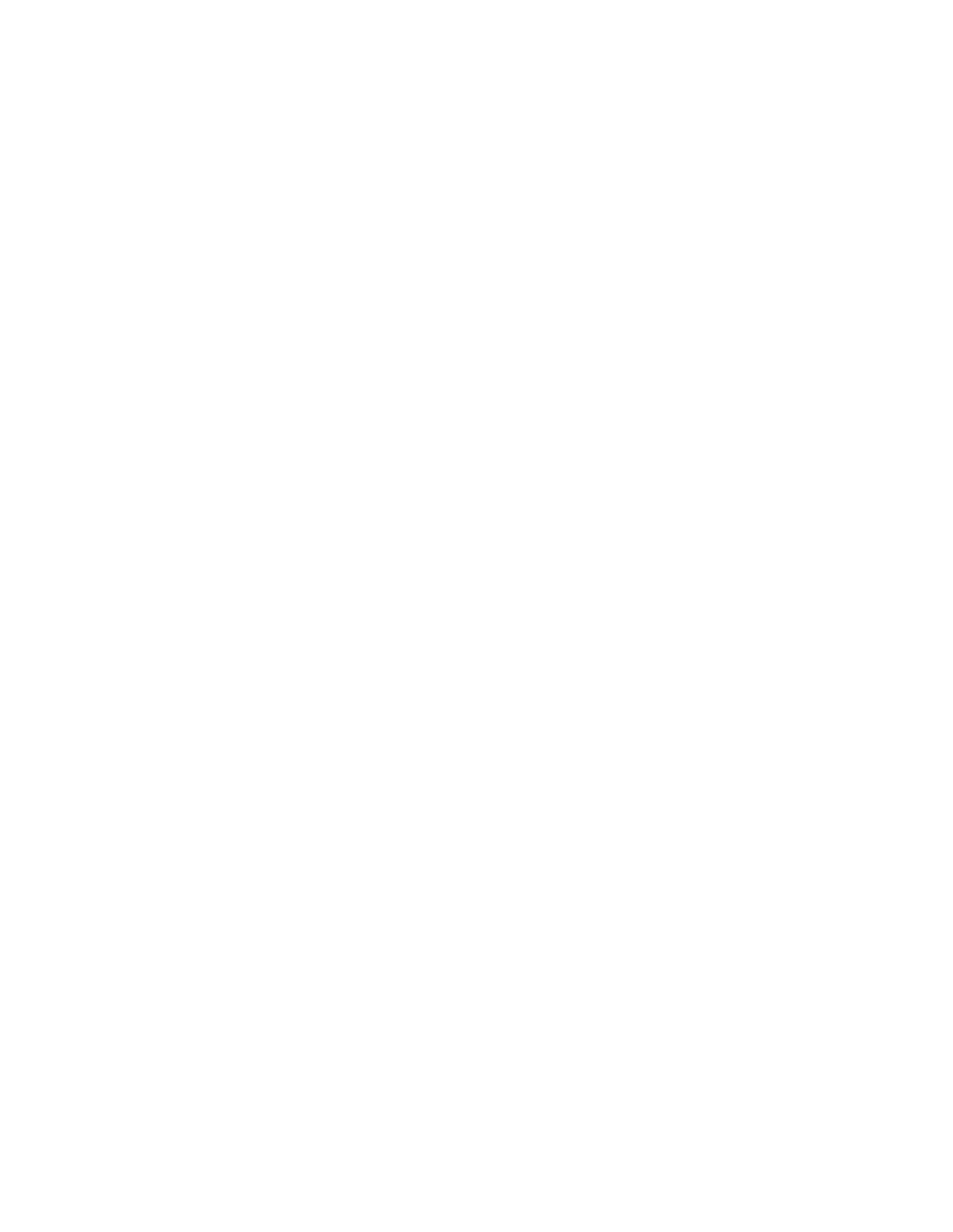### References

- Allen, J.T. (2007) "A Nation of "Haves" and "Have-Nots"? Far More Americans Now See Their Country as Sharply Divided Along Economic Lines" Pew Research Center for the People & the Press, http://pewresearch.org/pubs/593/haves-have-nots.
- Atkinson, A.B. (1970) "On the measurement of inequality". *Journal of Economic Theory* 2: pages 244 to 263.
- Atkinson, A.B. and Andrea Brandolini (2001) "Promise and Pitfalls in the Use of "Secondary" Data-Sets: Income Inequality in OECD Countries as a Case Study" *Journal of Economic Literature* Vol. 39, No. 3, pp. 771–799.
- Atkinson, A. B. (2003) "Income Inequality in OECD Countries: Data and Explanations" *CESifo Economic Studies*, Vol. 49, 4/2003, 479–513 Ifo Institute for Economic Research, Munich.
- Autor, D., L.F. Katz and M.J Kearney (2005) "*Trends in U.S. Wage Inequality: Re-Assessing the Revisionists"* MIT Department of Economics Working Paper No. 05-21; Harvard Institute of Economic Research Discussion Paper No. 2095.
- Beaudry, P. and D.A. Green. (2000). "Cohort Patterns in Canadian Earnings: Assessing The Role of Skill Premia in Inequality Trends." *Canadian Journal of Economics.* 33(4):907–936.
- Brandolini A. (1998) A bird's-eye view of long-run changes in income inequality. Mimeo, Research Department, Bank of Italy, August.
- Burbidge, J.B., L. Magee and A.L. Robb. 2002. "The Education Premium in Canada and the United States." *Canadian Public Policy.* 28(2):203–217.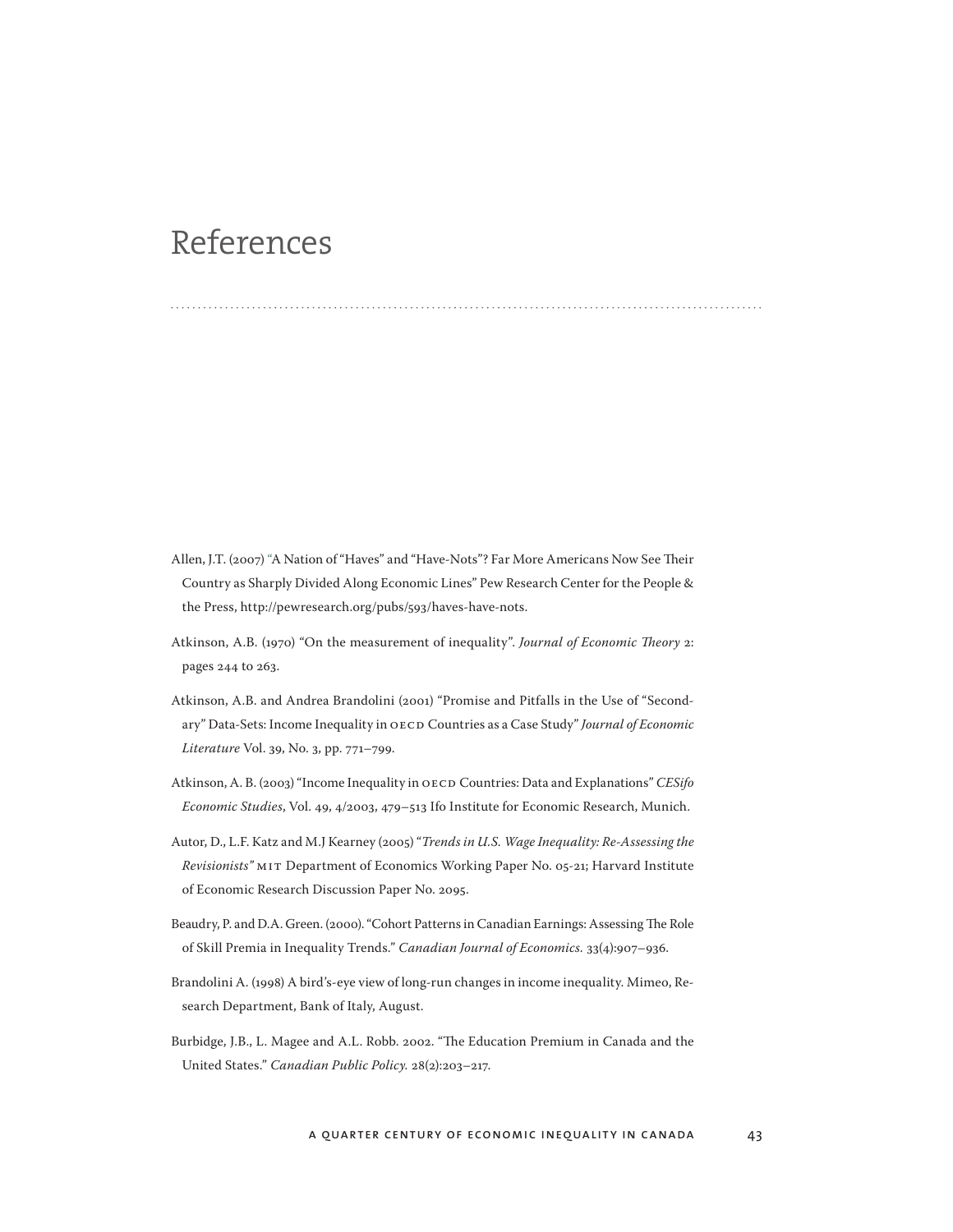- Card, David and John E. DiNardo (2002) Skill-Biased Technological Change and Rising Wage Inequality: Some Problems and Puzzles *Journal of Labor Economics,* 2002, vol. 20, no. 4.
- Cunha, Flavio and James J. Heckman (2007) *The Evolution of Inequality, Heterogeneity and Uncertainty in Labor Earnings in the U.S. Economy NBER Working Paper No. 13526.*
- Förster, Michael and Marco Mira d'Ercole (2005) *"Income Distribution and Poverty in OECD Countires in the Second Half of the 1990s"* OECD Social, Employment and Migration Working Papers, No. 22 DELSA/ELSA/WD/SEM 1.
- Frenette, Marc, David A. Green, Kevin Milligan (2007) "The tale of the tails: Canadian income inequality in the 1980s and 1990s" *Canadian Journal of Economics*, Vol. 40, No. 3. 734–764.
- Gabaix X, and Landier A (2006, 2008) Why Has CEO Pay Increased So Much? NBER Working Paper No. 12365 *Quarterly Journal of Economics*, forthcoming.
- Green, D.A. and J. Kesselman (2006) (ed) Dimensions of Inequality in Canada, UBC Press, Vancouver.
- Heisz, Andrew (2007) *Income Inequality and Redistribution in Canada: 1976 to 2004.* Ottawa, Statistics Canada, Business and Labour Market Analysis Division. ISSN: 1205-9153, ISBN: 978-0-662-46027-5.
- Helliwell, John F. (2002) *Globalization and Well-Being* UBC Press, Vancouver.
- Jenkins, Paul (2006) *What Monetary Policy Can and Cannot Do*
- Remarks by Paul Jenkins, Senior Deputy Governor of the Bank of Canada to the Canadian Institute of Actuaries Ottawa, Ontario. www.bankofcanada.ca/en/speeches/2006/sp06-11. html.
- Jenkins, Stephen. (1991) "The Measurement of Income Inequality." Pp. 3–38 in L. Osberg, ed., *Economic Inequality and Poverty: International Perspectives.* New York: M.E. Sharpe.
- Kohut, A. (2007) *Trends in Political Values and Core Attitudes: 1987–2007* Pew Research Center for The People & The Press http://www.people-press.org.
- Lee, Marc (2007) *Eroding Tax Fairness: Tax Incidence in Canada, 1990 to 2005* Canadian Centre for Policy Alternatives, Toronto.
- Levy, Frank and Peter Temin (2007) Inequality and Institutions in 20<sup>th</sup> Century America Working Paper 13106 National Bureau of Economic Research, http://www.nber.org/papers/w13106.
- Lindert, P. H. (2003) Why the Welfare State Looks Like a Free Lunch, Working Paper 9869 http://www.nber.org/papers/w9869 National Bureau of Economic Research, 1050 Massachusetts Avenue Cambridge, MA 02138.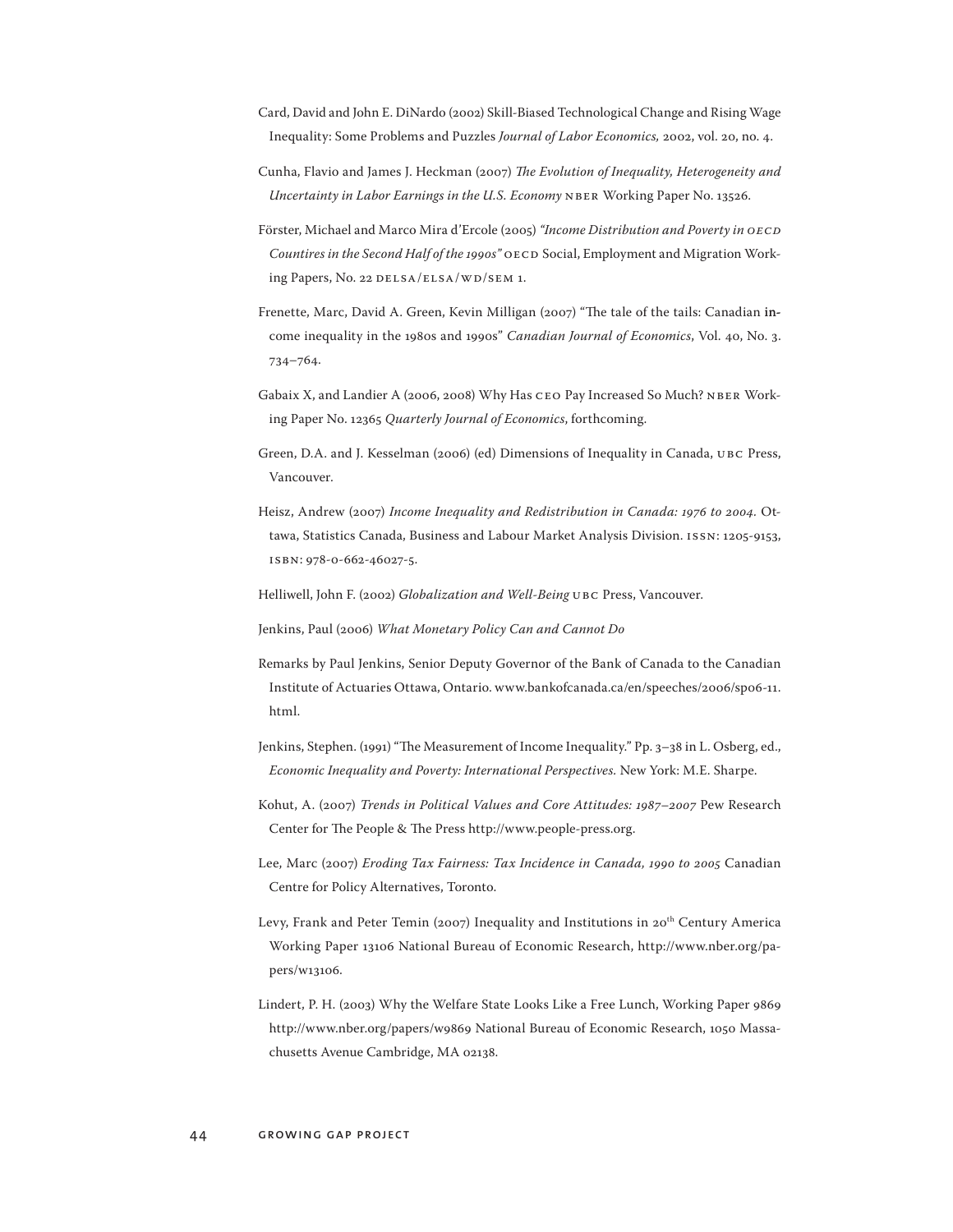- Morissette, René and Zhang, Xuelin (2006) "Revisiting wealth inequality", *Perspectives on Labour and Income*, Pages 5 to 16, Statistics Canada**—**Catalogue no. 75-001-XIE.
- Morissette, René and Anick Johnson (January 2005) "Are Good Jobs Disappearing in Canada?" Analytical Studies Branch research paper series Research Paper No. 239 11F0019MIE—ISSN: 1205-9153 ISBN: 0-662-39124-1.
- Murphy, Brian Paul Roberts and Michael Wolfson (2007) "High-income Canadians" *Perspectives on Labour and Income*—Pages 5 to 17, Statistics Canada Cat No. 75-001-XIE.
- National Council of Welfare (2006) Welfare Incomes 2005, Ottawa, Summer 2006, Revised October 2006 http://www.ncwcnbes.net/documents/researchpublications/Research-Projects/WelfareIncomes/2005Report\_Summer2006/ReportENG.pdf.

OECD (2006) *Employment Outlook: Boosting Jobs and Income* Paris 2006.

Osberg, Lars (1981) *Economic Inequality in Canada*, Butterworth Publishing Co., Toronto, 236 pages.

—————————— (1997) "Economic Growth, Income Distribution and Economic Welfare in Canada 1975–1994," *North American Journal of Economics and Finance*. Vol. 8, No. 2, pp. 153–166.

 $(2001)$  "Inequality"—Pages 7371 to 7377 in N. J. Smelser and Paul B. Baltes (editors), *International Encyclopedia of the Social & Behavioral Sciences*. Pergamon, Oxford.

-(2003) "Long Run Trends in Income Inequality in the USA, UK, Sweden, Germany and Canada—A Birth Cohort View" *Eastern Economic Journal* Vol. 29, No. 1, Pp.121–142.

Osberg, Lars and Pierre Fortin (1996) *Unnecessary Debts,* James Lorimer Publishers, Toronto.

Osberg, Lars and Andrew Sharpe (2005) "How should we measure the 'Economic' Aspects of Well-Being?" *The Review of Income and Wealth* Series 51, Number 2, Pp. 311–336.

—————————— (2006) *New Estimates of the Index of Economic Well-Being for Canada* Paper presented at the annual meeting of the Canadian Economics Association, Concordia University, Montreal, Quebec, May 26–28, 2006—available at www.csls.ca.

Osberg, Lars and Tim Smeeding (2006) "Fair" Inequality? Attitudes to Pay Differentials: The United States in Comparative Perspective" *American Sociological Review,* Vol. 71  $(450 - 473)$ .

<sup>(2004) &</sup>quot;Room for Differences? Social Policy in a Global Economy" Pages 75–97 in *The Sterling Public Servant: A Global Tribute to Sylvia Ostry*. Editted by Jacob Ryten, McGill-Queen's University Press; also , *Working Papers of the Institute for Social and Economic Research, paper 2007-9*. Colchester: University of Essex.